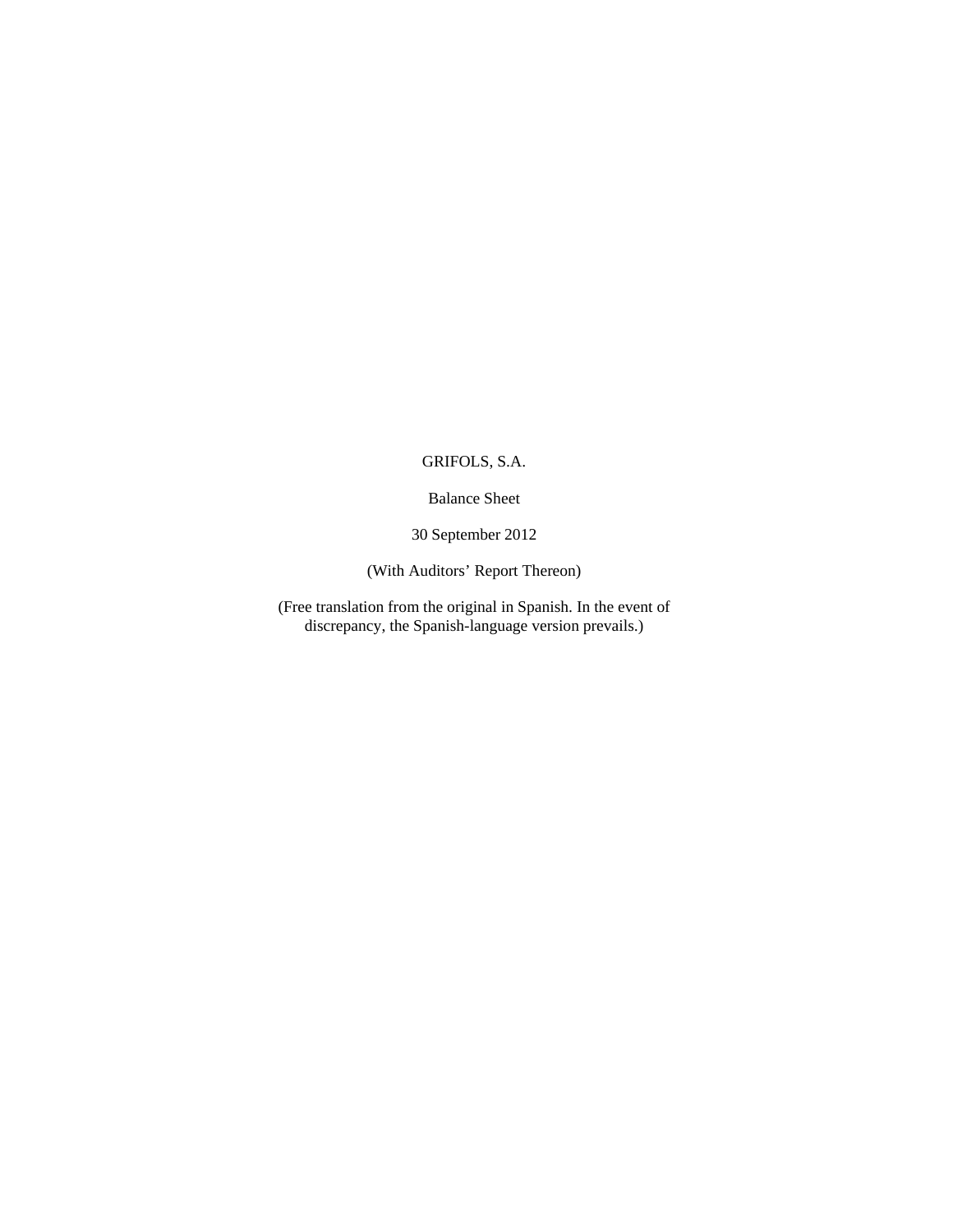**KPMG Auditores, S.L.** Torre Realia Plaça d'Europa, 41 08908 L'Hospitalet de Llobregat Barcelona

## **Auditors' Report on the Balance Sheet**

## (Translation from the original in Spanish. In the event of discrepancy, the Spanish-language version prevails.)

To the Shareholders of Grifols, S.A.

We have audited the balance sheet of Grifols, S.A. (the "Company") at 30 September 2012 and the explanatory notes thereto (the balance sheet"). The Company's directors are responsible for the preparation of the balance sheet in accordance with the financial information reporting framework applicable to the entity (specified in note 3 to the accompanying explanatory notes) and, in particular, with the accounting principles and criteria set forth therein. Our responsibility is to express an opinion on the balance sheet, based on our audit, which was conducted in accordance with prevailing legislation regulating the audit of accounts in Spain, which requires examining, on a test basis, evidence supporting the amounts and disclosures in the balance sheet and evaluating whether its overall presentation, the accounting principles and criteria used and the accounting estimates made comply with the applicable legislation governing financial information.

In our opinion, the accompanying balance sheet at 30 September 2012 presents fairly, in all material respects, the equity and financial position of Grifols, S.A. at 30 September 2012, in accordance with the applicable financial information reporting framework and, in particular, with the accounting principles and criteria set forth therein.

Without qualifying our audit opinion, we draw your attention to explanatory note 2, which states that the Company's Directors have prepared the accompanying balance sheet as required by article 303 of the Revised Spanish Companies Act as part of the proposed capital increase described in the aforementioned note.

KPMG Auditores, S.L.

*(Signed on the original in Spanish)* 

Bernardo Rücker-Embden

26 October 2012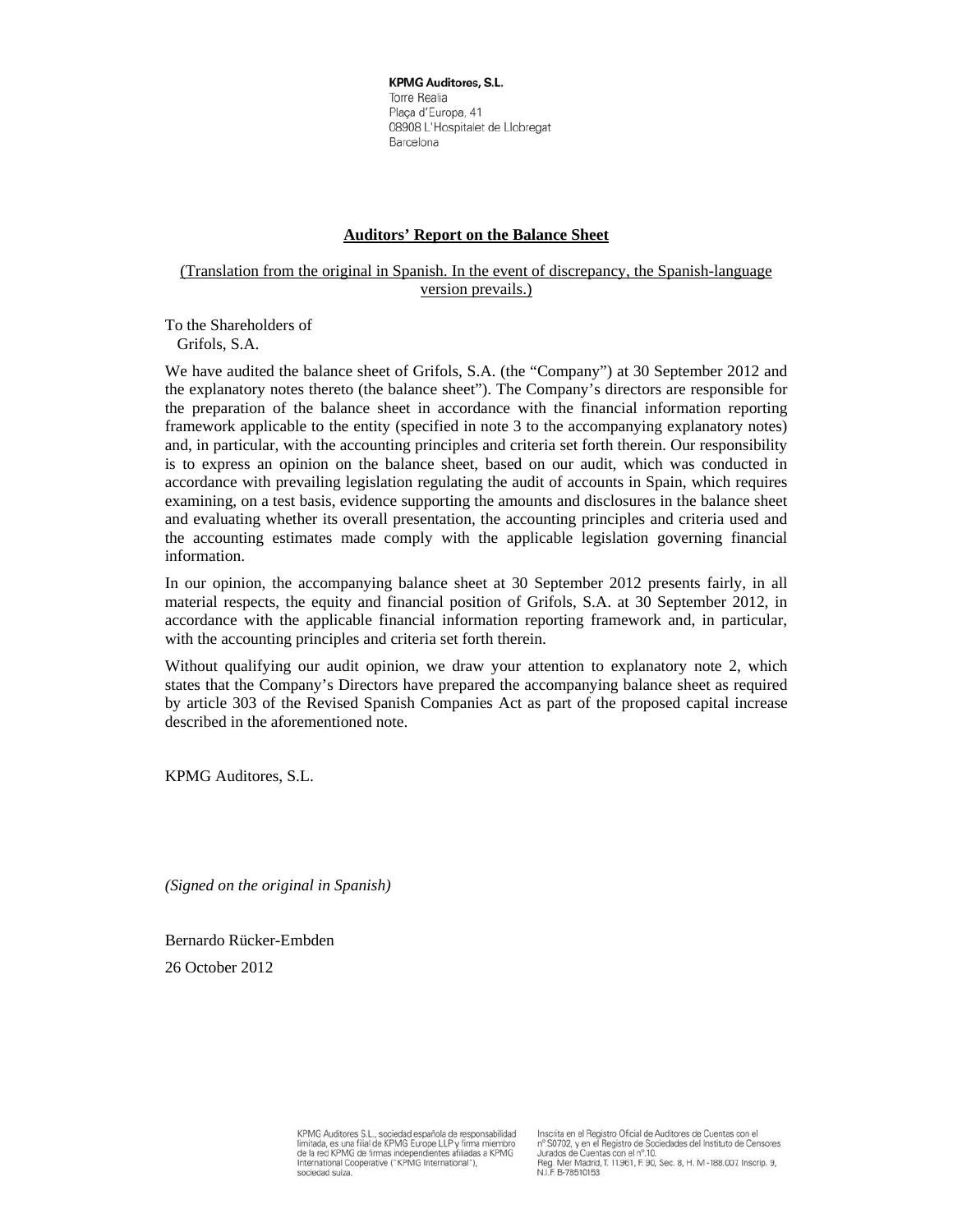## Balance Sheets

## 30 September 2012 and 31 December 2011

## (Expressed in Euros)

(Free translation from the original in Spanish. In the event of discrepancy, the Spanish-language version prevails)

| Assets                                                       | <b>Note</b>    | 30/09/2012    | 31/12/2011    |
|--------------------------------------------------------------|----------------|---------------|---------------|
| Intangible assets                                            | Note 4         | 3,090,886     | 3,882,315     |
| Computer software                                            |                | 2,802,185     | 3,646,164     |
| Emission rights                                              |                | 288,701       | 236,151       |
| Property, plant and equipment                                | Note 5         | 12,943,008    | 11,395,593    |
| Land and buildings                                           |                |               | 305,550       |
| Technical installations, machinery, equipment, furniture     |                |               |               |
| and other items                                              |                | 9,485,346     | 9,532,493     |
| Under construction and advances                              |                | 3,457,662     | 1,557,550     |
| <b>Investment property</b>                                   | Note 6         | 29,737,971    | 28,430,358    |
| Land                                                         |                | 4,821,453     | 4,300,652     |
| <b>Buildings</b>                                             |                | 24,916,518    | 24,129,706    |
| Non-current investments in Group companies and               |                |               |               |
| associates                                                   |                | 1,164,728,681 | 1,155,627,259 |
| Equity instruments                                           | Note 11        | 1,158,055,743 | 1,155,047,108 |
| Loans to companies                                           | Note 13        | 3,306,058     |               |
| Other financial assets                                       | Note 13        | 3,366,880     | 580,151       |
| <b>Non-current investments</b>                               | Note 13        | 161,279       | 3,266,162     |
| Derivatives                                                  |                |               | 3,091,429     |
| Other financial assets                                       |                | 161,279       | 174,733       |
| <b>Deferred tax assets</b>                                   | Note 21        | 7,116,615     | 5,182,728     |
| <b>Total non-current assets</b>                              |                | 1,217,778,440 | 1,207,784,415 |
| <b>Inventories</b>                                           | Note 15        | 912,704       | 893,975       |
| Raw materials and other supplies                             |                | 912,704       | 893,975       |
| <b>Trade and other receivables</b>                           | Note 13        | 26,088,072    | 21,328,239    |
| Trade receivables – current                                  |                | 533,971       | 713,731       |
| Trade receivables from Group companies and associates        |                |               |               |
| $-$ current                                                  |                | 9,406,656     | 9,851,842     |
| Other receivables                                            |                | 26,866        | 66,642        |
| Personnel                                                    |                | 83,236        | 17,202        |
| Current tax assets                                           | <b>Note 21</b> | 11,032,831    | 7,161,863     |
| Public entities, other                                       | Note 21        | 5,004,512     | 3,516,959     |
| <b>Current investments in Group companies and associates</b> | Note 13        | 271,960,027   | 328,616,307   |
| Loans to companies                                           |                | 271,960,027   | 328,616,307   |
| <b>Current investments</b>                                   | Note 13        | 4,016         | 3,619,340     |
| Derivatives                                                  | Note 14        |               | 3,619,220     |
| Other financial assets                                       |                | 4,016         | 120           |
| <b>Prepayments for current assets</b>                        | Note 16        | 3,256,262     | 1,068,259     |
| Cash and cash equivalents                                    |                | 114,402,855   | 61,362,476    |
| Cash                                                         |                | 56,376,115    | 23,357,775    |
| Cash equivalents                                             |                | 58,026,740    | 38,004,701    |
| <b>Total current assets</b>                                  |                | 416,623,936   | 416,888,596   |
|                                                              |                |               |               |
|                                                              |                |               |               |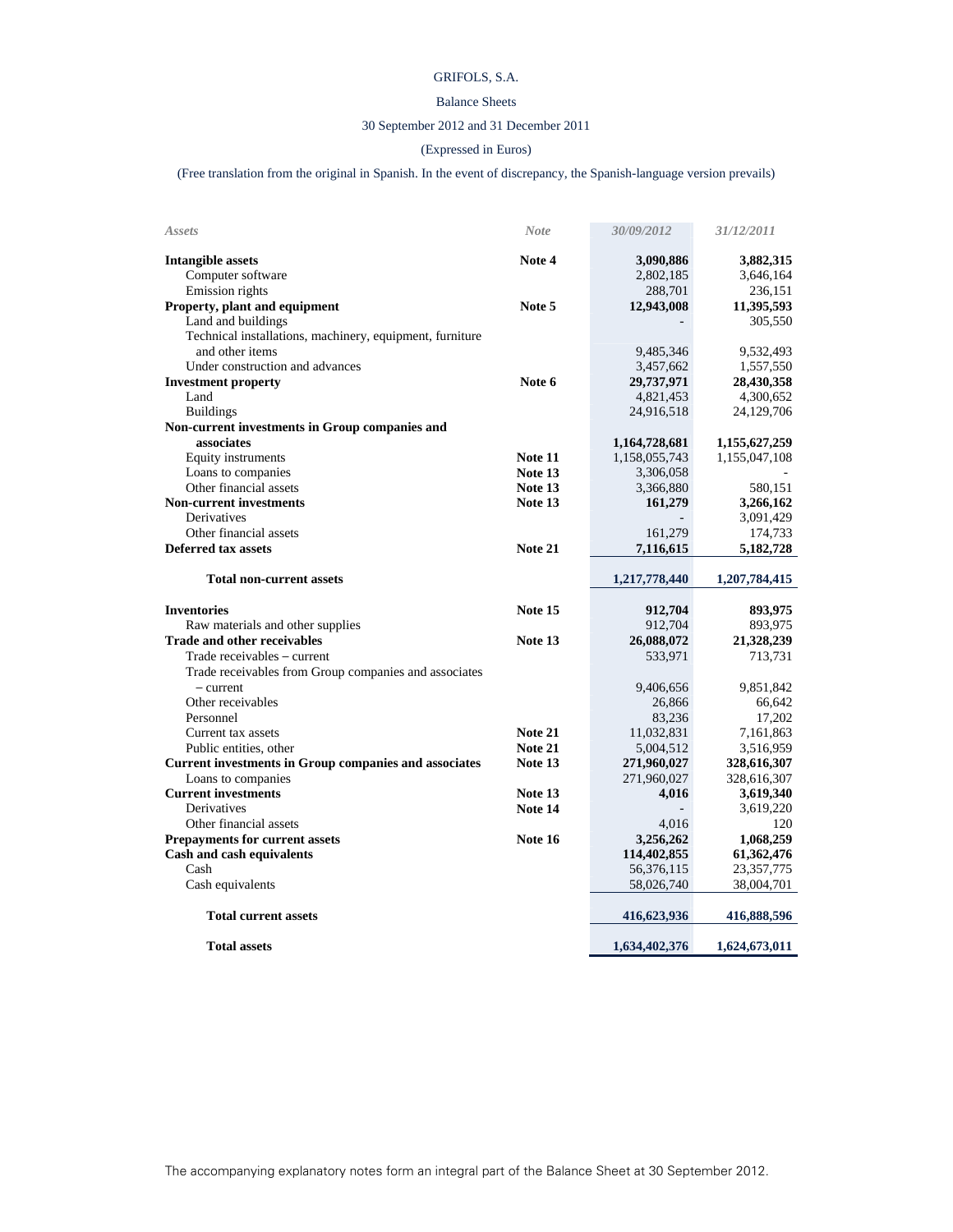## Balance Sheets

## 30 September 2012 and 31 December 2011

## (Expressed in Euros)

| <b>Equity and Liabilities</b>                      | <b>Note</b> | 30/09/2012    | 31/12/2011    |
|----------------------------------------------------|-------------|---------------|---------------|
| Capital and reserves without valuation adjustments | Note 17     | 1,170,755,081 | 1,113,983,521 |
| Capital                                            |             |               |               |
| Registered capital                                 |             | 117,882,384   | 117,882,384   |
| Share premium                                      |             | 890,354,988   | 890,354,988   |
| Reserves                                           |             |               |               |
| Legal and statutory reserves                       |             | 21,323,219    | 21,306,490    |
| Other reserves                                     |             | 86,336,069    | 86,199,411    |
| (Own shares and equity holdings)                   |             | (1,929,161)   | (1,927,038)   |
| Profit for the year                                |             | 56,787,582    | 167,286       |
| <b>Valuation adjustments</b>                       |             | (2,667,934)   | (1,233,459)   |
| Hedging transactions                               | Note 14     | (2,667,934)   | (1,233,459)   |
| Grants, donations and bequests received            |             | 59,360        | 111,498       |
| <b>Total equity</b>                                |             | 1,168,146,507 | 1,112,861,560 |
| <b>Non-current payables</b>                        | Note 20     | 374,793,317   | 409,004,525   |
| Loans and borrowings                               |             | 362,169,752   | 391,663,896   |
| Finance lease payables                             | Note 7      | 1,029,064     | 871,860       |
| Derivatives                                        | Note 14     | 11,129,075    | 16,261,992    |
| Other financial liabilities                        |             | 465,426       | 206,777       |
| <b>Deferred tax liabilities</b>                    | Note 21     | 4,059,232     | 5,009,797     |
|                                                    |             |               |               |
| <b>Total non-current liabilities</b>               |             | 378,852,549   | 414,014,322   |
| <b>Current provisions</b>                          | Note 18     | 369,744       | 572,359       |
| Other provisions                                   |             | 369,744       | 572,359       |
| <b>Current payables</b>                            | Note 20     | 28, 163, 253  | 24,316,022    |
| Loans and borrowings                               |             | 27,288,457    | 23,684,445    |
| Finance lease payables                             | Note 7      | 708,191       | 535,733       |
| Other financial liabilities                        |             | 166,605       | 95,844        |
| Group companies and associates, current            | Note 20     | 18,599,452    | 34,854,254    |
| Trade and other payables                           | Note 20     | 40,270,871    | 38,054,494    |
| Current suppliers                                  |             | 19,876,777    | 24,935,741    |
| Suppliers, Group companies and associates, current |             | 5,961,752     | 8,541,438     |
| Personnel (salaries payable)                       |             | 5,009,506     | 3,414,322     |
| Current tax liabilities                            |             | 8,464,973     |               |
| Public entities, other                             | Note 21     | 957,863       | 1,162,993     |
| <b>Total current liabilities</b>                   |             | 87,403,320    | 97,797,129    |
| <b>Total equity and liabilities</b>                |             | 1,634,402,376 | 1,624,673,011 |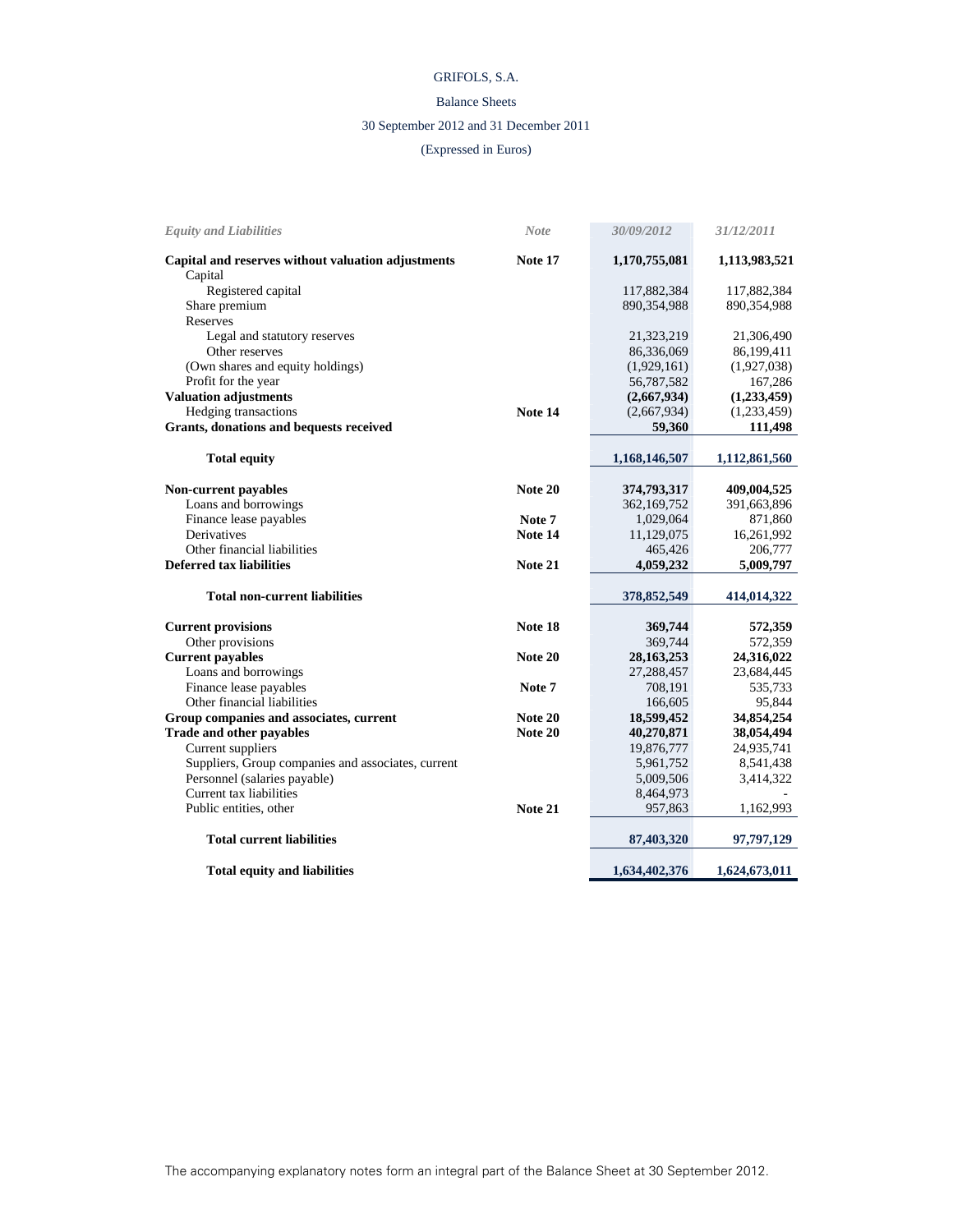## **GRIFOLS, S.A.**

## Explanatory Notes to the Balance Sheet at

30 September 2012

#### **(1) Nature and Activities of the Company and Composition of the Group**

Grifols, S.A. (hereinafter the Company) was incorporated with limited liability under Spanish law on 22 June 1987. Its registered offices are in Barcelona. The Company's statutory activity consists of providing corporate and business administrative, management and control services, as well as investing in assets and property. Its principal activity involves rendering administrative, management and control services to its subsidiaries.

Its main facilities are located in Sant Cugat del Vallés (Barcelona) and Parets del Vallés (Barcelona).

Grifols, S.A.'s shares are listed on the Barcelona, Madrid, Valencia and Bilbao stock exchanges and on the electronic stock market. As of 2 June 2011 the class B non-voting shares were listed on the NASDAQ (USA) and the Automated Quotation System (SIBE/Continuous Market).

In accordance with prevailing legislation, the Company is the Parent of a Group comprising the Company and the subsidiaries listed in note 11.

#### **(2) Basis of Presentation**

(a) Fair presentation

The Balance Sheet has been prepared on the basis of the accounting records of Grifols, S.A. The Balance Sheet at 30 September 2012 has been prepared in accordance with prevailing legislation and the Spanish General Chart of Accounts to present fairly the equity and financial position of the Company at 30 September 2012 and for the exclusive purposes of what is established in article 303 of the revised Spanish Companies Act regarding capital increases charged to reserves.

The directors consider that the Balance Sheet at 30 September 2012, authorised for issue on 26 October 2012, will be approved by the shareholders without significant changes.

#### (b) Functional and presentation currency

The figures disclosed in the Balance Sheet are expressed in Euros, the Company's functional and presentation currency, rounded off to the nearest unit.

(c) Critical issues regarding the valuation and estimation of relevant uncertainties and judgements used when applying accounting principles.

Relevant accounting estimates and judgements and other estimates and assumptions have to be made when applying the Company's accounting principles to prepare the Balance Sheet. A summary of the items requiring a greater degree of judgement or which are more complex, or where the assumptions and estimates made are significant to the preparation of the Balance Sheet is as follows:

(i) Relevant accounting estimates and assumptions

The Company tests investments in Group companies for impairment on an annual basis when the net value of the investment exceeds the carrying amount of the subsidiary and where indications of impairment exist. Fair value of the investment is measured based on estimates made by management. The Company generally uses cash flow discounting methods to calculate this value. Cash flow discounting calculations are based on the 5-year projections of the budgets approved by management. The flows take into consideration past experience and represent management's best estimate of future market performance. From the fifth year cash flows are extrapolated using individual growth rates. The key assumptions employed to calculate the fair value include growth rates and the discount rate. The estimates, including the methodology employed, could have a significant impact on the values and the impairment loss.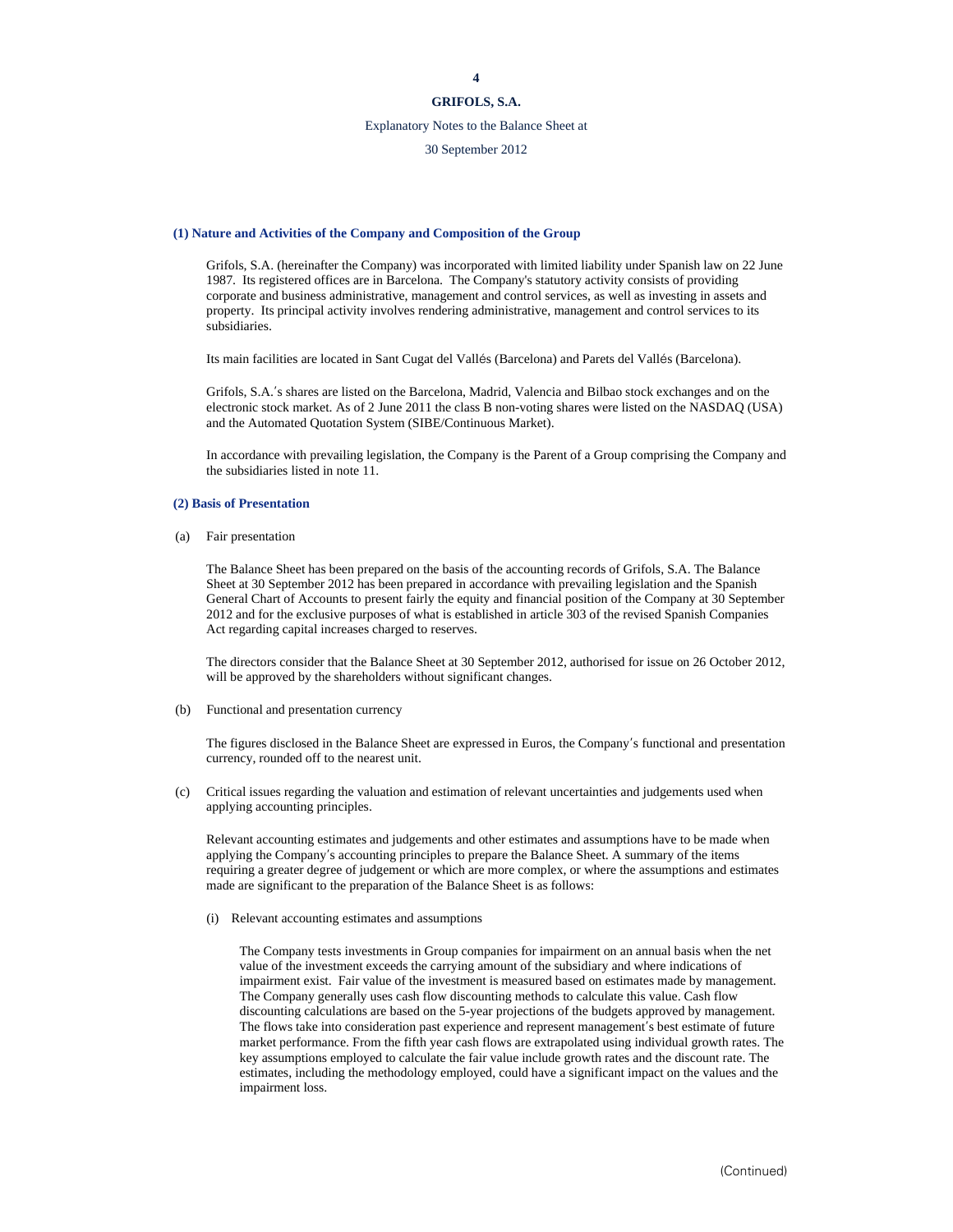# **GRIFOLS, S.A.**

## Explanatory Notes to the Balance Sheet at

30 September 2012

The calculation of provisions for litigations is subject to a high degree of uncertainty. The Company recognises provisions for liabilities when an unfavourable outcome is probable and can be reasonably quantified. These estimates are subject to change based on new information received due to the stage of completion.

(ii) Changes in accounting estimates

Although estimates are calculated by the Company's directors based on the best information available at 30 September 2012, future events may require changes to these estimates in subsequent years. Any effect on the Balance Sheet of adjustments to be made in subsequent years would be recognised prospectively.

#### **(3) Significant Accounting Policies**

- (a) Foreign currency transactions, balances and cash flows
	- (i) Foreign currency transactions, balances and cash flows

Foreign currency transactions have been translated into Euros using average exchange rates for the prior month for all foreign currency transactions during the current month. This method does not differ significantly from applying the exchange rate at the date of the transaction.

Monetary assets and liabilities denominated in foreign currencies have been translated into Euros at the closing rate, while non-monetary assets and liabilities measured at historical cost have been translated at the exchange rate prevailing at the transaction date.

Non-monetary assets measured at fair value have been translated into Euros at the exchange rate at the date that the fair value was determined.

Exchange gains and losses arising on the settlement of foreign currency transactions and the translation into Euros of monetary assets and liabilities denominated in foreign currencies are recognised in profit or loss.

#### b) Capitalised borrowing costs

In accordance with the second transitional provision of Royal Decree 1514/2007 enacting the Spanish General Chart of Accounts, the Company has opted to apply this accounting policy to work in progress at 1 January 2008, which will not be available for use, capable of operating or available for sale for more than one year. Until that date, the Company opted to recognise borrowing costs as an expense as they were incurred.

Borrowing costs related with specific and general financing that are directly attributable to the acquisition, construction or production of intangible assets; property, plant and equipment and investment properties, are included in the cost of the asset.

To the extent that funds are borrowed specifically for the purpose of obtaining a qualifying asset, the amount of borrowing costs eligible for capitalisation is determined as the actual borrowing costs incurred. Noncommercial general borrowing costs eligible for capitalisation are calculated as the weighted average of the borrowing costs applicable to the Company's outstanding borrowings during the period, other than those specifically for the purpose of obtaining a qualifying asset and the portion financed using equity. The borrowing costs capitalised cannot exceed the borrowing costs incurred during that period.

The Company begins capitalising borrowing costs as part of the cost of a qualifying asset when it incurs expenditures for the asset, interest is accrued, and it undertakes activities that are necessary to prepare the asset for its intended use, operation or sale, and ceases capitalising borrowing costs when all or substantially all the activities necessary to prepare the qualifying asset for its intended use, operation or sale are complete, even though the necessary administrative permits may not have been obtained. Interruptions in the active development of a qualifying asset are not considered.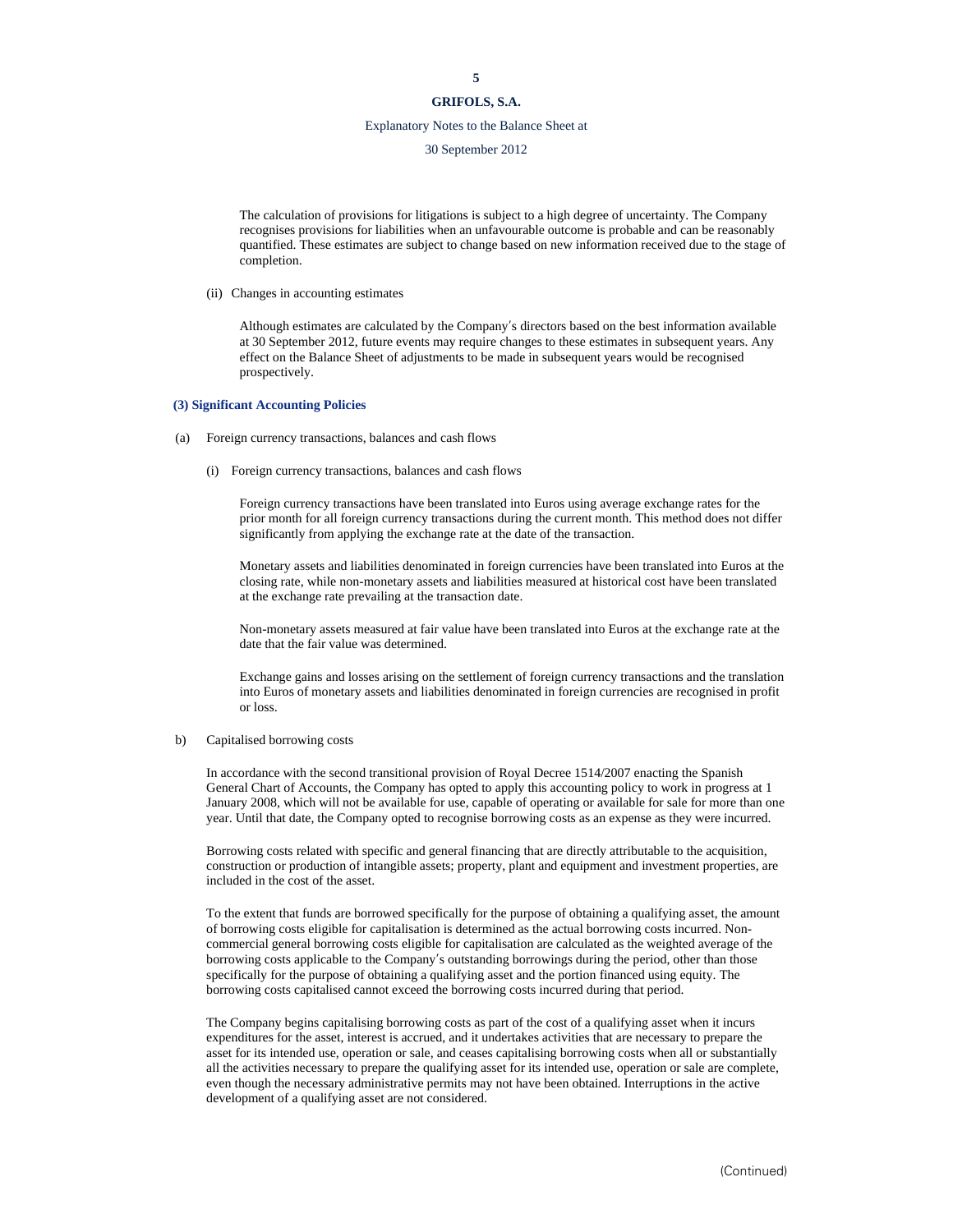## Explanatory Notes to the Balance Sheet at

#### 30 September 2012

#### (c) Intangible assets

Intangible assets are measured at cost or cost of production. Intangible assets are carried at cost, less any accumulated amortisation and accumulated impairment.

Cost of production of intangible assets comprises the purchase price and any costs directly related to production.

Expenditure on activities that contribute to increasing the value of the Company's business as a whole, such as goodwill, trademarks and other similar items generated internally, as well as establishment costs, is recognised as expenses when incurred.

(i) Computer software

Computer software acquired and developed by the Company is recognised to the extent that costs can be clearly allocated to the assets, and expensed and distributed over time to each project and when there is evidence of technical success and economic viability. Computer software maintenance costs are charged as expenses when incurred.

(ii) Emission rights

Emission rights, which are recognised when the Company becomes entitled to such rights, are measured at cost of acquisition. Rights acquired free of charge, or, at a price substantially lower than fair value, are carried at fair value. Any difference between fair value and the consideration given is recognised as a non-refundable grant associated with the emission rights and credited to equity. These grants are recognised as income and matched with the associated costs which the grants are intended to compensate, using the same criteria as for capital grants.

Emission rights are not amortised.

Provision is systematically made under current provisions for liabilities and charges for expenses related to the emission of greenhouse gases. This provision is maintained until the obligation is cancelled, through the conveyance of the corresponding rights. Provisions released or surplus provisions reversed are recognised as operating income. The provision is determined on the basis that it will be cancelled, as follows:

- (a) Firstly, through emission rights transferred under a National Allocation Plan to the Company's account in the National Emission Rights Register, which are then used to cancel actual emissions in proportion to total forecast emissions for the entire period to which they have been allocated. The expense corresponding to this part of the obligation is determined based on the carrying amount of the transferred emission rights.
- (b) Secondly, through the remaining emission rights recorded. Expenditure on this part of the obligation is measured as the weighted average cost of the emission rights.

If the emission of gases necessitates the acquisition or production of emission rights because actual emissions exceed those which can be cancelled through the transfer of emission rights under a National Allocation Plan, or through surplus emission rights, whether acquired or produced, provision is made for the shortfall in rights. The expense is determined using the best estimate of the amount necessary to cover the shortfall in emission rights.

(iii) Subsequent costs

Subsequent costs incurred on intangible assets are recognised in profit and loss, unless they increase the expected future economic benefits attributable to the intangible asset.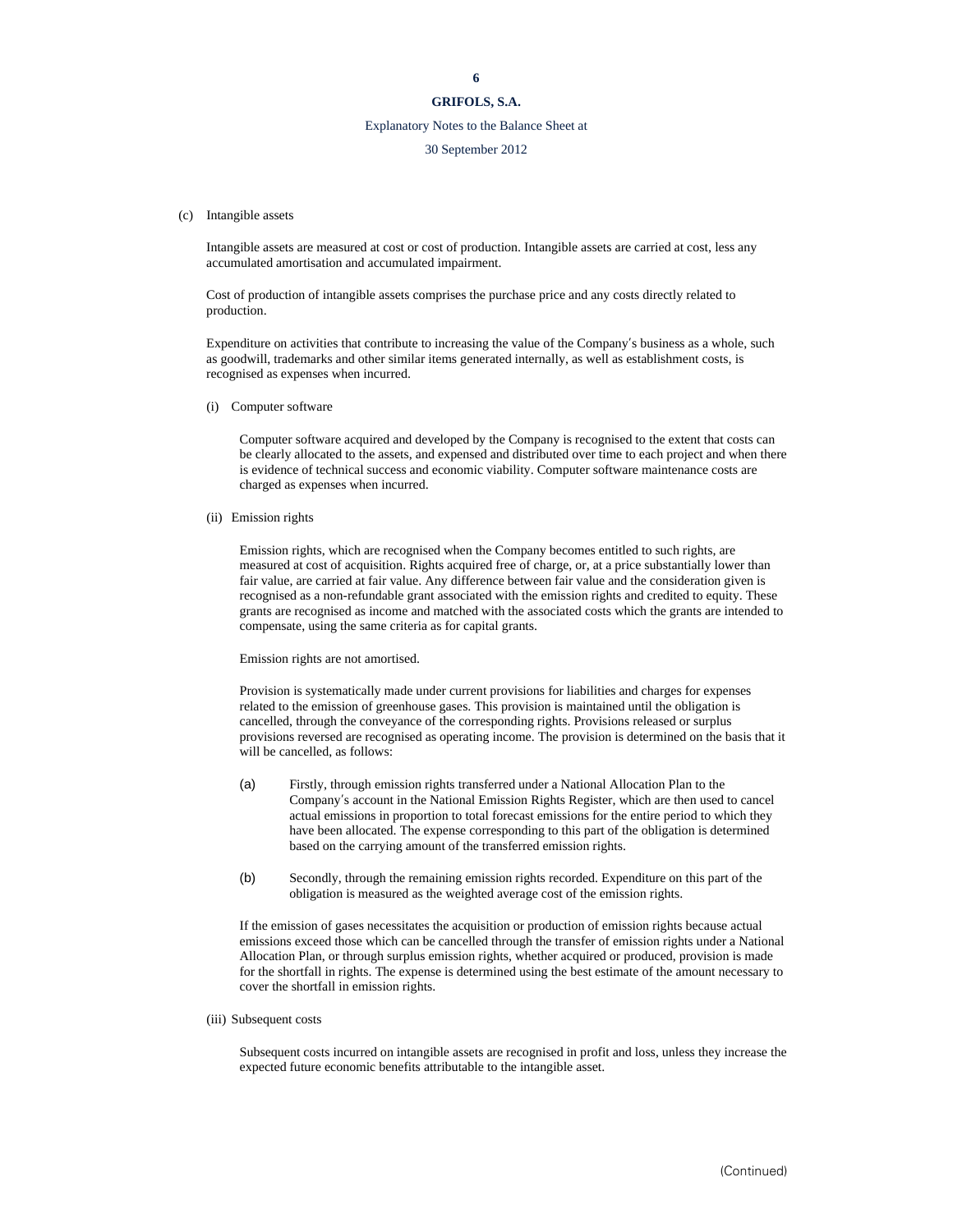## **GRIFOLS, S.A.**

#### Explanatory Notes to the Balance Sheet at

#### 30 September 2012

(iv) Useful life and amortisation rates

Intangible assets with finite useful lives are amortised by allocating the depreciable amount of an asset on a systematic basis over its useful life, by applying the following criteria:

|                   | <b>Depreciation</b><br>method | <b>Estimated vears</b><br>of useful life |
|-------------------|-------------------------------|------------------------------------------|
| Computer software | Straight-line                 |                                          |

The depreciable amount is the acquisition or production cost of an asset.

The Company reviews the useful life and amortisation method for intangible assets at each financial year end. Changes to initially established criteria are accounted for as a change in accounting estimates.

(v) Impairment losses

The Company measures and determines impairment to be recognised or reversed based on the criteria in section (f) Impairment of non-financial assets subject to amortisation or depreciation.

- (d) Property, plant and equipment
	- (i) Initial recognition

Property, plant and equipment are measured at cost of acquisition or production, using the same criteria as for determining the cost of production of intangible assets. Capitalised production costs are recognised as work carried out by the company for assets in the income statement. Property, plant and equipment are carried at cost less any accumulated depreciation and any accumulated impairment.

The cost of an item of property, plant and equipment includes the estimated costs of its dismantling or removal and restoration of the site on which it is located, provided that the obligation is incurred as a consequence of having used the item.

(ii) Depreciation

Property, plant and equipment are depreciated by allocating the depreciable amount of an asset on a systematic basis over its useful life. The depreciable amount is the cost of an asset. The Company determines the depreciation charge separately for each component of an item of property, plant and equipment with a cost that is significant in relation to the total cost of the asset and with a useful life that differs from the remainder of the asset.

Property, plant and equipment are depreciated using the following criteria:

|                                              | <b>Depreciation</b><br>method | <b>Estimated years</b><br>of useful life |
|----------------------------------------------|-------------------------------|------------------------------------------|
| <b>Buildings</b>                             | Straight-line                 | $33-100$                                 |
| Technical installations and machinery        | Straight-line                 | 10                                       |
| Other installations, equipment and furniture | Straight-line                 | $3,33-10$                                |
| Other property, plant and equipment          | Straight-line                 | $4 - 10$                                 |

The Company reviews useful lives and depreciation methods at each financial year end. Changes to initially established criteria are accounted for as a change in accounting estimates.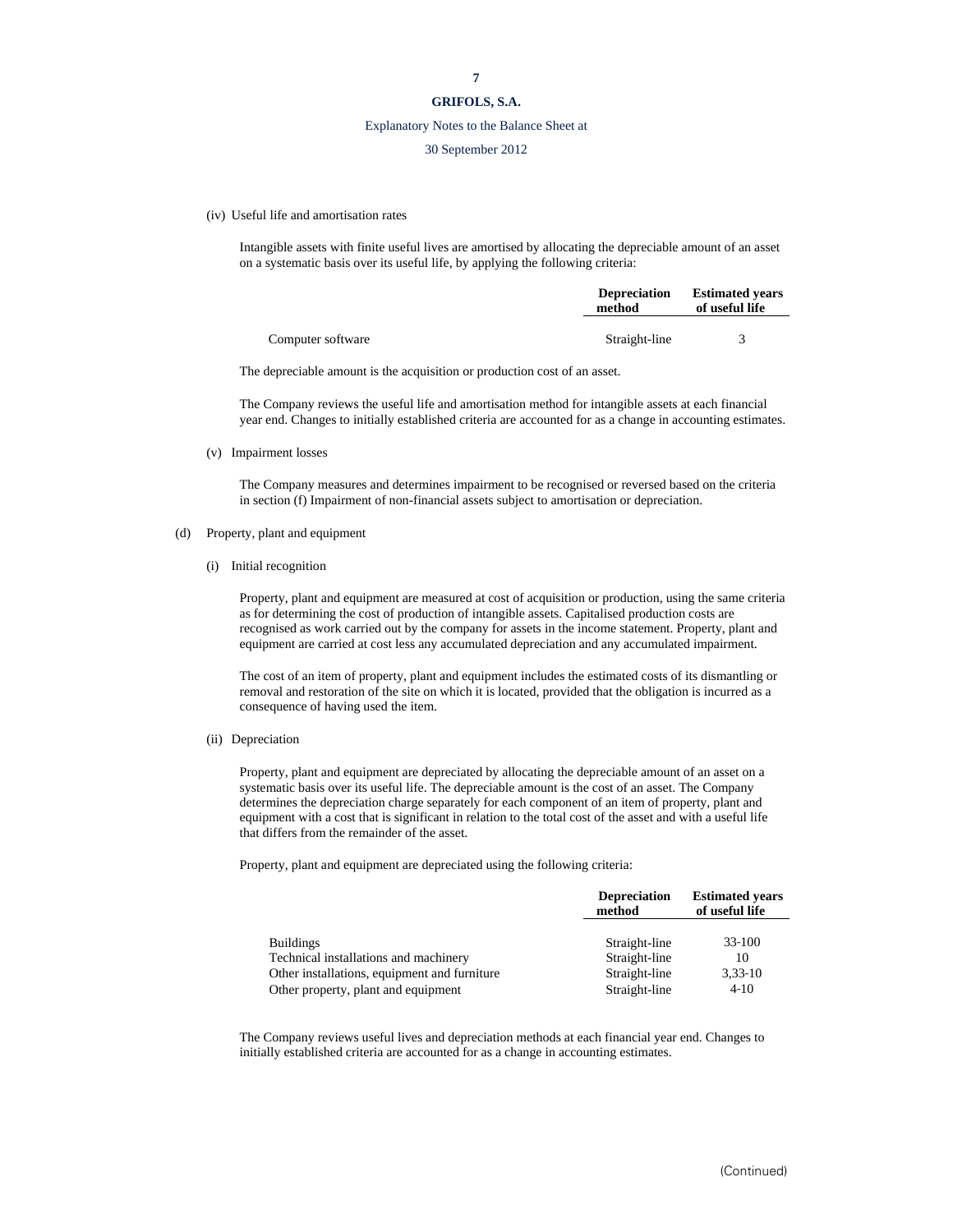## Explanatory Notes to the Balance Sheet at

30 September 2012

(iii) Subsequent costs

Subsequent to initial recognition of the asset, only the costs incurred which increase capacity or productivity or which lengthen the useful life of the asset are capitalised. The carrying amount of parts that are replaced is derecognised. Costs of day-to-day servicing are recognised in profit and loss as incurred.

(iv) Impairment

The Company measures and determines impairment to be recognised or reversed based on the criteria in section (f) Impairment of non-financial assets subject to amortisation or depreciation.

(e) Investment property

The Company classifies property leased to its subsidiaries under this caption. All property is earmarked exclusively for own use or the use of Group companies.

Property that is being constructed or developed for future use as investment property is classified as property, plant and equipment under development until construction or development is complete. Nevertheless, redevelopment work to extend or improve property is classified as investment property.

The Company measures and recognises investment property following the policy for property, plant and equipment.

Investment property is depreciated applying the following policies:

|                                   | <b>Depreciation</b><br>method | <b>Estimated vears</b><br>of useful life |  |
|-----------------------------------|-------------------------------|------------------------------------------|--|
| Buildings and other installations | 10-100                        | Straight-line                            |  |

#### (f) Impairment of non-financial assets subject to amortisation or depreciation

The Company evaluates whether there are indications of possible impairment losses on non-financial assets subject to amortisation or depreciation to verify whether the carrying amount of these assets exceeds the recoverable amount. The recoverable amount is the higher of the fair value less costs to sell and the value in use.

Impairment losses are recognised in profit and loss.

At the end of each reporting period the Company assesses whether there is any indication that an impairment loss recognised in prior periods may no longer exist or may have decreased. Impairment losses on goodwill are not reversible. Impairment losses for other assets are only reversed if there has been a change in the estimates used to calculate the recoverable amount of the asset.

A reversal of an impairment loss is recognised in profit or loss. The increase in the carrying amount of an asset attributable to a reversal of an impairment loss may not exceed the carrying amount that would have been determined, net of depreciation or amortisation, had no impairment loss been recognised.

After an impairment loss or reversal of an impairment loss is recognised, the depreciation (amortisation) charge for the asset is adjusted in future periods based on its new carrying amount.

However, if the specific circumstances of the assets indicate an irreversible loss, this is recognised directly in losses on the disposal of fixed assets in the income statement.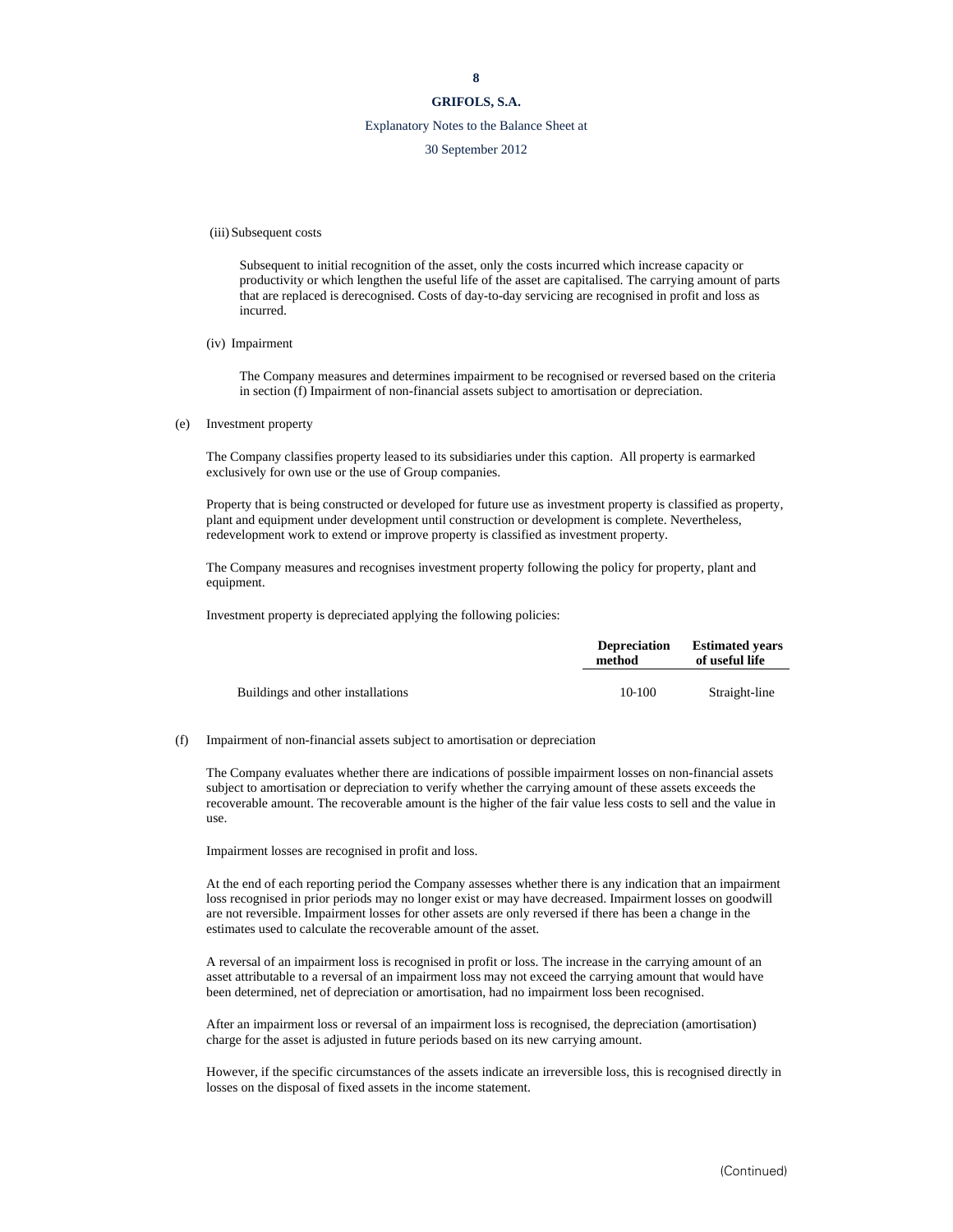## Explanatory Notes to the Balance Sheet at

## 30 September 2012

#### (g) Leases

#### (i) Lessee accounting records

Leases in which, upon inception, the Company assumes substantially all the risks and rewards incidental to ownership are classified as finance leases, otherwise they are classified as operating leases.

- *Finance leases* 

At the commencement of the lease term, the Company recognises finance leases as assets and liabilities at the lower of the fair value of the leased asset and the present value of the minimum lease payments. Initial direct costs are added to the asset's carrying amount. Minimum lease payments are apportioned between the finance charge and the reduction of the outstanding liability. Interest is expensed using the effective interest method.

Contingent rents are recognised as an expense when it is probable that they will be incurred.

The accounting policies applied to the assets used by the Company by virtue of finance lease contracts are the same as those set out in sections (d) and (e) (Property, plant and equipment or Investment Property).

- *Operating leases* 

Lease payments under an operating lease, net of incentives received, are recognised as an expense on a straight-line basis over the lease term.

Contingent rents are recognised as an expense when it is probable that they will be incurred.

(ii) Sale and leaseback transactions

Asset sale and leaseback transactions that meet the conditions for classification as a finance lease are considered as financing operations and, therefore, the type of asset is not changed and no profit or loss is recognised.

#### (h) Financial instruments

(i) Classification and separation of financial instruments

Financial instruments are classified on initial recognition as a financial asset, a financial liability or an equity instrument in accordance with the economic substance of the contractual arrangement and the definitions of a financial liability, a financial asset and an equity instrument.

The Company classifies financial instruments into different categories based on the nature of the instruments and the Company's intentions on initial recognition.

(ii) Offsetting principles

A financial asset and a financial liability are offset only when the Company currently has the legally enforceable right to offset the recognised amounts and intends either to settle on a net basis or to realise the asset and settle the liability simultaneously.

(iii) Financial assets and financial liabilities at fair value through profit or loss

Financial assets and financial liabilities at fair value through profit or loss, which comprise derivatives, are initially recognised at fair value and after initial recognition are recognised at fair value through profit and loss.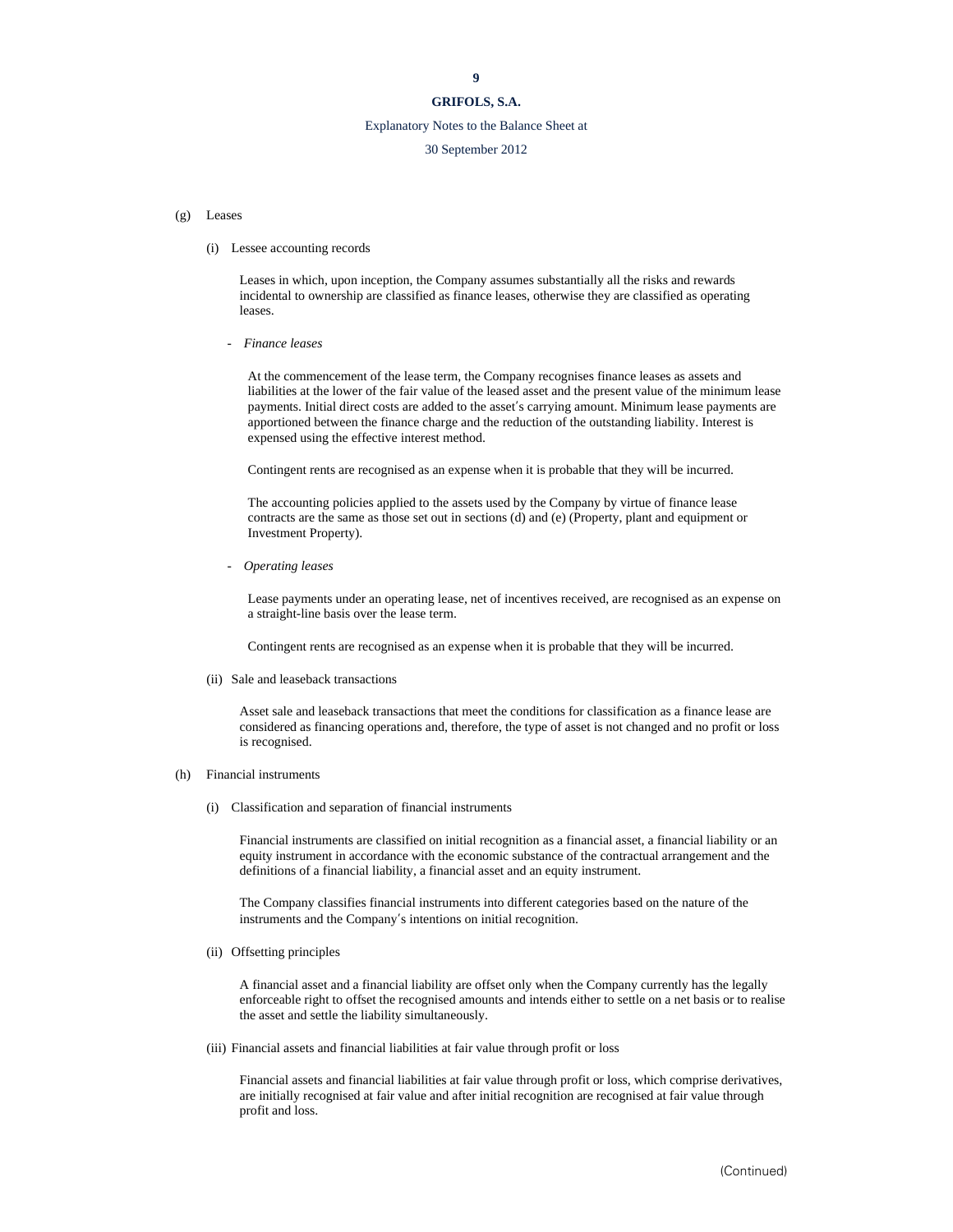## **GRIFOLS, S.A.**

## Explanatory Notes to the Balance Sheet at

#### 30 September 2012

(iv) Loans and receivables

Loans and receivables comprise trade and non-trade receivables with fixed or determinable payments that are not quoted in an active market other than those classified in other financial asset categories. These assets are recognised initially at fair value, including transaction costs, and subsequently measured at amortised cost using the effective interest method.

Nevertheless, financial assets which have no established interest rate, which mature or are expected to be received in the short term, and for which the effect of discounting is immaterial, are measured at their nominal amount.

(v) Investments in Group companies

Group companies are those over which the Company, either directly, or indirectly through subsidiaries, exercises control as defined in article 42 of the Spanish Code of Commerce, or when the companies are controlled by one or various individuals or entities acting jointly or under the same management through agreements or statutory clauses.

Control is the power to govern the financial and operating policies of an entity or business so as to obtain benefits from its activities. In assessing control, potential voting rights held by the Company or other entities that are exercisable or convertible at the end of each reporting period are considered.

Investments in Group companies, associates and jointly controlled entities are initially recognised at cost, which is equivalent to the fair value of the consideration given, including transaction costs for investments in associates and jointly controlled entities, and are subsequently measured at cost net of any accumulated impairment. For investments in group companies acquired prior to 1 January 2010 the cost of acquisition includes transaction costs.

If an investment no longer qualifies for classification under this category, it is reclassified as availablefor-sale and is measured as such from the reclassification date.

(vi) Interest and dividends

Interest is recognised using the effective interest method.

Dividends from investments in equity instruments are recognised when the Company is entitled to receive them. If the dividends are clearly derived from profits generated prior to the acquisition date because amounts higher than the profits generated by the investment since acquisition have been distributed, the carrying amount of the investment is reduced.

Interest and dividend income are classified as revenue when they form part of the Company's ordinary activity.

#### (vii) Impairment of financial assets

A financial asset or a group of financial assets is impaired and impairment losses are incurred if there is objective evidence of impairment as a result of one or more events that occurred after the initial recognition of the asset and the event or events have an impact on the estimated future cash flows of the financial asset or group of financial assets that can be reliably estimated.

The Company recognises impairment of loans and receivables and debt instruments when a reduction or delay is incurred in the estimated future cash flows, due to debtor insolvency.

For equity instruments, objective evidence of impairment exists when the carrying amount of an asset is uncollectible due to a significant or prolonged decline in its fair value.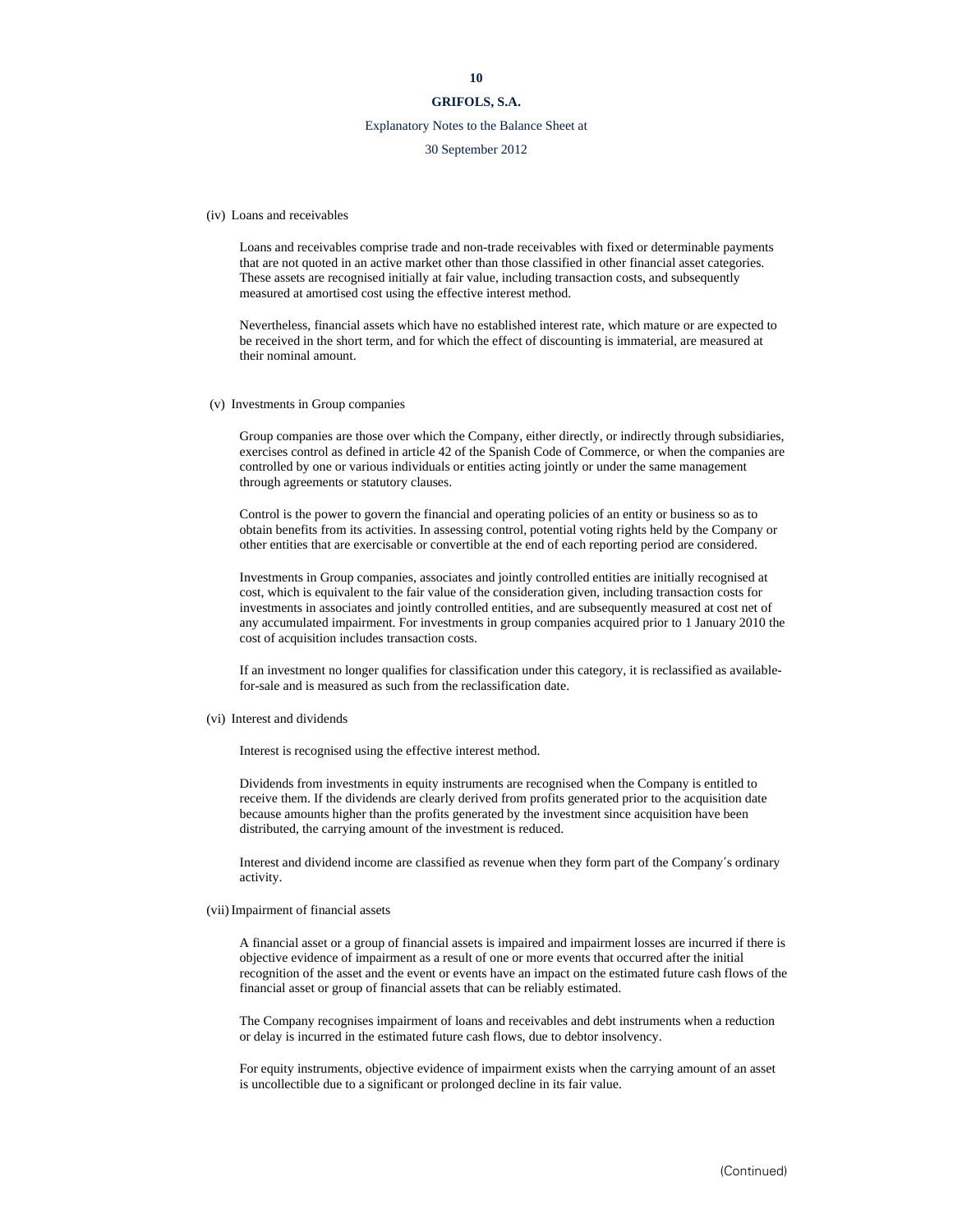## **GRIFOLS, S.A.**

## Explanatory Notes to the Balance Sheet at

#### 30 September 2012

*Investments in Group companies* 

An asset is impaired when its carrying amount exceeds its recoverable amount, the latter of which is understood as the higher of the asset's value in use or fair value less costs to sell.

Value in use is calculated based on the Company's share of the present value of future cash flows expected to be derived from ordinary activities and from the disposal of the asset. Unless there is better evidence, the investee's equity is taken into consideration, corrected for latent unrecorded goodwill existing at the measurement date.

In subsequent years, reversals of impairment losses in the form of increases in the recoverable amount are recognised, up to the limit of the carrying amount that would have been determined for the investment if no impairment loss had been recognised.

The recognition or reversal of an impairment loss is disclosed in the income statement unless it should be recognised in equity.

Impairment of an investment is limited to the amount of the investment, except when contractual, legal or constructive obligations have been assumed by the Company or payments have been made on behalf of the companies. In the latter case, provision is made.

#### *Impairment of available-for-sale financial assets*

When a decline in the fair value of an available-for-sale financial asset at fair value through profit or loss has been accounted for in recognised income and expense, the accumulative loss is reclassified from equity to profit or loss when there is objective evidence that the asset is impaired. The amount of the impairment loss reclassified from equity to profit or loss is calculated as the difference between the cost or amortised cost, less any impairment loss previously recognised in profit or loss, and the fair value.

Impairment losses for investments in equity instruments are not reversed through profit or loss. Increases in the fair value after the impairment loss was recognised are classified in equity.

If the fair value of debt instruments increases and the increase can be objectively related to an event occurring after the impairment loss was recognised, the increase is recognised in profit and loss up to the amount of the previously recognised impairment loss and any excess is accounted for in recognised income and expense.

(viii) Financial liabilities

Financial liabilities, including trade and other payables, that are not classified as held for trading or as financial liabilities at fair value through profit or loss are initially recognised at fair value less any transaction costs directly attributable to the issue of the financial liability. After initial recognition, liabilities classified under this category are measured at amortised cost using the effective interest method.

Nevertheless, financial liabilities which have no established interest rate, which mature or are expected to be settled in the short term, and for which the effect of discounting is immaterial, are measured at their nominal amount.

The Company measures financial liabilities at amortised cost provided that reliable estimates of cash flows can be made based on the contractual terms.

#### (ix) Reverse factoring

The Company has contracted reverse factoring facilities with various financial institutions to manage payments to suppliers. Trade payables settled under the management of financial institutions are recognised under trade and other payables in the balance sheet until they are settled, repaid or have expired.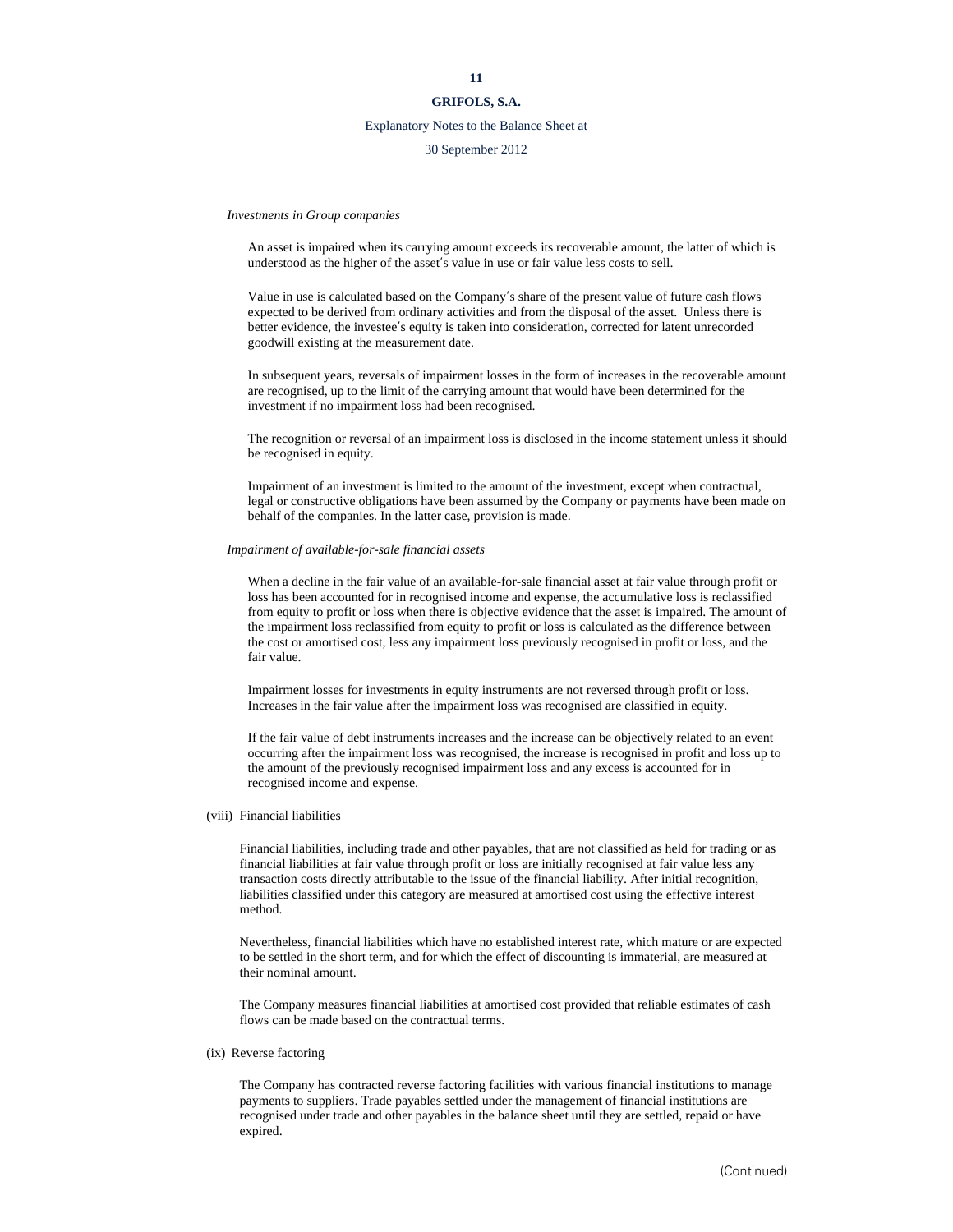## **GRIFOLS, S.A.**

## Explanatory Notes to the Balance Sheet at

#### 30 September 2012

#### (i) Hedge accounting

 Derivative financial instruments which qualify for hedge accounting are initially measured at fair value, plus any transaction costs that are directly attributable to the acquisition, or less any transaction costs directly attributable to the issue of the financial instruments. However, transaction costs are recognised subsequently in profit or loss, when they do not form part of the effective variation in the hedge.

 The Company hedges cash flows. At the inception of the hedge the Company formally designates and documents the hedging relationships and the objective and strategy for undertaking the hedges. Hedge accounting is only applicable when the hedge is expected to be highly effective at the inception of the hedge and in subsequent years in achieving offsetting changes in cash flows attributable to the hedged risk, throughout the period for which the hedge was designated (prospective analysis) and the actual effectiveness, which can be reliably measured, is within a range of 80%-125% (retrospective analysis).

 The Company recognises the portion of the gain or loss on the measurement at fair value of a hedging instrument that is determined to be an effective hedge in recognised income and expense. The ineffective portion and the specific component of the gain or loss or cash flows on the hedging instrument, excluding the measurement of the hedge effectiveness, are recognised under change in fair value of financial instruments.

(j) Own equity instruments held by the Company

 Equity instruments acquired by the Company are shown separately at cost of acquisition as a reduction in capital and reserves without valuation adjustments in the balance sheet. Any gains or losses on transactions with own equity instruments are not recognised in profit or loss.

Dividends relating to equity instruments are recognised as a reduction in equity when approved by the shareholders.

(k) Inventories

Inventories are measured using the FIFO (first in, first out) method, and mainly comprise spares which are stored for less than a year.

When the cost of inventories exceeds net realisable value, materials are written down to net realisable value.

(l) Cash and cash equivalents

Cash and cash equivalents include cash on hand and demand deposits in financial institutions. They also include other short-term, highly liquid investments that are readily convertible to known amounts of cash and which are subject to an insignificant risk of changes in value. An investment normally qualifies as a cash equivalent when it has a maturity of less than three months from the date of acquisition.

(m) Grants

Grants are recorded in recognised income and expense when, where applicable, they have been officially awarded and the conditions attached to them have been met or there is reasonable assurance that they will be received.

The accounting treatment of grants related with emission rights is described in section c (ii).

(n) Defined contribution plans

The Company recognises the contributions payable to a defined contribution plan in exchange for a service when an employee has rendered service to the Company. The contributions payable are recognised as an expense for employee remuneration and as a liability after deducting any contribution already paid. If the contribution already paid exceeds the contribution due for service before the end of the period, the Company only recognises that excess as an asset (prepaid expense) to the extent that the prepayments will lead to, for example, a reduction in future payments or a cash refund.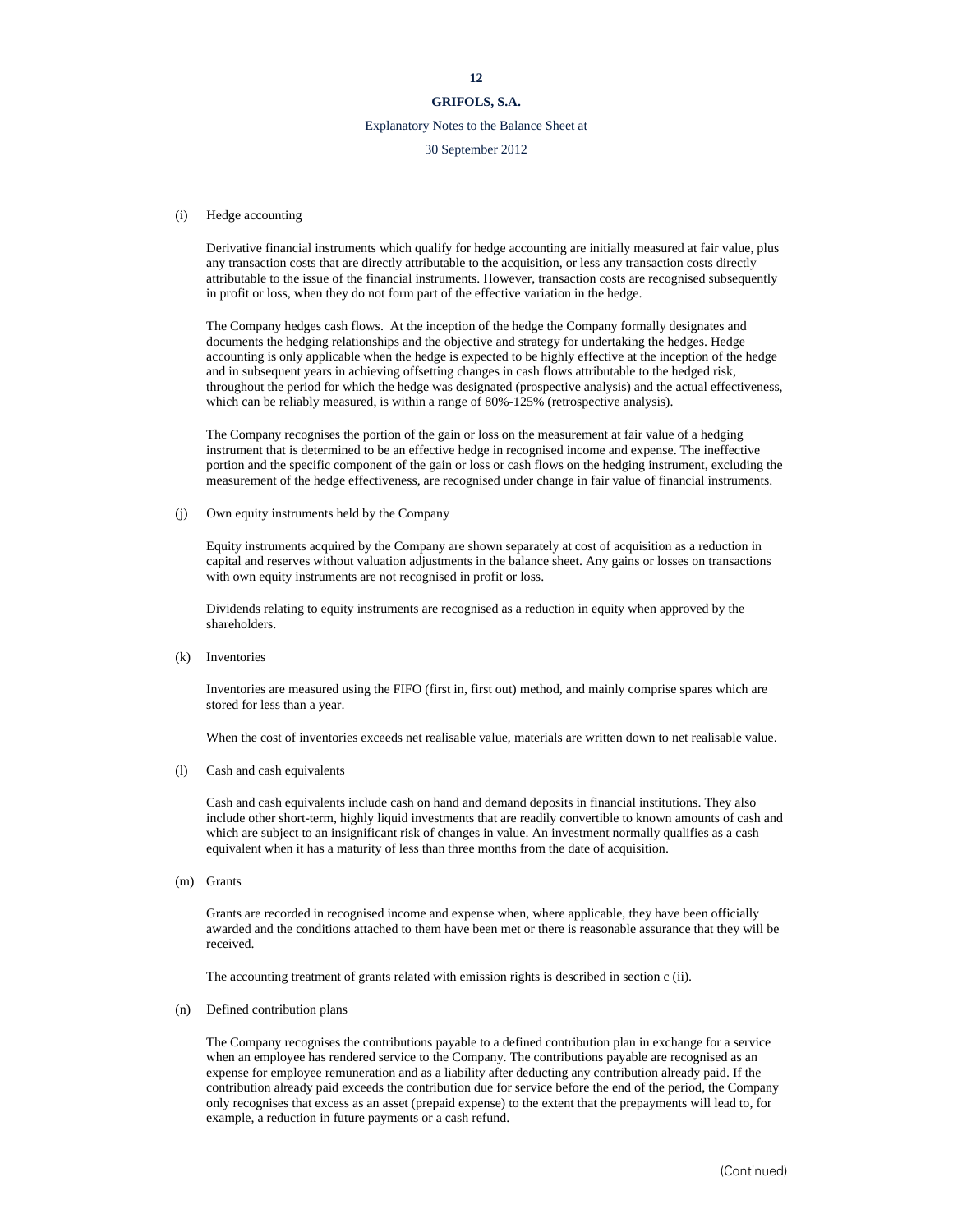## **GRIFOLS, S.A.**

## Explanatory Notes to the Balance Sheet at

#### 30 September 2012

#### (o) Provisions

#### (i) General criteria

Provisions are recognised when the Company has a present obligation (legal, contractual, constructive or tacit) as a result of a past event; it is probable that an outflow of resources embodying economic benefits will be required to settle the obligation; and a reliable estimate can be made of the amount of the obligation.

The amount recognised as a provision is the best estimate of the expenditure required to settle the present obligation at the end of the reporting period, taking into account all risks and uncertainties surrounding the amount to be recognised as a provision and, where the time value of money is material, the financial effect of discounting provided that the expenditure to be made each period can be reliably estimated. The discount rate is a pre-tax rate that reflects the time value of money and the risks specific to the liability. The discount rate does not reflect risks for which future cash flow estimates have been adjusted.

If it is no longer probable that an outflow of resources embodying economic resources will be required to settle an obligation, the provision is reversed.

(ii) Provisions for taxes

Provisions for taxes are measured at the estimated amount of tax debt calculated in accordance with the aforementioned criteria. Provision is made with a charge to income tax for the tax expense for the year, to finance costs for the delay interest, and to other income for the penalty. The effects of changes in estimates of prior years' provisions are recognised according to their nature, unless they involve the correction of an error.

#### (p) Income tax

The income tax expense and tax income for the year comprises current tax and deferred tax.

Current tax assets or liabilities are measured at the amount expected to be paid to or recovered from the taxation authorities, using the tax rates and tax laws that have been enacted or substantially enacted at the balance sheet date.

Current and deferred tax are recognised as income or an expense and included in profit or loss for the year, except to the extent that the tax arises from a transaction or event which is recognised, in the same or a different year, directly in equity, or from a business combination.

Government assistance that is provided in the form of deductions and benefits in determining taxable income is recognised as a reduction in the income tax expense in the year in which they are accrued.

The Company files consolidated tax returns with its Spanish subsidiaries: Laboratorios Grifols, S.A., Instituto Grifols, S.A., Diagnostic Grifols, S.A., Movaco, S.A., Biomat, S.A., Logister, S.A., Grifols International, S.A., Grifols Engineering, S.A., Grifols Viajes, S.A., Arrahona Optimus, S.L. and GriCel, S.A.

In addition to the factors to be considered for individual taxation, set out previously, the following factors are taken into account when determining the accrued income tax expense for the companies forming the consolidated tax group:

- Temporary and permanent differences arising from the elimination of profits and losses on transactions between Group companies, derived from the process of determining consolidated taxable income.
- Deductions and credits corresponding to each company forming the consolidated tax group. For these purposes, deductions and credits are allocated to the company that carried out the activity or obtained the profit necessary to obtain the right to the deduction or tax credit.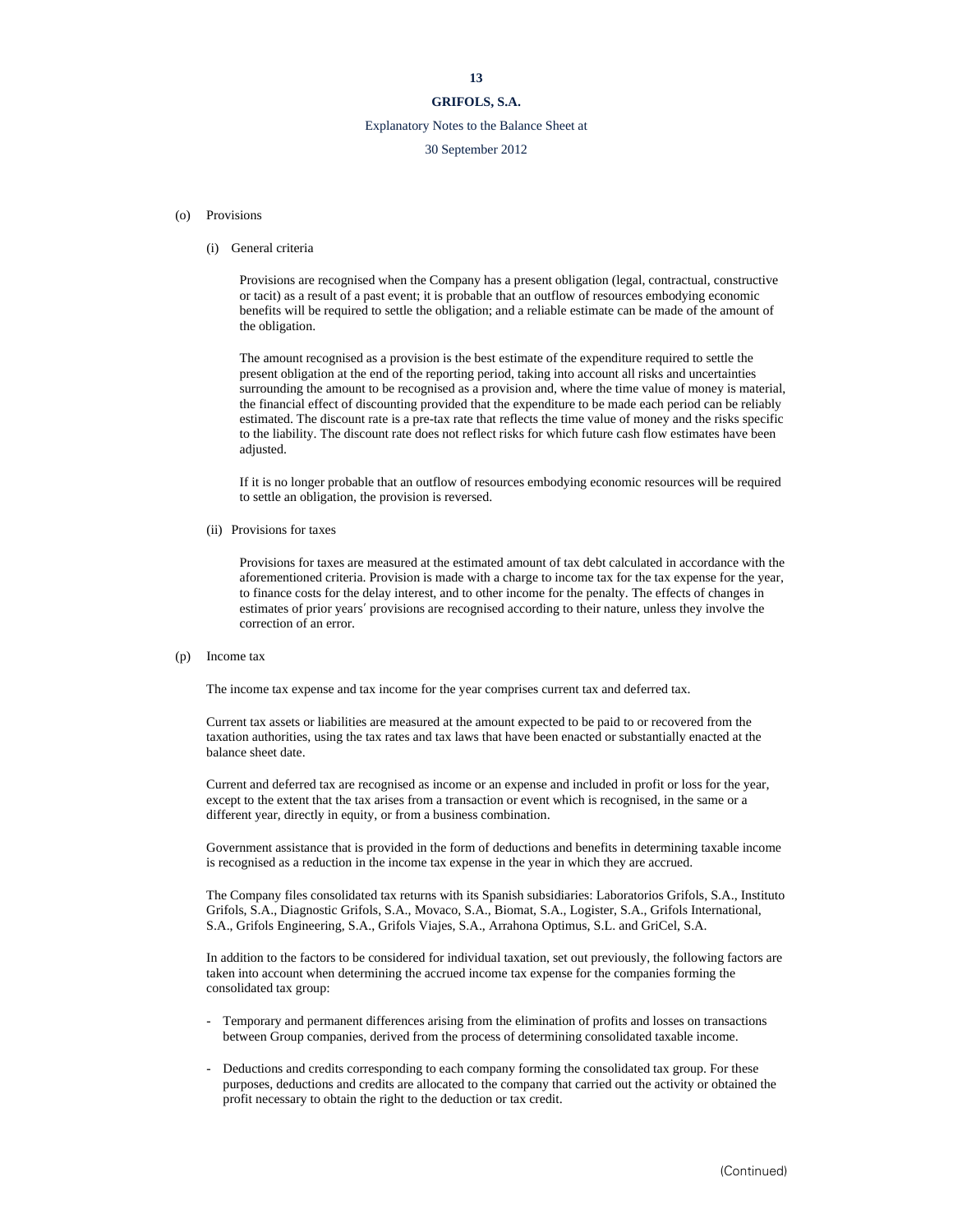## Explanatory Notes to the Balance Sheet at

30 September 2012

Temporary differences arising from the elimination of profits and losses between companies in the tax group, are recognised by the company generating the profit or incurring the loss and are measured at the tax rate applicable thereto.

A reciprocal credit and debit arises between the companies that contribute tax losses to the consolidated Group and the rest of the companies that offset those losses. Where a tax loss cannot be offset by the other consolidated Group companies, these tax credits for loss carryforwards are recognised as deferred tax assets using the applicable recognition criteria, considering the tax group as a taxable entity.

The Parent of the Group records the total consolidated income tax payable with a debit to receivables from Group companies.

The amount of the debt relating to the subsidiaries is recognised with a credit to payables to Group companies.

(i) Taxable temporary differences

Taxable temporary differences are recognised in all cases except where they arise from the initial recognition of goodwill or an asset or liability in a transaction that is not a business combination and, at the time of the transaction, affects neither accounting profit nor taxable income.

(ii) Deductible temporary differences

Deductible temporary differences are recognised provided that sufficient taxable income will be available against which the deductible temporary difference can be utilised, unless the differences arise from the initial recognition of an asset or liability in a transaction that is not a business combination and, at the time of the transaction, affects neither accounting profit nor taxable income.

(iii) Measurement

Deferred tax assets and liabilities are measured at the tax rates that are expected to apply to the years when the asset is realised or the liability is settled, based on tax rates and tax laws that have been enacted or substantially enacted. The tax consequences that would follow from the manner in which the Company expects to recover or settle the carrying amount of its assets or liabilities are also reflected in the measurement of deferred tax assets and liabilities.

(iv) Offset and classification

The Company only offsets current tax assets and liabilities if it has a legally enforceable right to offset the recognised amounts and intends either to settle on a net basis or to realise the asset and settle the liability simultaneously.

Deferred tax assets and liabilities are recognised in the balance sheet under non-current assets or liabilities, irrespective of the expected date of recovery or settlement.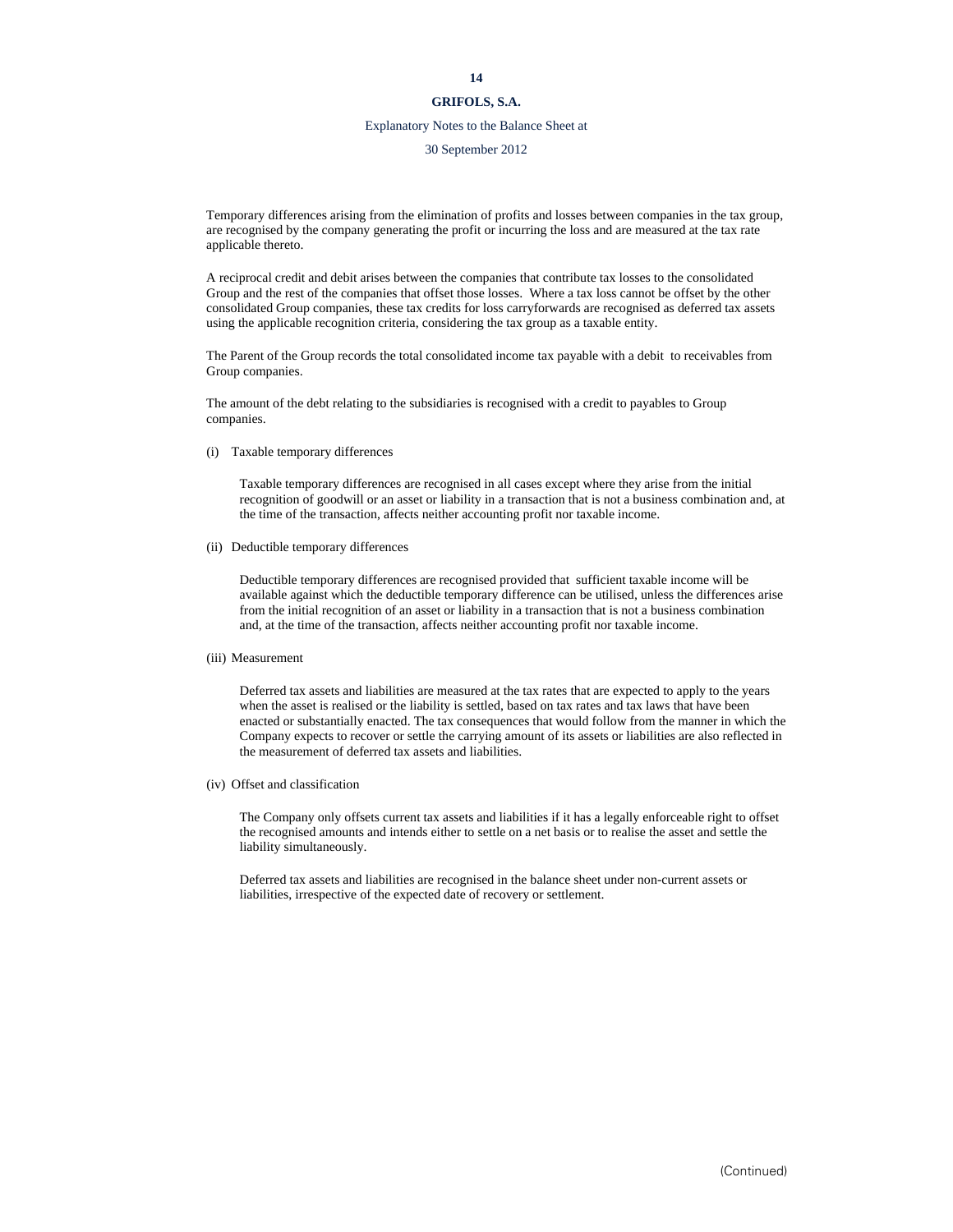## **GRIFOLS, S.A.**

#### Explanatory Notes to the Balance Sheet at

#### 30 September 2012

(q) Classification of assets and liabilities as current and non-current

The Company classifies assets and liabilities in the balance sheet as current and non-current. Current assets and liabilities are determined as follows:

- Assets are classified as current when they are expected to be realised or are intended for sale or consumption in the Company's normal operating cycle, they are held primarily for the purpose of trading, they are expected to be realised within twelve months of the balance sheet date or are cash or a cash equivalent.
- Liabilities are classified as current when they are expected to be settled in the Company's normal operating cycle, they are held primarily for the purpose of trading, they are due to be settled within twelve months of the balance sheet date.

#### (r) Environmental issues

The Company takes measures to prevent, reduce or repair the damage caused to the environment by its activities.

Expenses derived from environmental activities are recognised as other operating expenses in the period in which they are incurred.

Property, plant and equipment acquired by the Company to minimise the environmental impact of its activity and protect and improve the environment, including the reduction and elimination of future pollution from the Company's activities, are recognised as assets applying the measurement, presentation and disclosure criteria described in section (d) Property, plant and equipment.

(s) Transactions between Group companies

Transactions between Group companies are recognised at the fair value of the consideration given or received. The difference between this value and the amount agreed is recognised in line with the underlying economic substance of the transaction.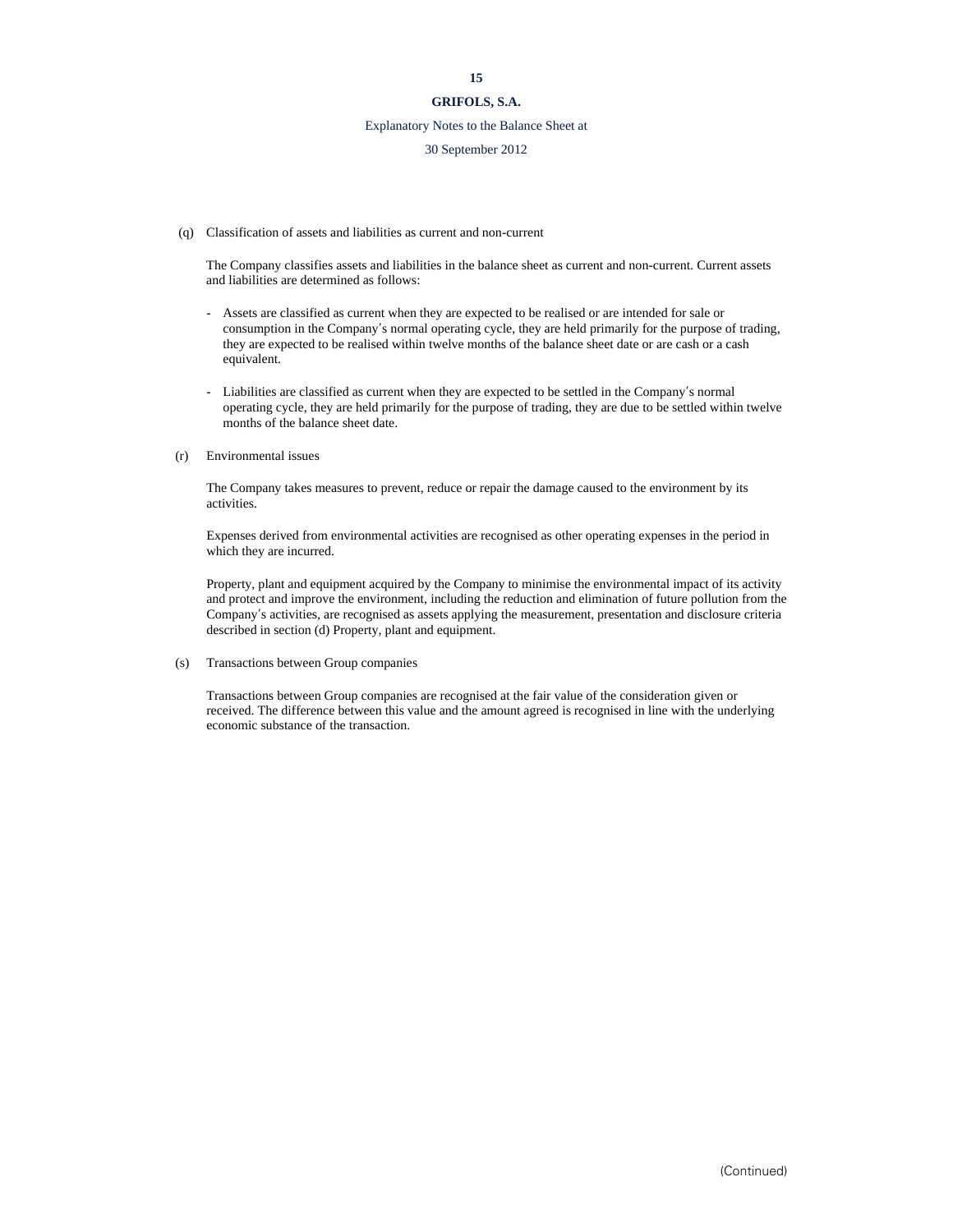## **GRIFOLS, S.A.**

## Explanatory Notes to the Balance Sheet at

## 30 September 2012

#### **(4) Intangible Assets**

Details of intangible assets and movement are as follows:

|                                               |                | <b>Euros</b>    |                |
|-----------------------------------------------|----------------|-----------------|----------------|
|                                               | Computer       | <b>Emission</b> |                |
| 2012                                          | software       | rights          | <b>Total</b>   |
|                                               |                |                 |                |
| Cost at 1 January 2012                        | 20,621,882     | 236,151         | 20,858,033     |
| <b>Additions</b>                              | 1,034,950      | 158,431         | 1,193,381      |
| Disposals                                     | ٠              | (314, 356)      | (314, 356)     |
| Other                                         |                | 208,475         | 208,475        |
|                                               |                |                 |                |
| Cost at 30 September 2012                     | 21.656.832     | 288,701         | 21,945,533     |
|                                               |                |                 |                |
| Accumulated amortisation at 1 January 2012    | (16,975,718)   |                 | (16,975,718)   |
| Amortisation                                  | (1,878,929)    |                 | (1,878,929)    |
|                                               |                |                 |                |
| Accumulated amortisation at 30 September 2012 | (18, 854, 647) |                 | (18, 854, 647) |
|                                               |                |                 |                |
| Carrying amount at 30 September 2012          | 2,802,185      | 288,701         | 3,090,886      |

## (b) Fully amortised assets

The cost of fully amortised intangible assets in use at 30 September 2012 is as follows:

|                   | <b>Euros</b> |
|-------------------|--------------|
|                   |              |
| Computer software | 14,408,151   |

Fully amortised computer software in use at 30 September 2012 relates to computer licences.

## **(5) Property, Plant and Equipment**

Details of property, plant and equipment and movement are attached as Appendix I.

(a) Capitalised borrowing costs

At 30 September 2012 the Company has capitalised borrowing costs of Euros 92 thousand as investments in progress.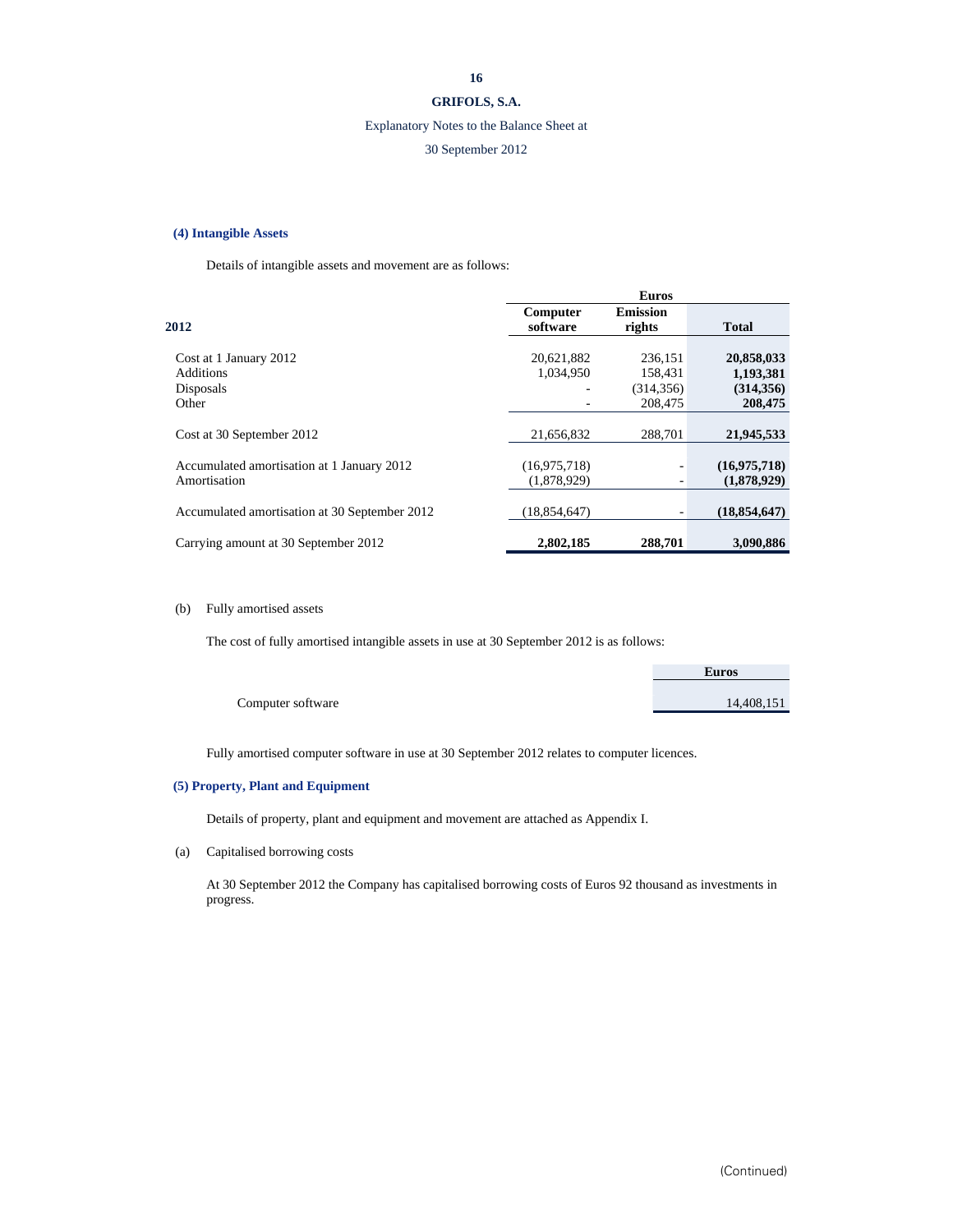## **GRIFOLS, S.A.**

## Explanatory Notes to the Balance Sheet at

## 30 September 2012

## (b) Fully depreciated assets

Details of the cost of fully depreciated property, plant and equipment in use at 30 September 2012 are as follows:

|                                              | <b>Euros</b> |
|----------------------------------------------|--------------|
|                                              |              |
| Technical installations and machinery        | 1,403,854    |
| Other installations, equipment and furniture | 2,307,526    |
| Other property, plant and equipment          | 3,649,205    |
|                                              | 7,360,585    |

## (c) Insurance

The Company has contracted insurance policies to cover the risk of damage to its property, plant and equipment. These policies amply cover the net carrying amount of the Company's assets.

#### **(6) Investment Property**

Details of investment property and movement during the year are as follows:

|                                                  | <b>Euros</b>                 |                                                       |                                              |                      |
|--------------------------------------------------|------------------------------|-------------------------------------------------------|----------------------------------------------|----------------------|
| <b>Description</b>                               | Land                         | <b>Buildings and</b><br>other<br><i>installations</i> | Investments in<br>adaptation and<br>advances | <b>Total</b>         |
|                                                  |                              |                                                       |                                              |                      |
| Cost at 1 January 2012                           | 4,300,652                    | 42,050,707                                            | 623,403                                      | 46,974,762           |
| <b>Additions</b><br>Disposals                    | 215,251                      | 169.041<br>(5,215)                                    | 2,224,037                                    | 2,608,329<br>(5,215) |
| Transfers (note 5)                               | 305,550                      | 494.441                                               | (503,969)                                    | 296,022              |
| Cost at 30 September 2012                        | 4,821,453                    | 42,708,974                                            | 2,343,471                                    | 49,873,898           |
| Accumulated depreciation at 1 January 2012       |                              | (18,544,404)                                          |                                              | (18, 544, 404)       |
| Depreciation                                     |                              | (1,595,878)                                           |                                              | (1,595,878)          |
| Disposals                                        | $\qquad \qquad \blacksquare$ | 4,355                                                 | ٠                                            | 4.355                |
| Accumulated depreciation at 30 September<br>2012 |                              | (20, 135, 927)                                        |                                              | (20, 135, 927)       |
| Carrying amount at 30 September 2012             | 4,821,453                    | 22,573,047                                            | 2,343,471                                    | 29,737,971           |

Additions at 30 September 2012 primarily consist of the investments made to expand the Company's installations.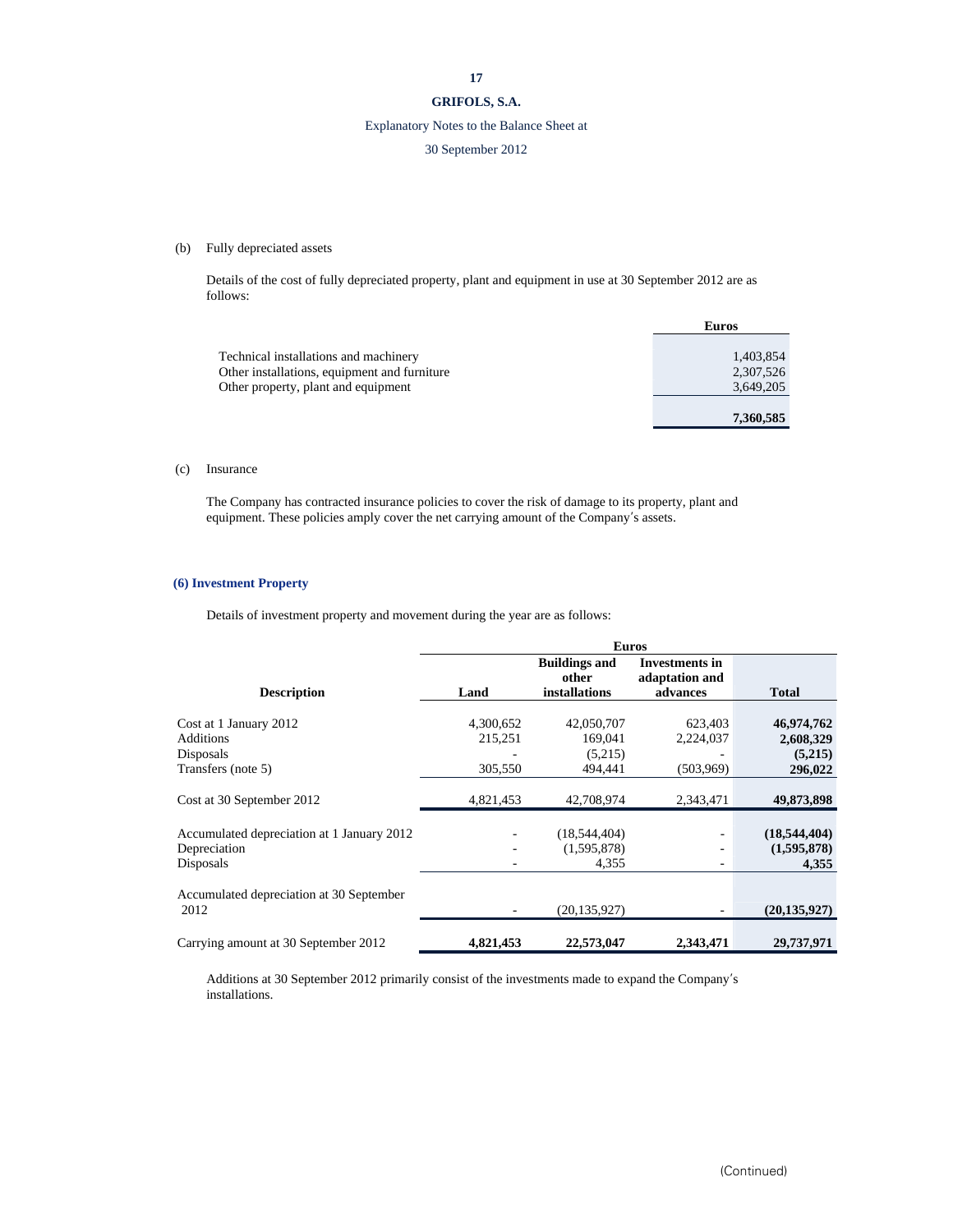## **GRIFOLS, S.A.**

## Explanatory Notes to the Balance Sheet at

## 30 September 2012

## (a) Fully depreciated assets

The cost of fully depreciated investment property still in use at 30 September 2012 is as follows:

|                     | <b>Euros</b> |
|---------------------|--------------|
|                     |              |
| <b>Buildings</b>    | 1,031,791    |
| Other installations | 8,673,665    |
|                     | 9,705,456    |

#### (b) Insurance

The Company has contracted insurance policies to cover the risk of damage to its investment property. The coverage of these policies is considered sufficient.

#### **(7) Finance leases - Lessee**

The Company has leased the following types of property, plant and equipment under finance leases:

|                                         |                                                    | <b>Euros</b>                              |              |  |
|-----------------------------------------|----------------------------------------------------|-------------------------------------------|--------------|--|
|                                         | <b>Technical</b><br>installations<br>and machinery | Other property,<br>plant and<br>equipment | <b>Total</b> |  |
| Initially recognised at:                |                                                    |                                           |              |  |
| Present value of minimum lease payments | 2,111,450                                          | 1,180,237                                 | 3,291,687    |  |
| Accumulated depreciation                | (1,220,897)                                        | (158, 487)                                | (1,379,384)  |  |
| Carrying amount at 30 September 2012    | 890.553                                            | 1,021,750                                 | 1,912,303    |  |

Future minimum lease payments are reconciled with their present value as follows:

|                         | <b>Euros</b> |
|-------------------------|--------------|
|                         |              |
| Future minimum payments | 1,846,087    |
| Unaccrued finance costs | (108, 832)   |
|                         |              |
| Present value           | 1,737,255    |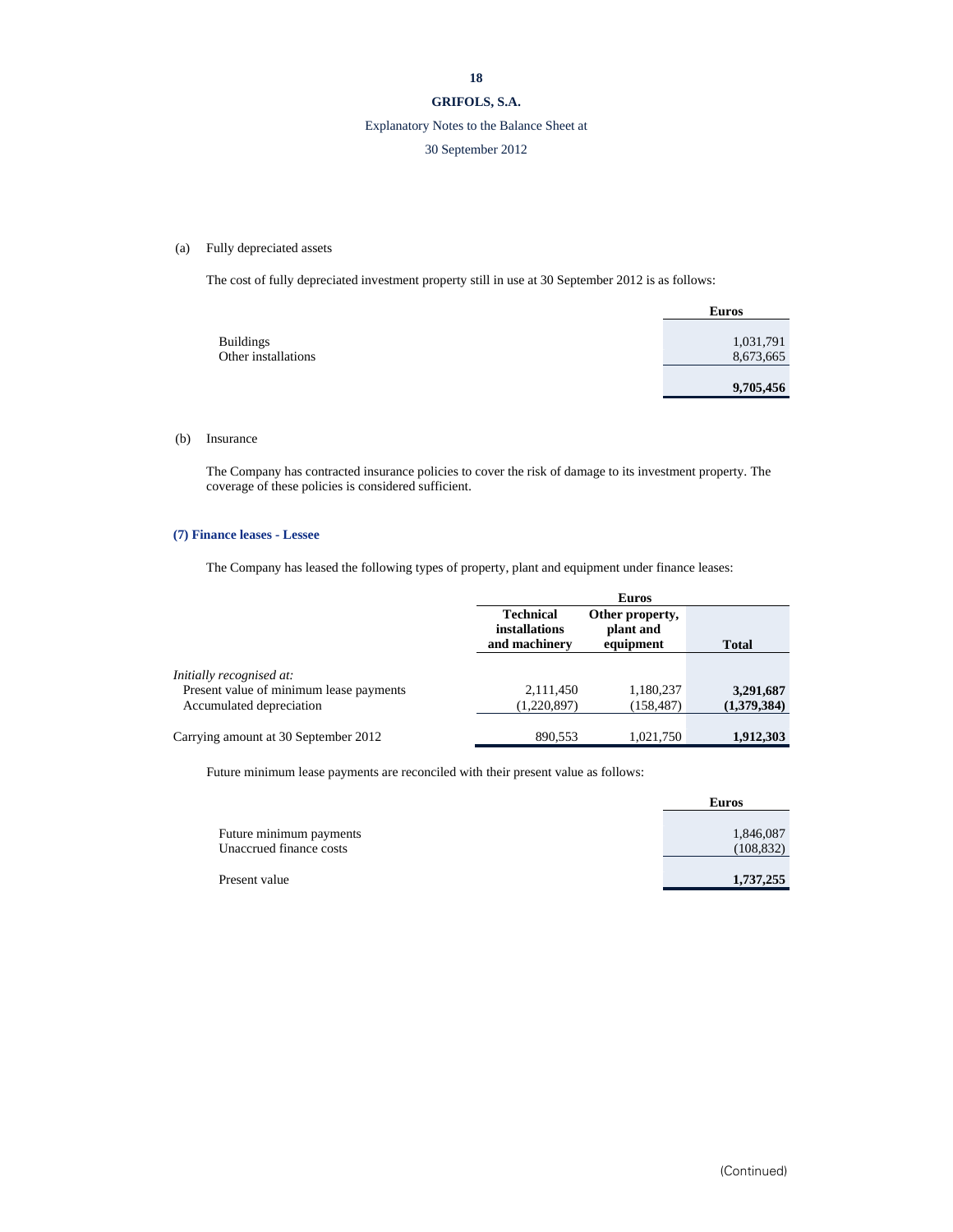## **GRIFOLS, S.A.**

#### Explanatory Notes to the Balance Sheet at

#### 30 September 2012

Details of minimum payments and the present value of finance lease liabilities, by maturity date, are as follows:

|                                         | <b>Euros</b>               |                      |
|-----------------------------------------|----------------------------|----------------------|
|                                         | <b>Minimum</b><br>payments | <b>Present value</b> |
| Less than one year<br>One to five years | 774,548<br>1,071,539       | 708,191<br>1,029,064 |
|                                         | 1,846,087                  | 1,737,255            |
| Less current portion                    | (774, 548)                 | (708, 191)           |
| Total non-current                       | 1,071,539                  | 1,029,064            |

#### **(8) Operating Leases - Lessee**

The Company has contracted offices and land under operating leases from third parties and Group companies.

The most significant lease contracts are as follows:

Offices located in Sant Cugat del Vallès (Barcelona), leased from a Group company

The Company has leased the offices in which it operates from one of its subsidiaries since September 2009. The lease contract is valid for one year and is automatically renewed on an annual basis.

#### Land located in Parets del Vallés (Barcelona), leased from a third party

This contract is valid for 30 years from 1996 and is automatically renewable for five-year periods. One year's notice must be given if either party wishes to cancel the contract.

#### Offices located in Parets del Vallés (Barcelona), leased from a third party

This contract is valid for ten years from 2005 and can be renewed for between one and twenty years at the lessee's discretion, which the lessor is obliged to accept, and can be cancelled at any moment in time with four month's notice.

#### Offices located in Parets del Vallés and Barcelona, leased from a related party

This contract is valid for five years from 2011 and compliance is compulsory for both parties. Once the initial term has elapsed, the contract will be automatically renewed for successive periods of five years unless the parties notify of their intention not to renew it, within six months of the end of the initial term.

#### Industrial buildings located in Parets del Vallés (Barcelona), leased from a third party

This contract is valid for twenty years from 2000 and can be renewed for five year periods at the lessee's discretion and can be cancelled at any moment in time with six month's notice.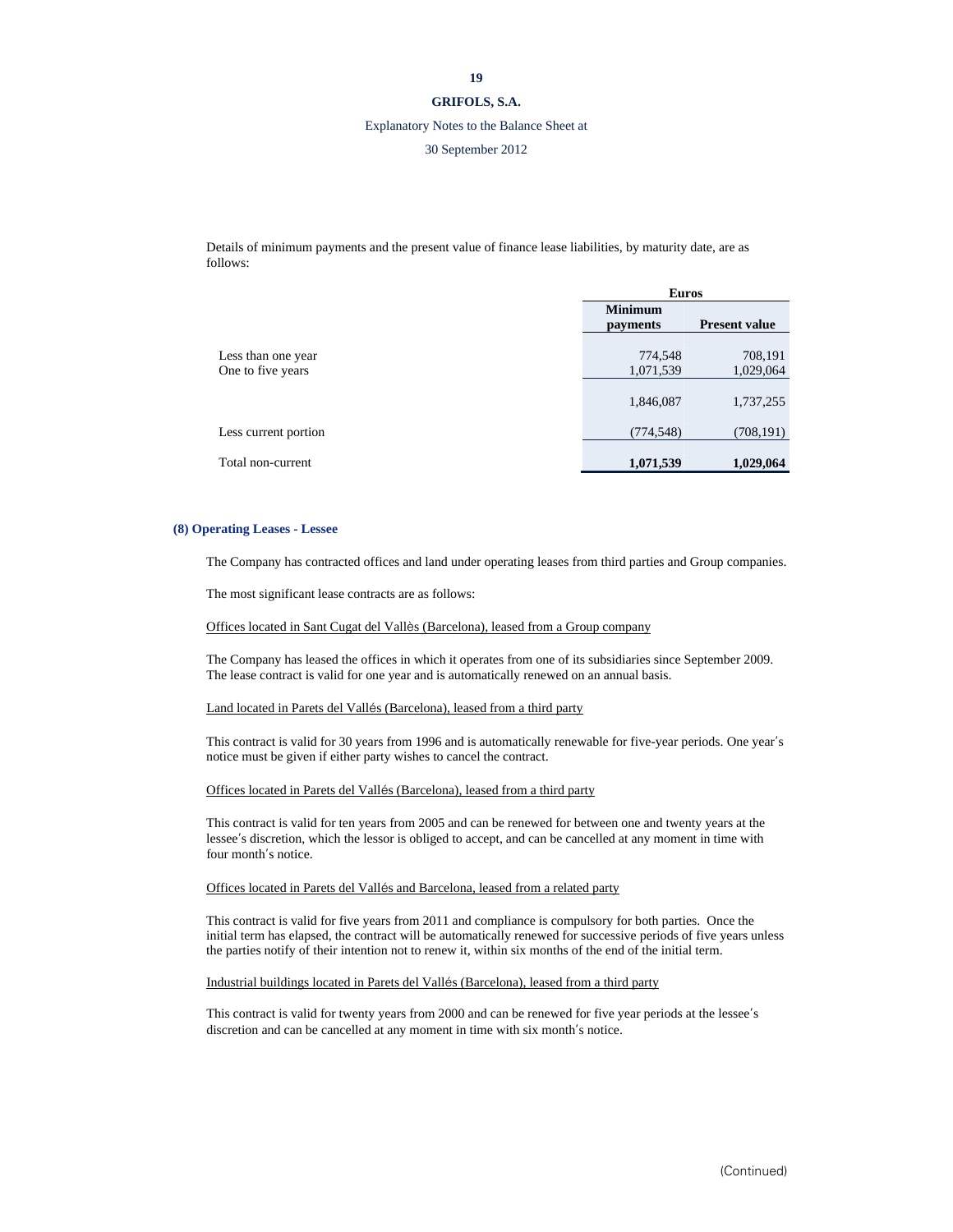#### **GRIFOLS, S.A.**

## Explanatory Notes to the Balance Sheet at

30 September 2012

Future minimum payments under non-cancellable operating leases are as follows:

|                                      | <b>Euros</b>          |
|--------------------------------------|-----------------------|
| Less than one year                   | 4,096,929             |
| One to five years<br>Over five years | 10,048,695<br>598,991 |
|                                      | 14,744,615            |

The Company uses part of these premises for its own use and sub-leases the rest to its Spanish subsidiaries.

#### **(9) Operating Leases - Lessor**

The Company leases and sub-leases premises and installations that it owns and leases from third parties to its Spanish subsidiaries.

Contracts signed with its subsidiaries are renewed automatically on an annual basis and can be cancelled at any time with three month's prior notice. The minimum non-cancellable amount payable totals Euros 1,020 thousand at 30 September 2012.

## **(10) Risk Management Policy**

(a) Financial risk factors

The Company's activities are exposed to various financial risks: market risk (including currency risk, interest rate risk in fair value and price risk), credit risk, liquidity risk and interest rate risk in cash flows. The Company's global risk management programme focuses on uncertainty in the financial markets and aims to minimise potential adverse effects on the Company's profits. The Company uses derivatives to mitigate certain risks.

The Company's risk management policies are established in order to identify and analyse the risks to which the Company is exposed, establish suitable risk limits and controls, and control risks and compliance with limits. Risk management procedures and policies are regularly reviewed to ensure they take into account changes in market conditions and in the Company's activities. The Company's management procedures and rules are designed to create a strict and constructive control environment in which all employees understand their duties and obligations.

The Group's Audit Committee supervises how management controls compliance with the Group's risk management procedures and policies and reviews whether the risk management policy is suitable considering the risks to which the Group is exposed. This committee is assisted by Internal Audit which acts as supervisor. Internal Audit performs regular and ad hoc reviews of the risk management controls and procedures and reports its findings to the Audit Committee.

(i) Market risk

The Company is not exposed to market risks associated with non-financial assets.

(ii) Currency risk

The Company operates internationally and is therefore exposed to currency risk when operating with foreign currencies, especially with regard to the US Dollar. Currency risk is associated with recognised assets and liabilities, and net investments in foreign operations.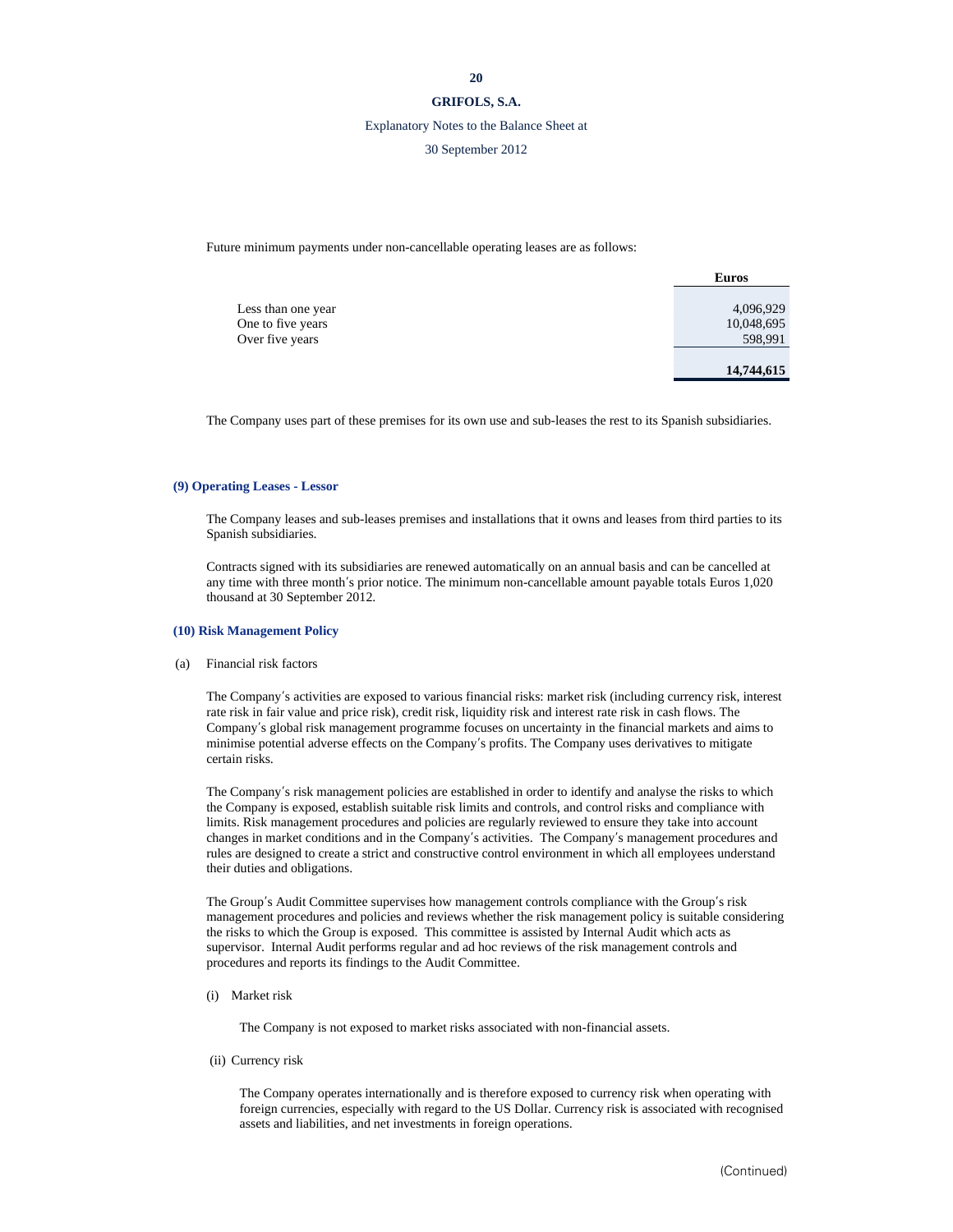## **GRIFOLS, S.A.**

## Explanatory Notes to the Balance Sheet at

30 September 2012

The Company holds several investments in foreign operations, the net assets of which are exposed to currency risk. Currency risk affecting net assets of the Company's foreign operations in US Dollars is mitigated primarily through borrowings in the corresponding foreign currency.

Details of financial assets and liabilities in foreign currencies and transactions in foreign currencies are provided in notes (13) and (20).

(iii) Credit risk

The Company's financial assets mainly comprise the trade receivables from and loans to Group companies.

The Company considers that its financial assets are not significantly exposed to credit risk.

(iv) Liquidity risk

The Company applies a prudent policy to cover its liquidity risks based on having sufficient cash and marketable securities, as well as sufficient financing through credit facilities, to settle market positions.

Details of financial assets and financial liabilities by contractual maturity date are provided in notes (13) and (20).

(v) Cash flow and fair value interest rate risks

As the Company does not have a considerable amount of remunerated assets, income and cash flows from operating activities are not significantly affected by fluctuations in market interest rates.

Interest rate risk arises from current and non-current borrowings. Borrowings at variable interest rates expose the Company to cash flow interest rate risks. The Company's policy involves contracting borrowings at variable interest rates.

The Company manages cash flow interest rate risks through variable to fixed interest rate swaps. These interest rate swaps convert variable interest rates on borrowings to fixed interest rates. The Company generally obtains non-current borrowings with variable interest rates and swaps these for fixed interest rates that are normally lower than if the financing had been obtained directly with fixed interest rates. Through interest rate swaps the Company undertakes to exchange the difference between fixed interest and variable interest with other parties on a monthly basis. The difference is calculated based on the contracted notional principal amount. The Company has two interest rate swaps for loans. The Company applies hedge accounting to one of these swaps. The notional amount of these swaps is Euros 100,000 thousand each (see note 14).

#### **(11) Investments in Equity Instruments of Group Companies**

Details of investments in equity instruments of Group companies are as follows:

|                 | <b>Euros</b>  |
|-----------------|---------------|
|                 | Non-current   |
|                 |               |
| Group companies |               |
| Investments     | 1,164,594,166 |
| Loans           | 3,306,058     |
| Impairment      | (6,538,423)   |
|                 |               |
|                 | 1,161,361,801 |
|                 |               |
| Total           | 1,161,361,801 |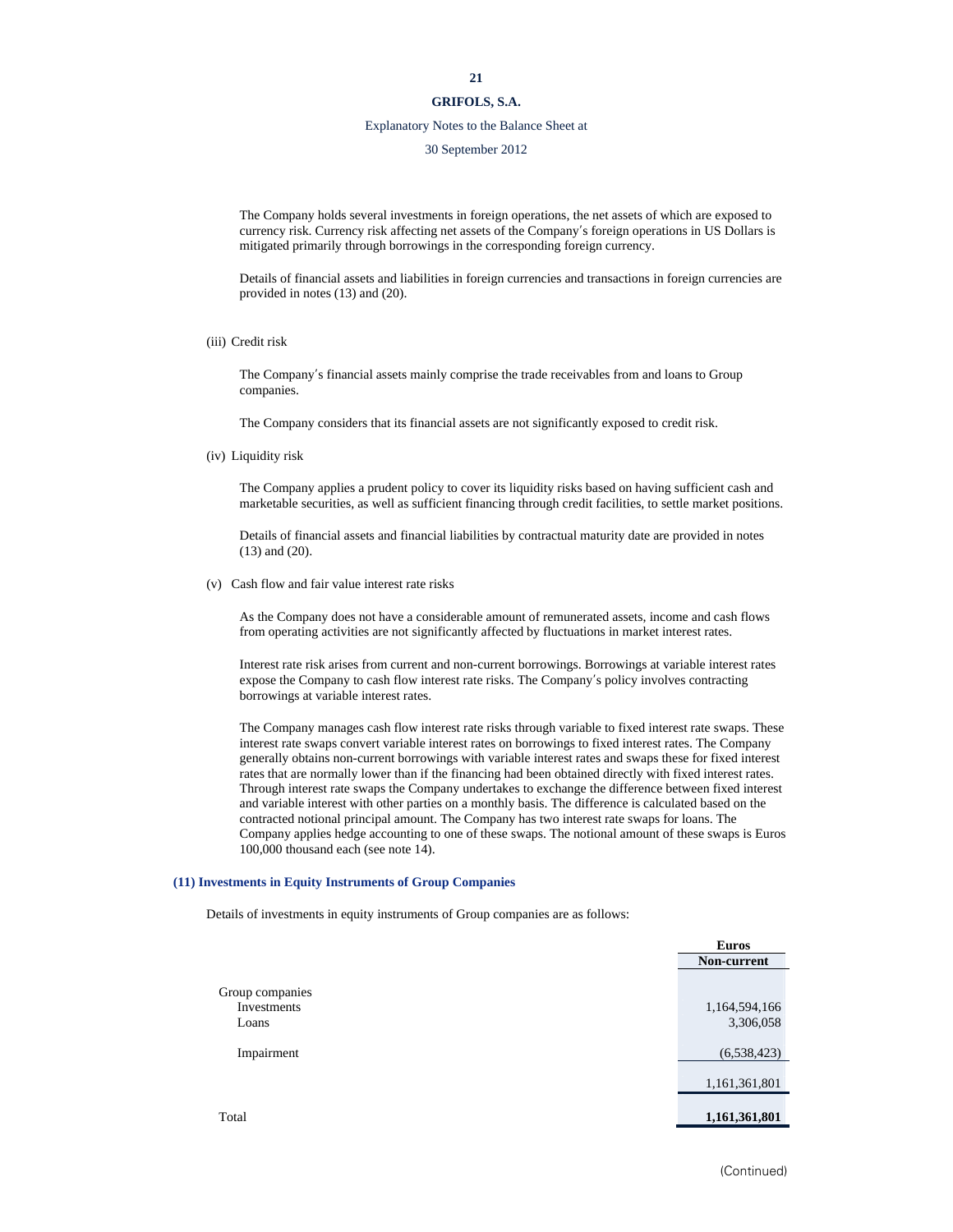## **GRIFOLS, S.A.**

## Explanatory Notes to the Balance Sheet at

30 September 2012

On 26 April 2012 the Company subscribed to the share capital increase issued by Medion Diagnostic Grifols A.G. for an amount of Euros 1,990 thousand.

In conjunction with another partner, on 30 March 2012 the Company incorporated "GriCei, S.A. Productos para transfusao" located in Brazil and in which it holds a 60% interest. The total investment amounts to Euros 1,019 thousand.

During 2011 the Company recognised impairment of Euros 6,538 thousand on the investment in Arrahona Optimus, S.L. based on an analysis of its recoverability.

(a) Investments in Group companies.

Details of investments in Group companies are provided in Appendix II. The financial information of the Group companies corresponds to the nine-month period ended 30 September 2012 and has not been audited.

Subsidiaries' activities comprise the following:

- Industrial activity: consisting of the manufacture, preparation and sale of therapeutic products and other pharmaceutical specialities, especially haemoderivatives and parenteral solutions, reagents, chemical products for use in laboratories and healthcare centres, and medical-surgical materials, equipment and instruments; the collection and analysis of products of biological origin, and the procurement of human plasma.
- -Commercial activity: consists of the marketing of, mainly, products manufactured by the industrial group companies.
- Service activity: comprises the management of business trips for group companies, the preparation and implementation of engineering projects for both the Group and third parties, and the rendering of centralised services such as accounting, human resources, marketing, etc. It also includes the reinsurance of the Group's insurance policies.

The percentage ownerships included in Appendix II reconcile with the voting rights the Company has in its subsidiaries, except for: Grifols Thailand, Ltd. (48% ownership) and Grifols Malaysia Sdn Bhd (30% ownership), in which the Company has majority voting rights through the type of shares it holds in Grifols Thailand, Ltd and a contract entered into with the other shareholder and the pledging of this shareholder's shares in Grifols Malaysia.

(i) Foreign currency

The functional currencies of foreign operations are the currencies of the countries in which they are domiciled.

#### **(12) Financial Assets by Category**

(a) Classification of financial assets by category

The classification of financial assets by category and class, as well as a comparison of the fair value and the carrying amount are provided in Appendix III.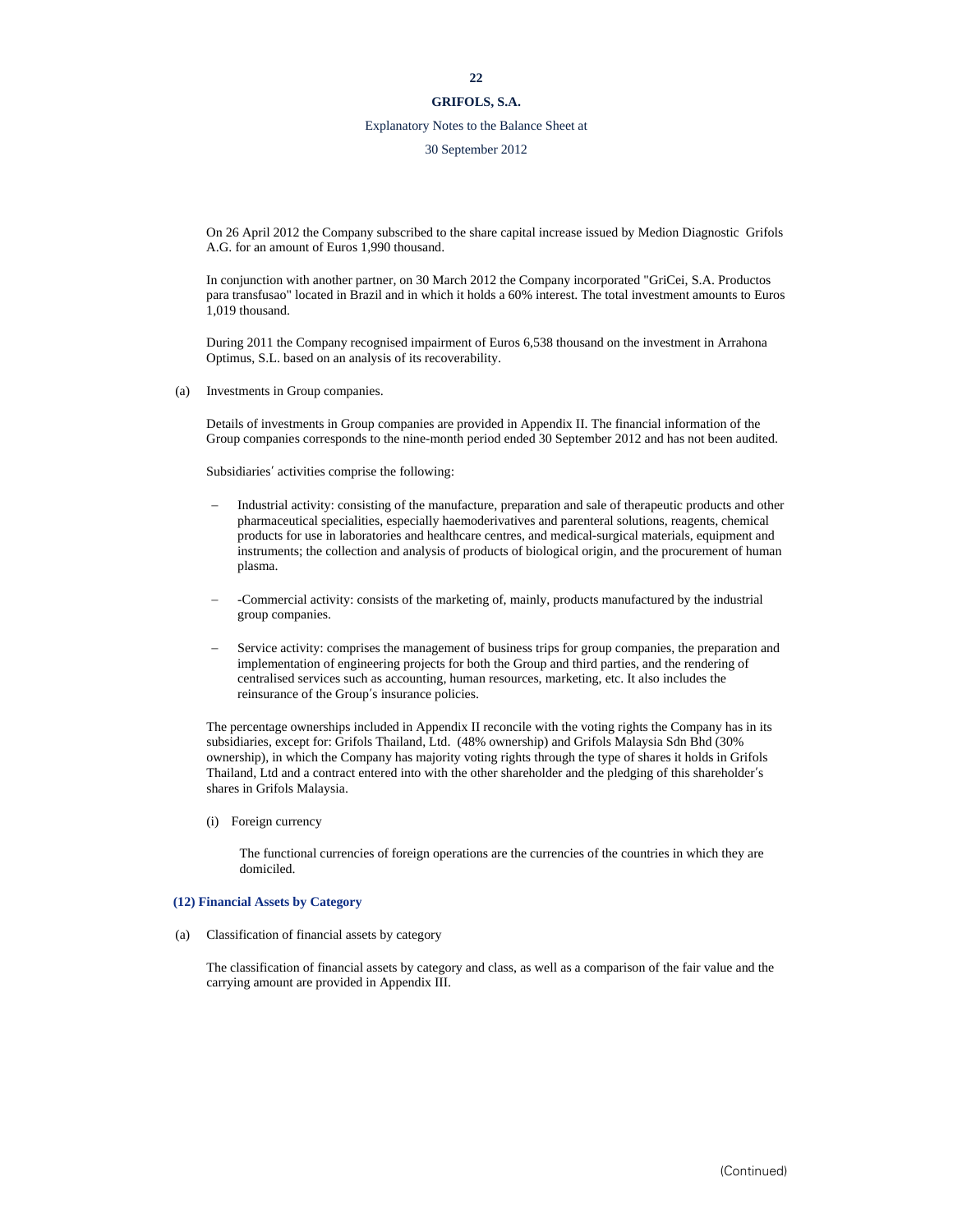## **GRIFOLS, S.A.**

#### Explanatory Notes to the Balance Sheet at

## 30 September 2012

#### **(13) Investments and Trade Receivables**

#### (a) Investments in Group companies and related parties

Details of investments in Group companies and related parties are as follows:

|                         | <b>Euros</b>             |                |  |
|-------------------------|--------------------------|----------------|--|
|                         | <b>Non-current</b>       | <b>Current</b> |  |
|                         |                          |                |  |
| Group                   |                          |                |  |
| Loans                   | 3,306,058                | 260,682,035    |  |
| Loans, tax effect       |                          | 25,124,982     |  |
| Interest                | $\overline{\phantom{a}}$ | 806,722        |  |
| Impairment              |                          | (14, 653, 712) |  |
| Other financial assets  | 2,786,729                |                |  |
| Deposits and guarantees | 580,151                  |                |  |
|                         |                          |                |  |
| Total                   | 6,672,938                | 271,960,027    |  |

At 30 September 2012, all loans extended generate interest at variable market rates.

At 30 September 2012 deposits and guarantees relate to the rental contracts entered into with Gripdan Invest, S.L., a company which is 100% owned by Scranton Enterprise B.V., a company which in turn is related to Grifols, S.A.

During 2011 the Company recognised impairment of Euros 11,803 thousand on the loan extended to Grifols Portugal Productos Farmacéuticos e Hospitalares, Lda based on its analysis of the recoverability of this balance.

At the end of December 2011 the Company also contracted a purchase option on the shares of Scranton Investments, B.V., a shareholder of Scranton Enterprises USA, Inc. This option, which has a cost of US Dollars 4,000 thousand, can be exercised on the date on which the license is granted by the Food and Drug Administration (FDA) for a plant owned by the company in Clayton, USA, and leased to the Group company Grifols Therapeutics, Inc. This option can also be exercised at five and ten years from that date, and on the expiry date of the lease contract. The exercise price of this option will vary depending on the market value determined on the exercise date.

(b) Investments

Details of investments are as follows:

|                           | <b>Euros</b>                  |                          |  |
|---------------------------|-------------------------------|--------------------------|--|
|                           | <b>Current</b><br>Non-current |                          |  |
|                           |                               |                          |  |
| Unrelated parties         |                               |                          |  |
| Assets available for sale | 804,694                       | $\overline{\phantom{0}}$ |  |
| Deposits and guarantees   | 161,279                       | 4,016                    |  |
| Impairment                | (804, 694)                    |                          |  |
|                           |                               |                          |  |
| Total                     | 161,279                       | 4,016                    |  |

The Company has an interest of less than 2% in Cardio3 BioSciences (Belgium), acquired in 2008. An impairment allowance has been made for the total investment at 30 September 2012.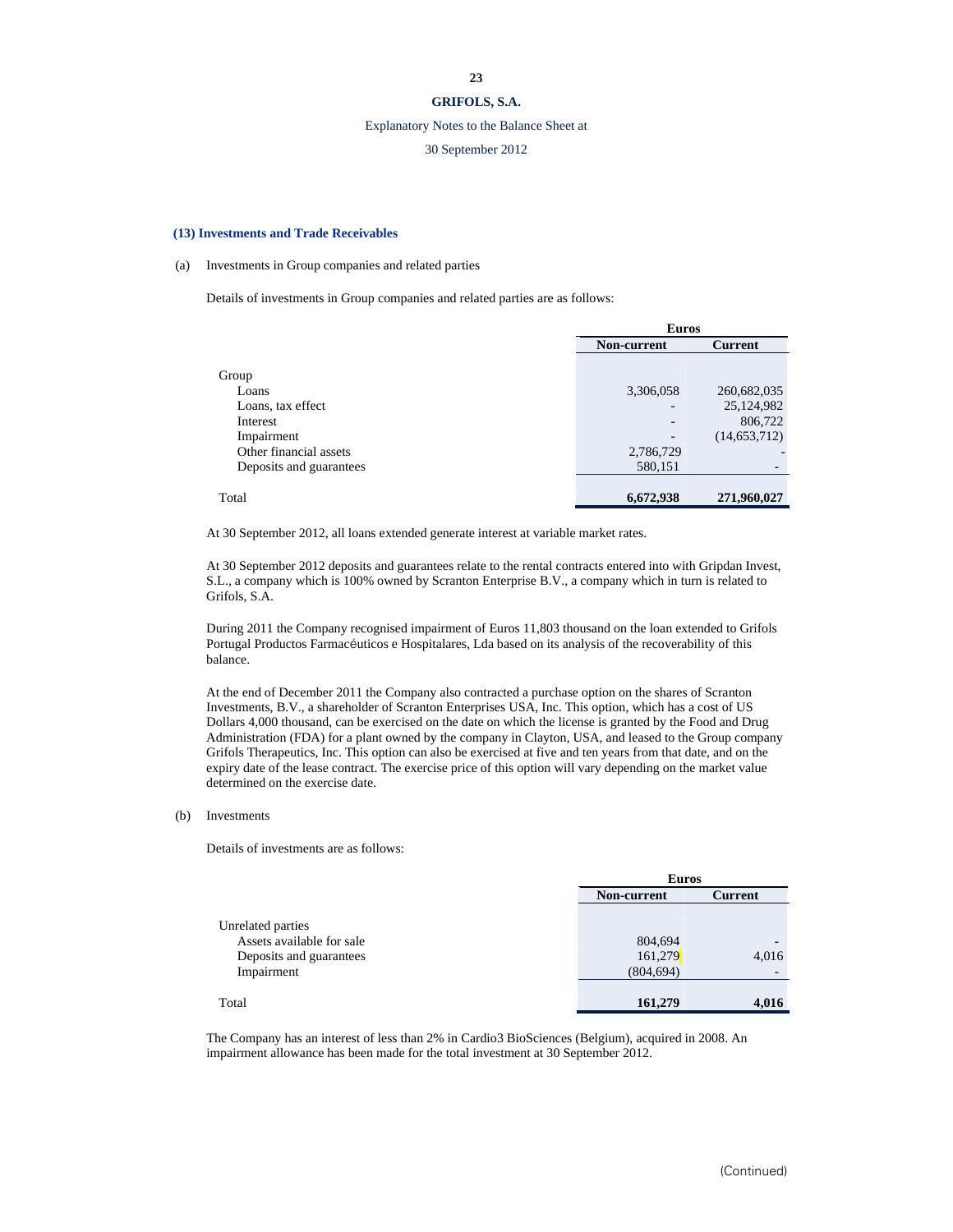## **GRIFOLS, S.A.**

## Explanatory Notes to the Balance Sheet at

## 30 September 2012

## (c) Trade and other receivables

Details of trade and other receivables are as follows:

|                                            | <b>Euros</b>   |
|--------------------------------------------|----------------|
|                                            | <b>Current</b> |
|                                            |                |
| Group                                      |                |
| Trade receivables                          | 9,404,161      |
| Associates                                 |                |
| Trade receivables                          | 2,495          |
| <b>Unrelated parties</b>                   |                |
| Trade receivables                          | 533,971        |
| Other receivables                          | 26,866         |
| Personnel                                  | 83.236         |
| Taxation authorities, income tax (note 21) | 11,032,831     |
| Public entities, other                     | 5.004.512      |
|                                            |                |
| Total                                      | 26,088,072     |

At 30 September 2012 public entities, other almost entirely consists of value added tax recoverable. The Company files consolidated value added tax returns.

## (d) Amounts denominated in foreign currencies

Details of monetary financial assets denominated in foreign currencies are as follows:

|                                                                                      | <b>Euros</b>     |                    |              |
|--------------------------------------------------------------------------------------|------------------|--------------------|--------------|
|                                                                                      | <b>US Dollar</b> | <b>Swiss Franc</b> | <b>Total</b> |
| Non-current investments in Group companies and associates<br>Loans to companies      |                  | 3,306,058          | 3,342,425    |
| Non-current investments<br>Other financial assets                                    | 2,786,730        | ٠                  | 3,093,581    |
| Trade and other receivables<br>Trade receivables from Group companies and associates | 222,026          | 34.666             | 256,692      |
| Total financial assets                                                               | 3,008756         | 3,377,091          | 6,692,698    |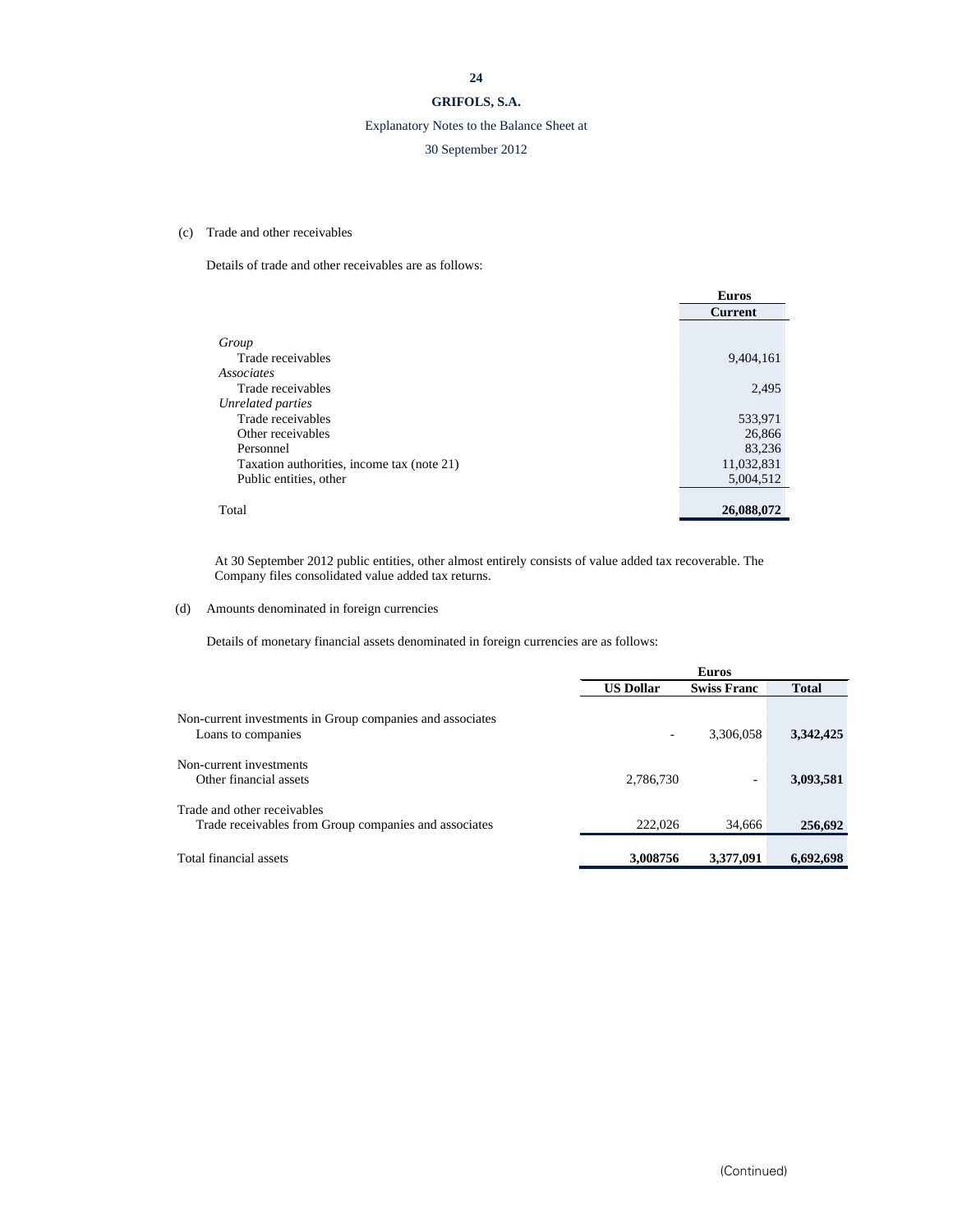## **GRIFOLS, S.A.**

#### Explanatory Notes to the Balance Sheet at

## 30 September 2012

#### **(14) Derivative Financial Instruments**

Details of derivative financial instruments are as follows:

|                                                        |                 | <b>Euros</b>       |
|--------------------------------------------------------|-----------------|--------------------|
|                                                        |                 | <b>Fair values</b> |
|                                                        |                 | <b>Liabilities</b> |
|                                                        | <b>Notional</b> |                    |
| 2012                                                   | amount (Euros)  | Non-current        |
|                                                        |                 |                    |
| Interest rate swaps (swap option)                      | 100,000,000     | (4,401)            |
| Embedded floor                                         | 198,500,000     | (5,600,000)        |
|                                                        |                 |                    |
| Total derivatives at fair value through profit or loss |                 | (5,604,401)        |
|                                                        |                 |                    |
| Interest rate swaps (swap vanilla)                     | 100,000,000     | (5,524,674)        |
|                                                        |                 |                    |
| Total hedging derivatives                              |                 | (5,524,674)        |
|                                                        |                 |                    |
| Total derivatives (note 20)                            |                 | (11, 129, 075)     |

The floor included in the tranche B syndicated financing constitutes an embedded derivative which has been measured at fair value and recognised separately from loans.

(a) Interest rate swaps

The Company uses financial interest rate swaps to manage its exposure to interest rate fluctuations, mainly on bank loans.

On 30 September 2012 the Company has two financial swaps, each with a notional amount of Euros 100 million. These swaps mature on 30 September 2014 and hedges the Company against a possible rise in the variable interest rate to which the Group's financing is referenced; i.e. the Euribor. Swap vanilla also complies with all the prerequisites to qualify for hedge accounting: throughout the term of this contract its notional amount will be equal to or below the balance of the loan contracted; the term of the contract does not exceed the maturity date of the financing; and the settlement dates and terms of the derivative contract are the same as those for the repayment of the loans contracted.

(a) Unquoted futures

During the nine-month period ended 30 September 2012 the Company has settled all the unquoted futures, obtaining a total of Euros 31,537 thousand on the sale , which has generated a profit of Euros 27,918 thousand during the period.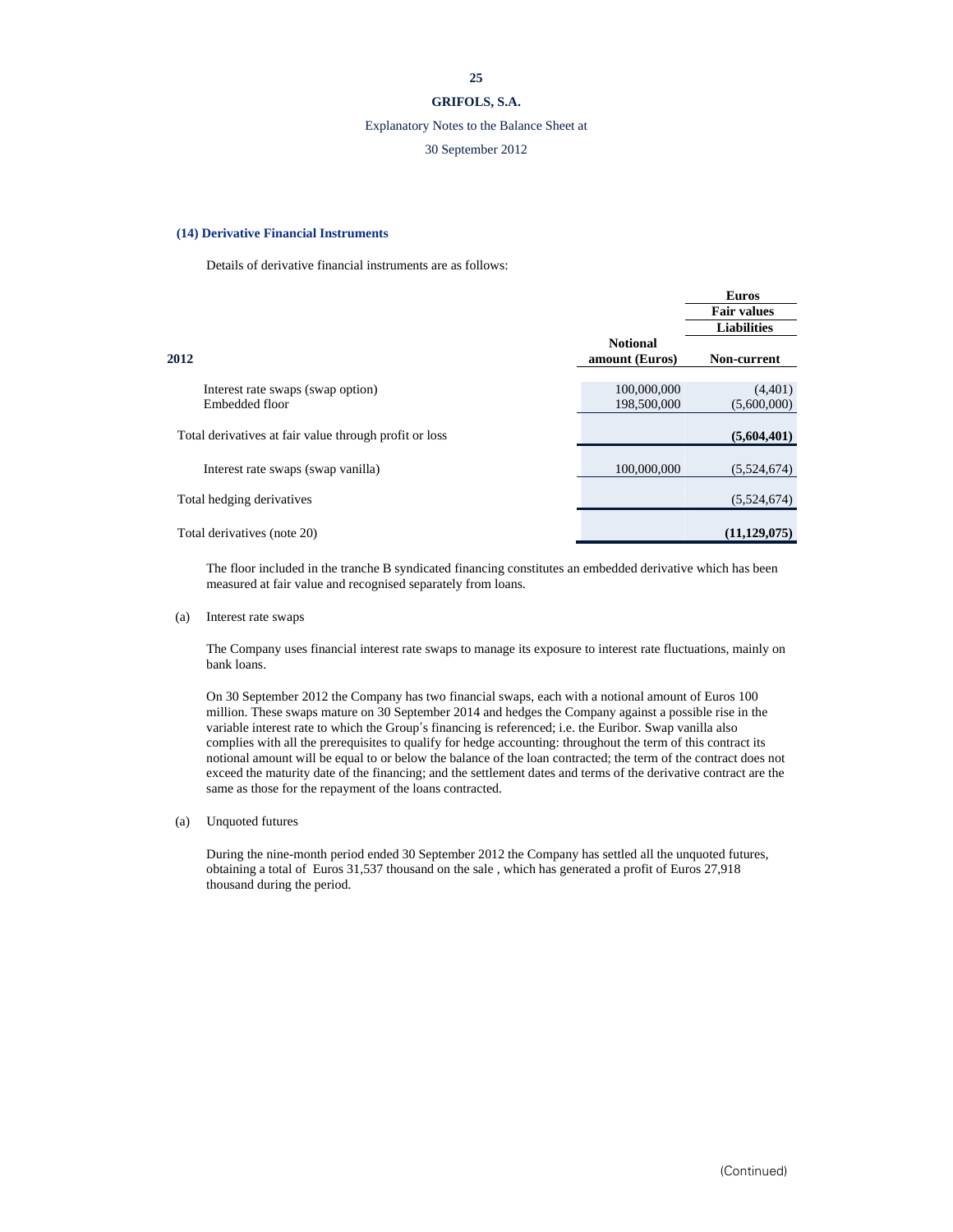## **GRIFOLS, S.A.**

## Explanatory Notes to the Balance Sheet at

#### 30 September 2012

#### **(15) Inventories**

Inventories are mainly spares used to maintain the Company's buildings and installations.

#### **(16) Prepayments**

At 30 September 2012 prepayments include advanced payments of insurance premiums and advanced payments of fees for professional services.

#### **(17) Equity**

Details of equity and movement are shown in Appendix X.

(a) Capital

At 30 September 2012 the share capital of Grifols S.A. amounts to Euros 117,882,384 represented by:

- Class A shares: 213,068,899 ordinary shares of Euros 0.50 par value each, subscribed and fully paid and of the same class and series.
- Class B shares: 113,499,346 non-voting preference shares of 0.10 Euros par value each, of the same class and series, and with the preferential rights set forth in the Company's by-laws

On 1 June 2011 the Company announced that the "Nota sobre Acciones" (Securities Note) requested for the flotation of Class B Shares was registered. Grifols requested the flotation of the Class B Shares on the Stock Exchanges of Madrid, Barcelona, Bilbao and Valencia, as well as on the Spanish Automated Quotation System ("mercado continuo") and, through the American Depositary Shares (ADSs), on the National Association of Securities Dealers Automated Quotation (NASDAQ). The trading of Class B Shares on the Spanish Automated Quotation System and the ADSs on the NASDAQ started on 2 June 2011.

Since 23 July 2012 the ADS representing Class B shares (non-voting shares) of the company have an exchange ratio in relation to the Class B shares of 1 to 1, this means 1 ADS represents 1 Class B share. The previous ratio was 2 ADS to 1 Class B share.

The main characteristics of the Class B shares are as follows:

- Each Class B share entitles its holder to receive a minimum annual preferred dividend out of the distributable profits at the end of each year equal to Euros 0.01 per Class B share provided that the aggregate preferred dividend does not exceed the distributable profits of that year and a distribution of dividends has been approved by the Company's shareholders. This preferred dividend is not cumulative if sufficient distributable profits are not obtained in the period.
- Each Class B share is entitled to receive, in addition to the abovementioned preferred dividend, the same dividends and other distributions as one Grifols ordinary share.
- Each Class B share entitles the holder to its redemption under certain circumstances, if a tender offer for all or part of the shares in the Company has been made, except if holders of Class B shares have been entitled to participate in such an offer on the same terms as holders of Class A shares. The redemption terms and conditions reflected in the Company's by-laws limit the amount that may be redeemed, requiring that sufficient distributable reserves be available, and limit the percentage of shares to be redeemed in line with the ordinary shares to which the offer is addressed.
- In the event the Company were to be wound up and liquidated, each Class B share entitles the holder to receive, before any amounts are paid to holders of ordinary shares, an amount equal to the sum of (i) the par value of each Class B share, and (ii) the share premium paid for the Class B share when it was subscribed. Each holder is entitled to receive, in addition to the Class B liquidation preference amount, the same liquidation amount that is paid for each ordinary share.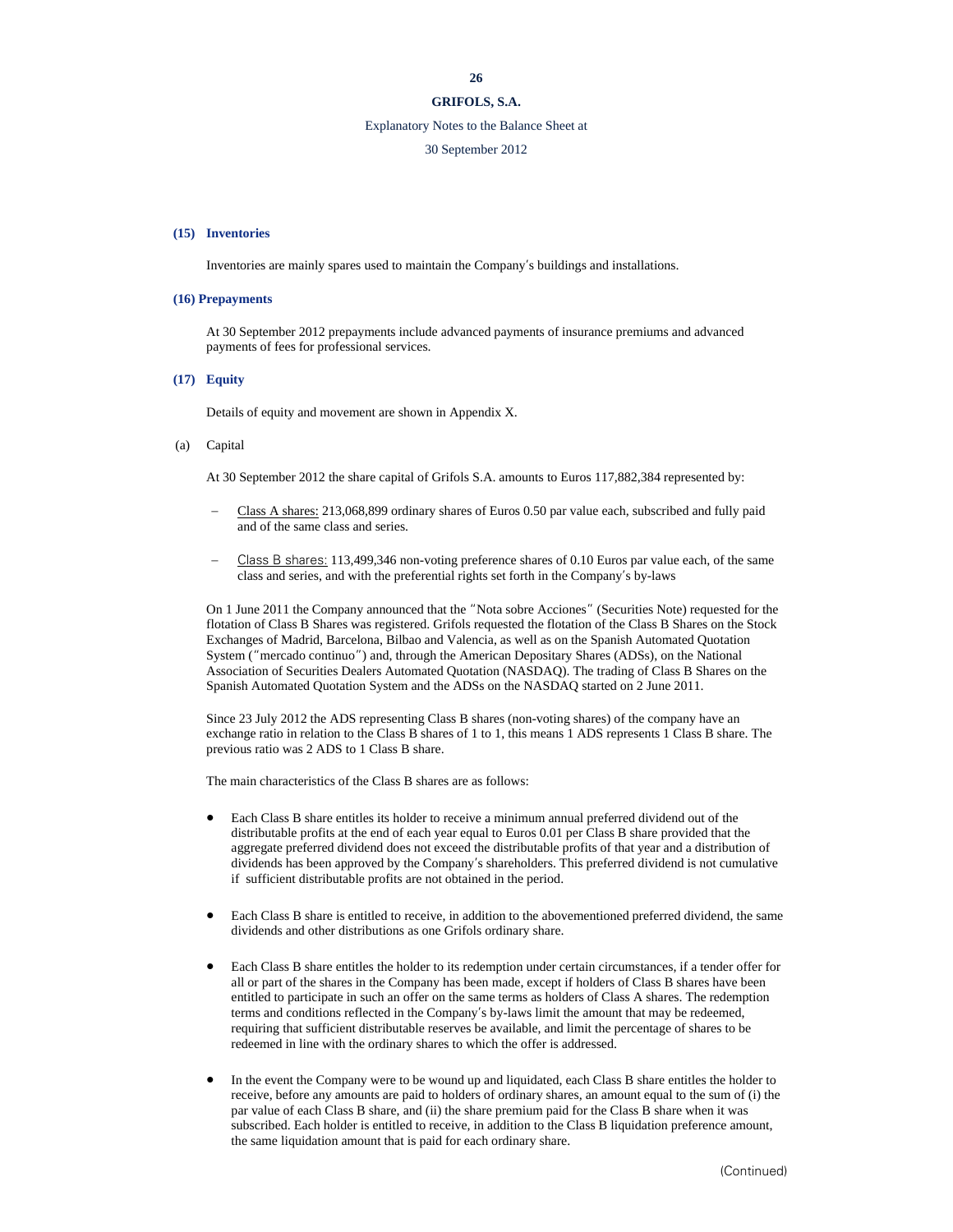## **GRIFOLS, S.A.**

#### Explanatory Notes to the Balance Sheet at

#### 30 September 2012

These shares are freely transferable.

The Company's knowledge of its shareholders is based on information provided voluntarily or in compliance with applicable legislation. According to the information available to the Company, the structure of significant shares with voting rights at 30 September 2012 is as follows:

| Company                                 | Number of<br>shares | <b>Percentage</b><br>ownership |
|-----------------------------------------|---------------------|--------------------------------|
| Capital Research and Management company | 31.949.082          | 15.00%                         |

#### (b) Share premium

This reserve is freely distributable.

(c) Reserves

Details of reserves and profit/loss and movement during the year are shown in Appendix IV.

(i) Legal reserve

The legal reserve has been appropriated in compliance with article 274 of the Spanish Companies Act, which requires that companies transfer 10% of profits for the year to a legal reserve until this reserve reaches an amount equal to 20% of share capital.

The legal reserve is not distributable to shareholders and if it is used to offset losses, in the event that no other reserves are available, the reserve must be replenished with future profits.

#### (ii) Own shares and reserve for Parent shares

At the ordinary meeting held on 24 January 2011 the shareholders of the Company agreed to authorise the acquisition of a maximum of shares equivalent to 10% of the Company's share capital at a minimum price equal to the par value of shares and a maximum equal to the price quoted on the stock exchange on the date of acquisition or, where applicable, the price authorised by the Spanish National Securities Commission. This acquisition has been authorised for a period of 5 months from the date this decision was taken.

Shares acquired may be handed over to the Group's employees or directors either directly or as a result of them exercising share options they may hold.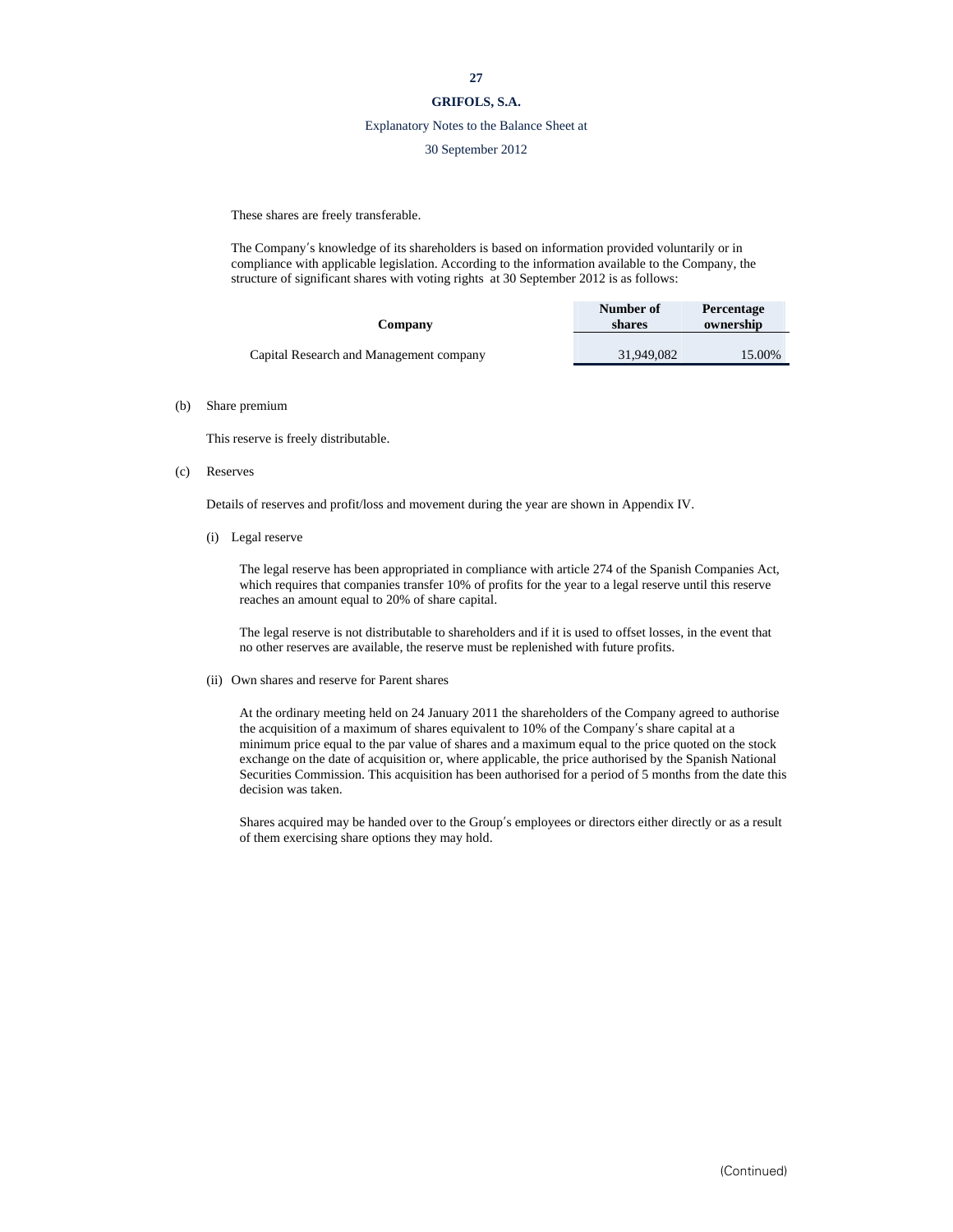## **GRIFOLS, S.A.**

## Explanatory Notes to the Balance Sheet at

## 30 September 2012

Details of class A and B own shares at 30 September 2012 are as follows:

|                                  |                   | <b>Euros</b>    |                           |  |
|----------------------------------|-------------------|-----------------|---------------------------|--|
|                                  | <b>Number</b>     | <b>Nominal</b>  | Average<br>purchase price |  |
| Class A shares<br>Class B shares | 158,326<br>15,832 | 79,163<br>1,583 | 12.17                     |  |
| Balance at 31.12.2011            | 174,158           | 80,746          |                           |  |
| Acquisition of Class B shares    | 250               | 25              | 8,49                      |  |
| Balance a t 30.09.2012           | 174,408           | 80,771          |                           |  |
| Class A shares<br>Class B shares | 158,326<br>16,082 | 79,163<br>1,608 |                           |  |

The Company received 15,832 class B shares from the share capital increase approved by the shareholders at their extraordinary meeting held on 2 December 2011 and in January 2012 the Company acquired 250 class B shares.

(iii) Differences on redenomination of capital to Euros

This reserve is not distributable.

(iv) Voluntary reserves

These reserves are freely distributable.

(d) Statement of Recognised Income and Expense

The statement of recognised income and expense for the nine-month period ended 30 September 2012 is as follows:

|                                                           | <b>Note</b> | 30/09/2012  |
|-----------------------------------------------------------|-------------|-------------|
| <b>Profit for the year</b>                                |             | 56,787,582  |
| Income and expense recognised directly in equity          |             |             |
| Cash flow hedges                                          | Nota 14     | (2,566,863) |
| Grants, donations and bequests                            |             | (112, 773)  |
| Tax effect                                                |             | 803,891     |
| Total income and expense recognised directly in<br>equity |             | (1,875,745) |
| Amounts transferred to the income statement               |             |             |
| Cash flow hedges                                          | Nota 14     | 517,613     |
| Grants, donations and bequests                            |             | 38,290      |
| Tax effect                                                |             | (166, 771)  |
| Total amounts transferred to the income statement         |             | 389,132     |
| Total recognised income and expense                       |             | 55,300,969  |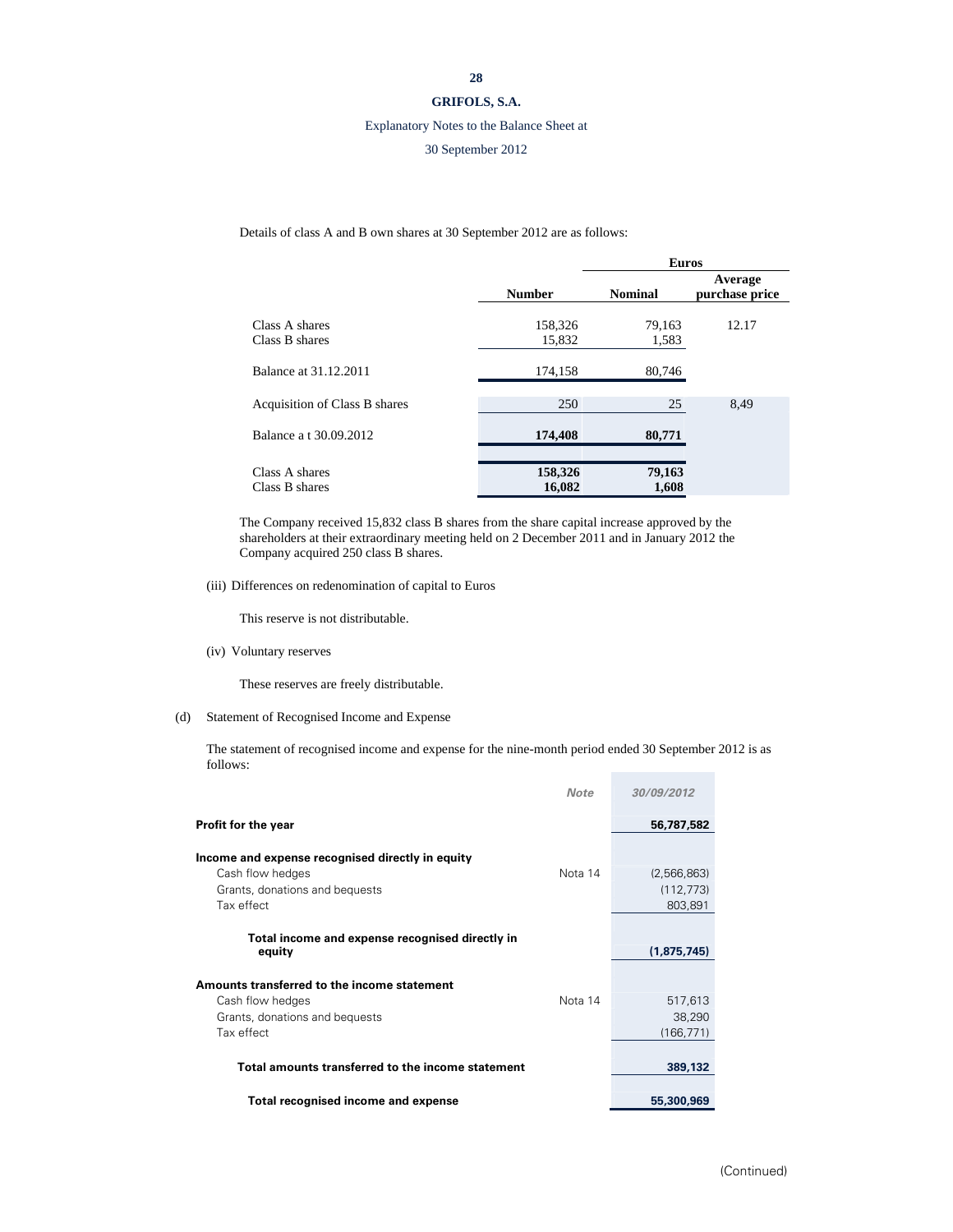#### **GRIFOLS, S.A.**

#### Explanatory Notes to the Balance Sheet at

## 30 September 2012

#### **(18) Other Provisions, Other Guarantees with Third Parties and Other Contingent Liabilities**

Movement in other provisions is as follows:

|                      |                                | <b>Euros</b>                       |            |  |
|----------------------|--------------------------------|------------------------------------|------------|--|
|                      | <b>Provisions for</b><br>taxes | <b>Environmental</b><br>provisions | Total      |  |
|                      |                                |                                    |            |  |
| At 1 January 2012    | 231,201                        | 341,158                            | 572,359    |  |
| Charge               |                                | (156, 931)                         | (156, 931) |  |
| Payments             | (45, 684)                      |                                    | (45, 684)  |  |
|                      |                                |                                    |            |  |
| At 30 September 2012 | 185,517                        | 184,227                            | 369,744    |  |

#### (a) Contingencies

Contingent liabilities for bank and other guarantees are disclosed in note 20 Payables and trade payables. The Company does not expect any significant liabilities to arise from these guarantees.

The Company has extended guarantees to a third party securing the rent payable for premises leased by a Group company, for a maximum amount of approximately Euros 3,812 thousand. This guarantee expires in 2014.

The Company has agreements with 24 employees/directors stipulating that they can unilaterally rescind their employment contracts with the Company and are entitled to indemnities ranging from 2 to 5 years' salary should the Company change control.

#### **(19) Financial Liabilities by Category**

(a) Classification of financial liabilities by category

The classification of financial liabilities by category and class and a comparison of the fair value with the carrying amount are provided in Appendix V.

## **(20) Payables and Trade Payables**

(a) Group companies and associates

Details of Group companies and associates are as follows:

|                                | <b>Euros</b>   |
|--------------------------------|----------------|
|                                | <b>Current</b> |
| Group                          |                |
| Payables                       | 3,398,096      |
| Payables, tax effect (note 21) | 12,068,507     |
| Interest                       | 4,224          |
| Associates                     |                |
| Loans received                 | 3,128,625      |
|                                |                |
| Total                          | 18,599,452     |

Details of payables to Group companies do not include trade payables to Group companies, details of which are provided in section d) of this note.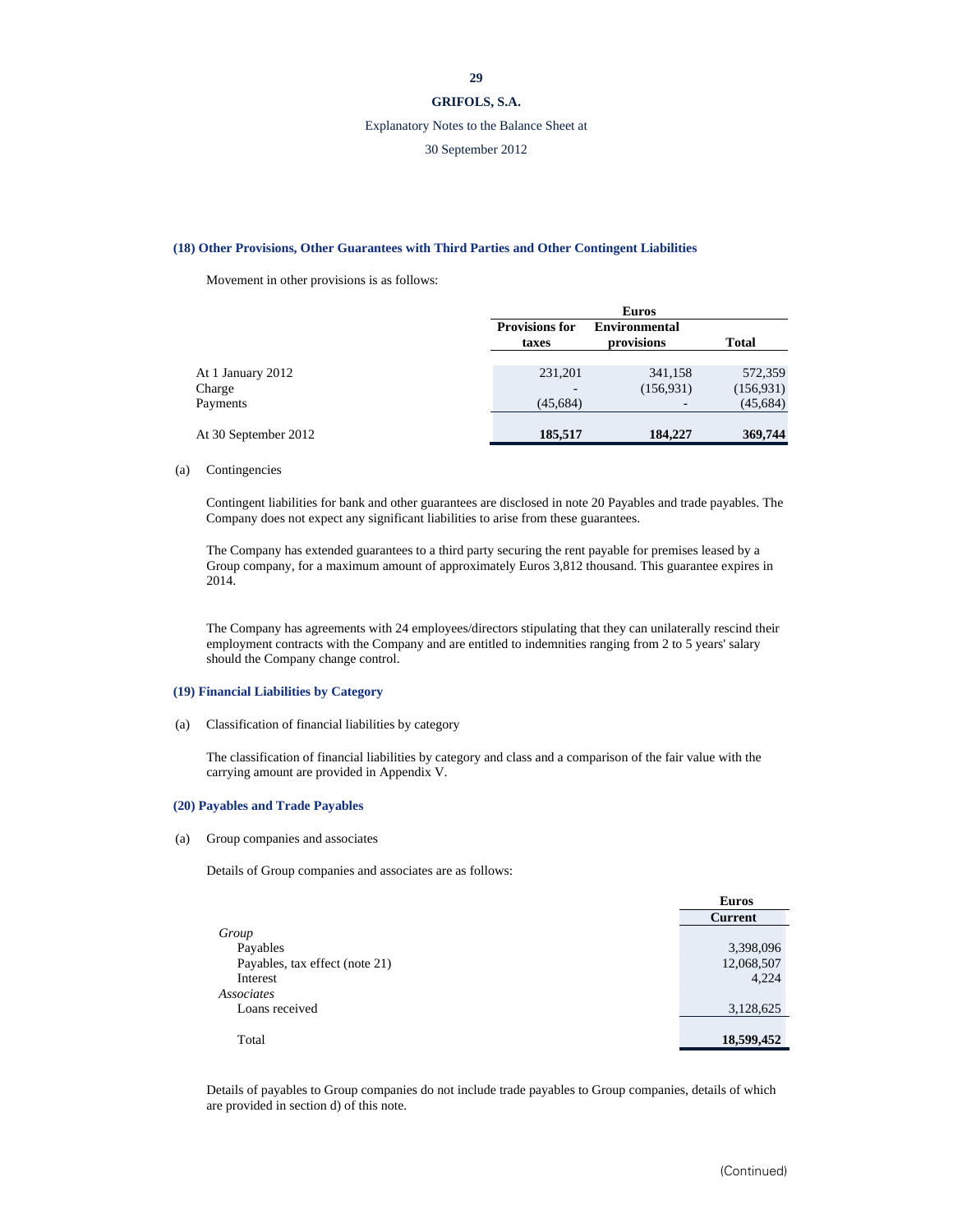## **GRIFOLS, S.A.**

## Explanatory Notes to the Balance Sheet at

## 30 September 2012

## (b) Payables

Details of payables are as follows:

|                                            | <b>Euros</b> |                |
|--------------------------------------------|--------------|----------------|
|                                            | Non-current  | <b>Current</b> |
| Unrelated parties                          |              |                |
| Loans and borrowings                       | 362,169,752  | 27,153,466     |
| Interest                                   |              | 134.991        |
| Finance lease payables (note 7)            | 1,029,064    | 708,191        |
| Derivative financial instruments (note 14) | 11,129,075   |                |
| Payables                                   | 465,426      | 160,840        |
| Guarantees and deposits received           |              | 5,765          |
|                                            |              |                |
| Total                                      | 374,793,317  | 28, 163, 253   |
|                                            |              |                |

#### (c) Other information on payables

#### (i) Main characteristics of payables

The terms and conditions of loans and payables are provided in Appendix VII. On 23 November 2010 the Company signed a senior debt agreement amounting to Euros 440 million for the purchase of Talecris. On 29 February 2012 the Company closed the negotiations to amend and improve the terms and conditions of the Credit Agreement. The Company has incurred costs amounting to Euros 7.9 million in the refinancing of the senior debt. The modification of the terms in the embedded derivatives of the senior debt has formed part of the refinancing and the resulting change in the fair values amounting to Euros 12.2 million have reduced the financing cost. Based on the analysis of the quantitative and qualitative factors, Grifols has concluded that the renegotiation of conditions of the senior debt do not trigger for a derecognition of the liability. Therefore, the net amount of the financing cost have reduced the previous amount recognized and will form part of the amortized cost over the duration of the debt.

The main amendments are basically as follows:

- Reduction of interest rates, retranching and modification of the embedded floor.

- Removal of covenants relating to limitations in fixed assets investments and the debt service coverage ratio.

- Amendment to the leverage ratio limiting the distribution of dividends, improving from the current leverage ratio of 3.75 to the new leverage ratio of 4.5, as well as relaxing certain conditions relating to certain contracts;

The new terms and conditions of the senior debt are as follows:

- Non-current senior debt Tranche A: loan repayable in 5 years. Initial principal totalling Euros 220 million and accruing interest of Euribor+350 basis points (bp) with no Euribor floor.

- Non-current senior debt Tranche B: six-year loan with an initial principal of Euros 200 million, accruing interest of Euribor+350 basis points (bp) (325 bp if the leverage ratio is lower than 3.25) and a floor of Euribor 1%.

- Revolving line of credit: An amount of Euros 22 million has been committed and accrues interest of Euribor+325 basis points.

The senior debt is subject to compliance with certain covenants, leverage ratios and the interest coverage ratio. At 30 September 2012 the Company complies with these covenants.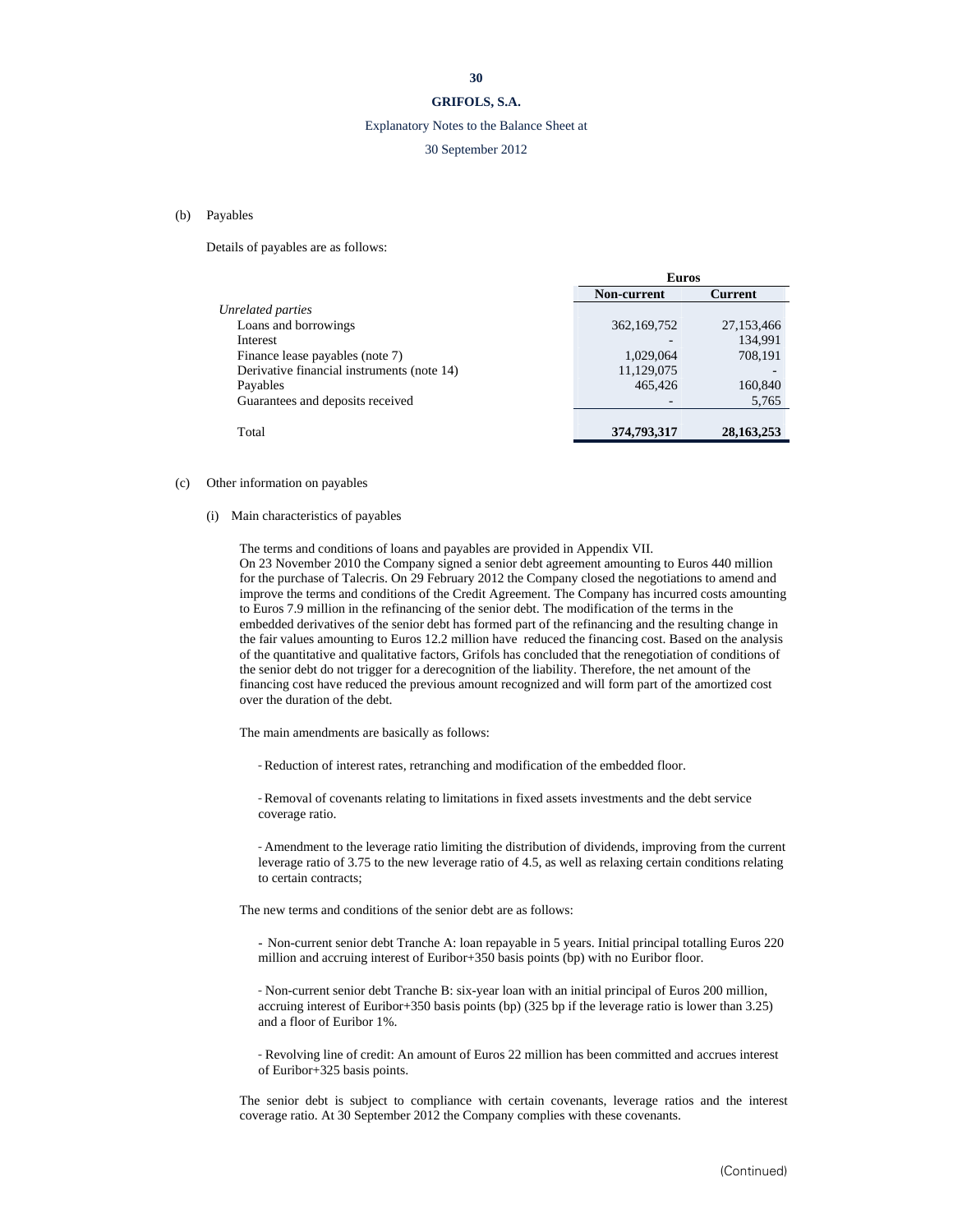#### Explanatory Notes to the Balance Sheet at

30 September 2012

Non-current and current loans and borrowings, net of loan arrangement costs, amount to Euros 19,430 thousand and Euros 904 thousand, respectively at 30 September 2012.

At 30 September 2012, the Company has extended bank guarantees to Group companies for an amount of Euros 86,185 thousand.

In conjunction with other significant Group companies, Grifols S.A. acts as guarantor for the issue of corporate bonds in Grifols Inc. for an amount of US Dollars 1,100 million for the acquisition of Talecris. Significant Group companies are those companies that contribute 85% of earnings before interest, tax, depreciation and amortisation, 85% of the Group's consolidated assets and 85% of total revenues, and those companies that represent more than 3% of the above-mentioned indicators. At 31 December 2011 the guarantor companies are as follows: Instituto Grifols, S.A., Grifols Biologicals Inc, Biomat USA Inc, Movaco, S.A., Grifols Italia Spa, Talecris Plasma Resources Inc, Grifols Therapeutics Inc, Laboratorios Grifols, S.A., Grifols Deutschland GmbH and Diagnostic Grifols , S.A.

To secure the senior debt, the Company and Grifols Inc. have a guarantee on their assets and a pledge on shares of certain Group companies.

#### (d) Trade and other payables

Details of trade and other payables are as follows:

|                                            | <b>Euros</b>   |
|--------------------------------------------|----------------|
|                                            | <b>Current</b> |
|                                            |                |
| Group                                      |                |
| Suppliers                                  | 5,961,752      |
| Related parties                            |                |
| Suppliers                                  | 5,355,232      |
| Unrelated parties                          |                |
| Suppliers                                  | 14,521,545     |
| Personnel                                  | 5,009,506      |
| Taxation authorities, income tax (note 21) | 8,464,973      |
| Public entities, other                     | 957,863        |
|                                            |                |
| Total                                      | 40,270,871     |

#### (e) Classification by maturity

The classification of financial liabilities by maturity is included in Appendix VI.

#### (f) Amounts denominated in foreign currencies

The Euro value of financial liabilities denominated in foreign currencies is as follows:

|                                       |                  | <b>Euros</b>      |           |                          |              |  |  |
|---------------------------------------|------------------|-------------------|-----------|--------------------------|--------------|--|--|
|                                       | <b>US Dollar</b> | Pound<br>sterling | Thai Baht | <b>Argentine</b><br>Peso | <b>Total</b> |  |  |
| Trade and other payables<br>Suppliers | 1,281,622        | 1.253             | 151       | 156,145                  | 1,439,171    |  |  |
| Total current liabilities             | 1,281,622        | 1.253             | 151       | 156.145                  | 1,439,171    |  |  |
| Total financial liabilities           | 1,281,622        | 1,253             | 151       | 156,145                  | 1,439,171    |  |  |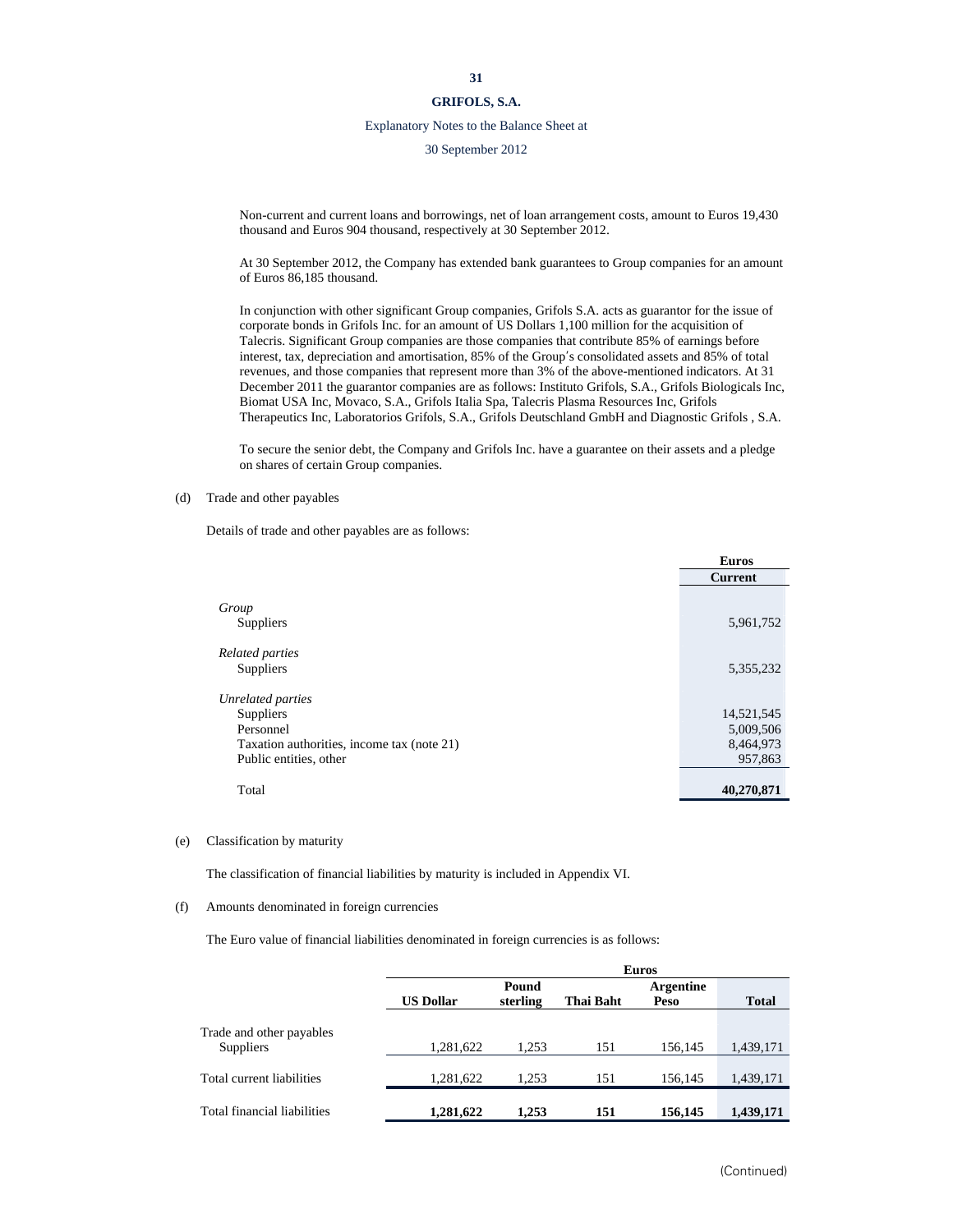## **GRIFOLS, S.A.**

## Explanatory Notes to the Balance Sheet at

## 30 September 2012

## **(21) Taxation**

Details of balances with public entities are as follows:

|                                                                                          | <b>Euros</b> |                         |  |  |
|------------------------------------------------------------------------------------------|--------------|-------------------------|--|--|
|                                                                                          | Non-current  | <b>Current</b>          |  |  |
| Assets<br>Deferred tax assets<br>Current tax assets<br>Value added tax and similar taxes | 7,116,615    | 11,032,831<br>5,004,512 |  |  |
|                                                                                          | 7,116,615    | 16,037,343              |  |  |
| Liabilities                                                                              |              |                         |  |  |
| Deferred tax liabilities<br>Current tax liabilities                                      | 4,059,232    | 8,464,973               |  |  |
| Social Security<br>Withholdings                                                          |              | 384,050<br>573,813      |  |  |
|                                                                                          | 4,059,232    | 9,422,836               |  |  |

Details by company of intercompany receivables and payables resulting from the tax effect of filing consolidated tax returns are as follows:

|                             | <b>Euros</b>   |
|-----------------------------|----------------|
|                             | <b>Current</b> |
| Receivables (note 13)       |                |
| Diagnostic Grifols          | 1,086,350      |
| Instituto Grifols, S.A.     | 20,765,909     |
| Logister, S.A.              | 34,817         |
| Biomat, S.A.                | 391,223        |
| Grifols International, S.A. | 335,493        |
| Movaco, S.A.                | 2,020,163      |
| Grifols Viajes, S.A.        | 130,568        |
| Grifols Engineering, S.A.   | 267,283        |
| Arrahona Optimus, S.L.      | 93,176         |
|                             | 25,124,982     |
| Payables (note 20)          |                |
| Biomat, S.A.                | 35,762         |
| Instituto Grifols, S.A.     | 4,398,605      |
| Diagnostic Grifols, S.A.    | 2,211,897      |
| Laboratorios Grifols, S.A.  | 3,910,287      |
| Grifols Engineering, S.A.   | 129,910        |
| Logister, S.A.              | 70,604         |
| Grifols International, S.A. | 410,298        |
| Arrahona Optimus, S.L.      | 320,153        |
| Gri-Cel, S.A.               | 580,991        |
|                             | 12,068,507     |

Balances receivable and payable at 30 September 2012 comprise accrued income tax and value added tax payable.

The Company has the following main applicable taxes open to inspection by the Spanish taxation authorities: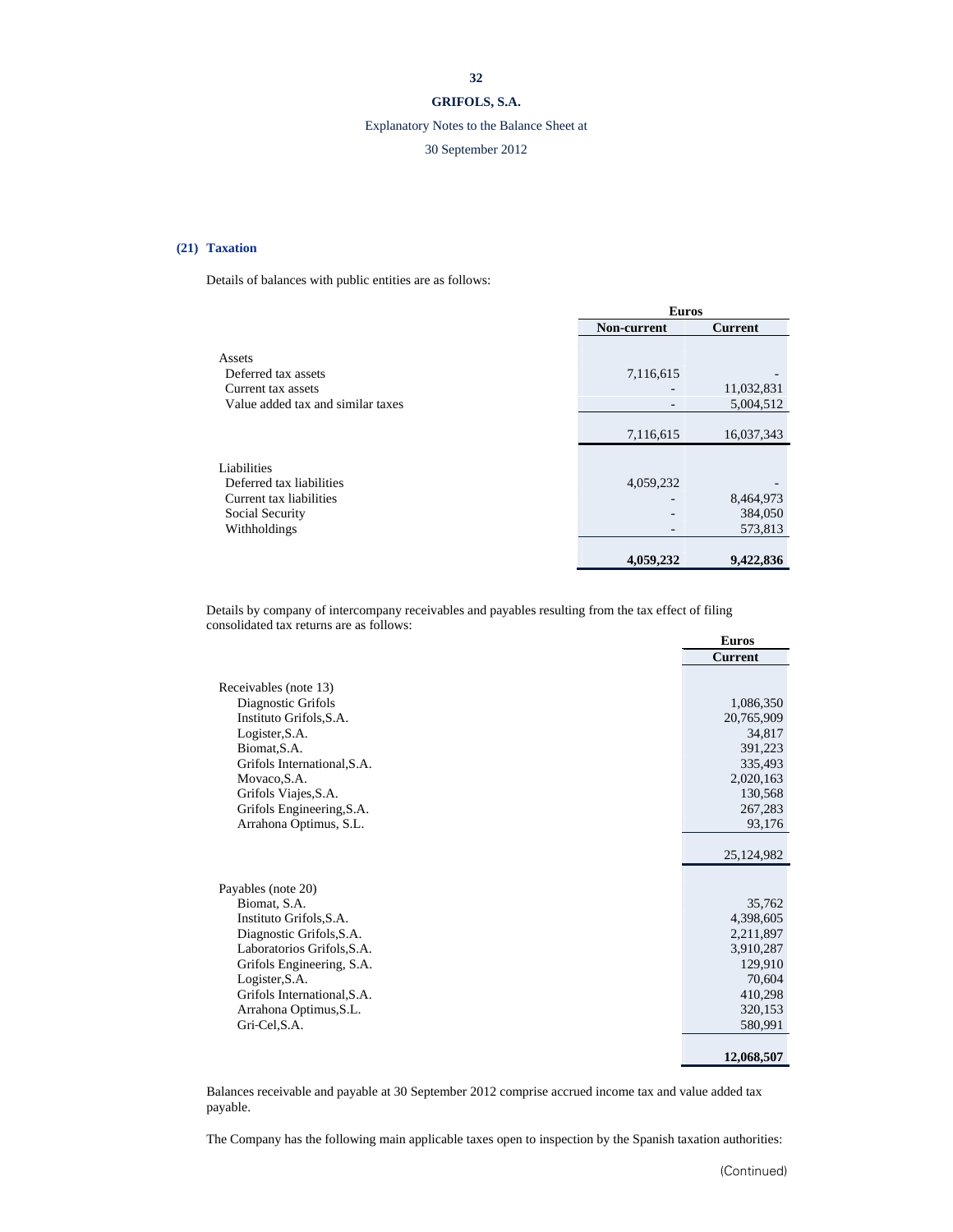## **GRIFOLS, S.A.**

## Explanatory Notes to the Balance Sheet at

## 30 September 2012

| Tax                     | <b>Years open to</b><br>inspection |
|-------------------------|------------------------------------|
|                         |                                    |
| Income tax              | 2008-2012                          |
| Value added tax         | 2008-2012                          |
| Personal income tax     | 2008-2012                          |
| Capital gains tax       | 2008-2012                          |
| Business activities tax | 2008-2012                          |
| Social Security         | 2008-2012                          |
| Non-residents           | 2008-2012                          |
| Customs duties          | 2008-2012                          |

Due to the treatment permitted by fiscal legislation of certain transactions, additional tax liabilities could arise in the event of inspection. In any case, the Company's directors do not consider that any such liabilities that could arise would have a significant effect on the balance sheet at 30 September 2012.

(a) Income tax

The Company files consolidated tax returns with Instituto Grifols, S.A., Laboratorios Grifols, S.A., Diagnostic Grifols, S.A., Movaco, S.A., Biomat, S.A., Logister, S.A., Grifols International, S.A., Grifols Engineering, S.A., Grifols Viajes, S.A., Arrahona Optimus, S.L. and GriCel, S.A.

Details of deferred tax assets and liabilities by type of asset and liability are as follows:

|                                                       | <b>Euros</b>  |                    |
|-------------------------------------------------------|---------------|--------------------|
|                                                       | <b>Assets</b> | <b>Liabilities</b> |
|                                                       |               |                    |
| Property, plant and equipment                         | 55,075        | (3,712,457)        |
| <b>Grants</b>                                         |               | (25, 443)          |
| Investments, Group                                    | 4,396,114     | (321, 332)         |
| Financial assets at fair value through profit or loss | 1,143,400     |                    |
|                                                       |               |                    |
| Rights to tax deductions and credits                  | 1,522,026     |                    |
|                                                       |               |                    |
| Net assets and liabilities                            | 7,116,615     | (4,059,232)        |
|                                                       |               |                    |

The Company has an unrecognised deferred tax asset of Euros 1.9 million relating to the investment portfolio of Arrahona Optimus, S.L. due to the fact that there is no foreseeable recovery date and therefore, it does not meet the criteria to be recognised as an asset.

Details of deferred tax assets and liabilities that are expected to be realised or reversed in periods exceeding 12 months are as follows:

|                                                       | <b>Euros</b> |
|-------------------------------------------------------|--------------|
| Deferred tax assets relating to temporary differences | 6,647,189    |
| Deferred tax liabilities                              | 3,685,277    |
| <b>Net</b>                                            | 2,961,912    |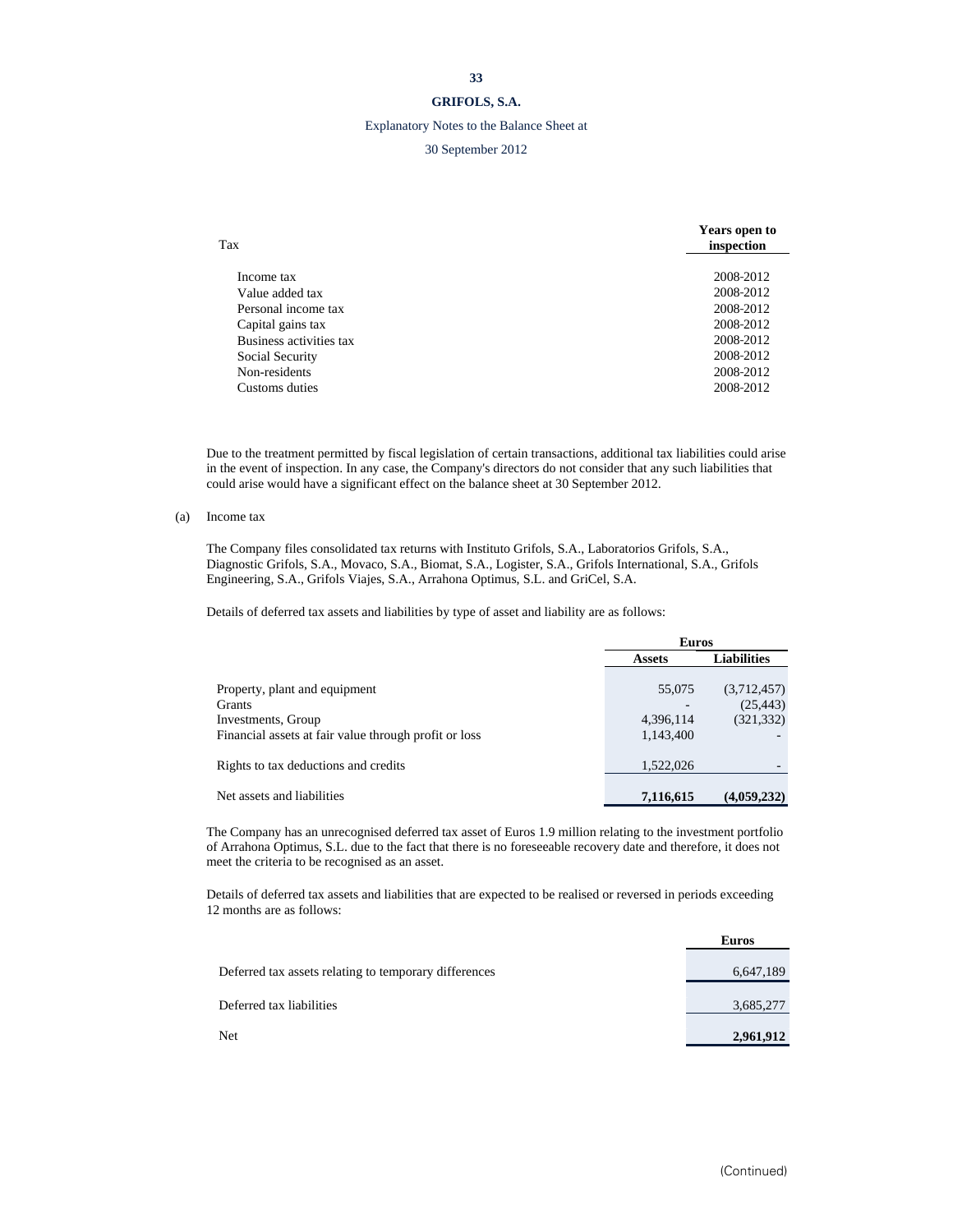## **GRIFOLS, S.A.**

## Explanatory Notes to the Balance Sheet at

30 September 2012

#### (b) Value added tax

Since 1 January 2008 the Company has filed consolidated tax returns with Instituto Grifols, S.A., Laboratorios Grifols, S.A., Diagnostic Grifols, S.A., Movaco, S.A., Biomat, S.A., Logister, S.A., Grifols International, S.A., Grifols Engineering, S.A., Grifols Viajes, S.A., Arrahona Optimus, S.L. and GriCel, S.A. (the latter two since 1 January 2009).

#### **(22) Balances and Transactions with Related Parties**

(a) Balances with related parties

Details of balances receivable from and payable to Group companies and related parties and the main characteristics are disclosed in notes 13 and 20.

Details of balances by category are provided in Appendix IX.

#### (b) Information on the Company's directors and senior management personnel

During the nine-month period ended 30 September 2012, the independent directors of the Company's board of directors and directors representing shareholders have accrued an amount of Euros 450 thousand in their capacity as such. The members of the Company's board of directors who have a labour relationship with the Company and senior management personnel have received total remuneration of Euros 2,315 thousand Euros 2,650 thousand, respectively. Members of the board of directors have not received any loans or advances nor has the Company extended any guarantees on their behalf. The Company has no pension or life insurance obligations with its former or current directors or senior management personnel.

(c) Investments and positions held by directors and related parties in other companies

The directors of the Company and related parties do not hold any investments in companies that do not belong to the Group with identical, similar or complementary statutory activities to that of the Company.

Details of functions and activities performed by the directors and their related parties in Group companies and/or companies with identical, similar or complementary statutory activities to that of the Company are shown in Appendix VIII, which forms an integral part of this note to the balance sheet.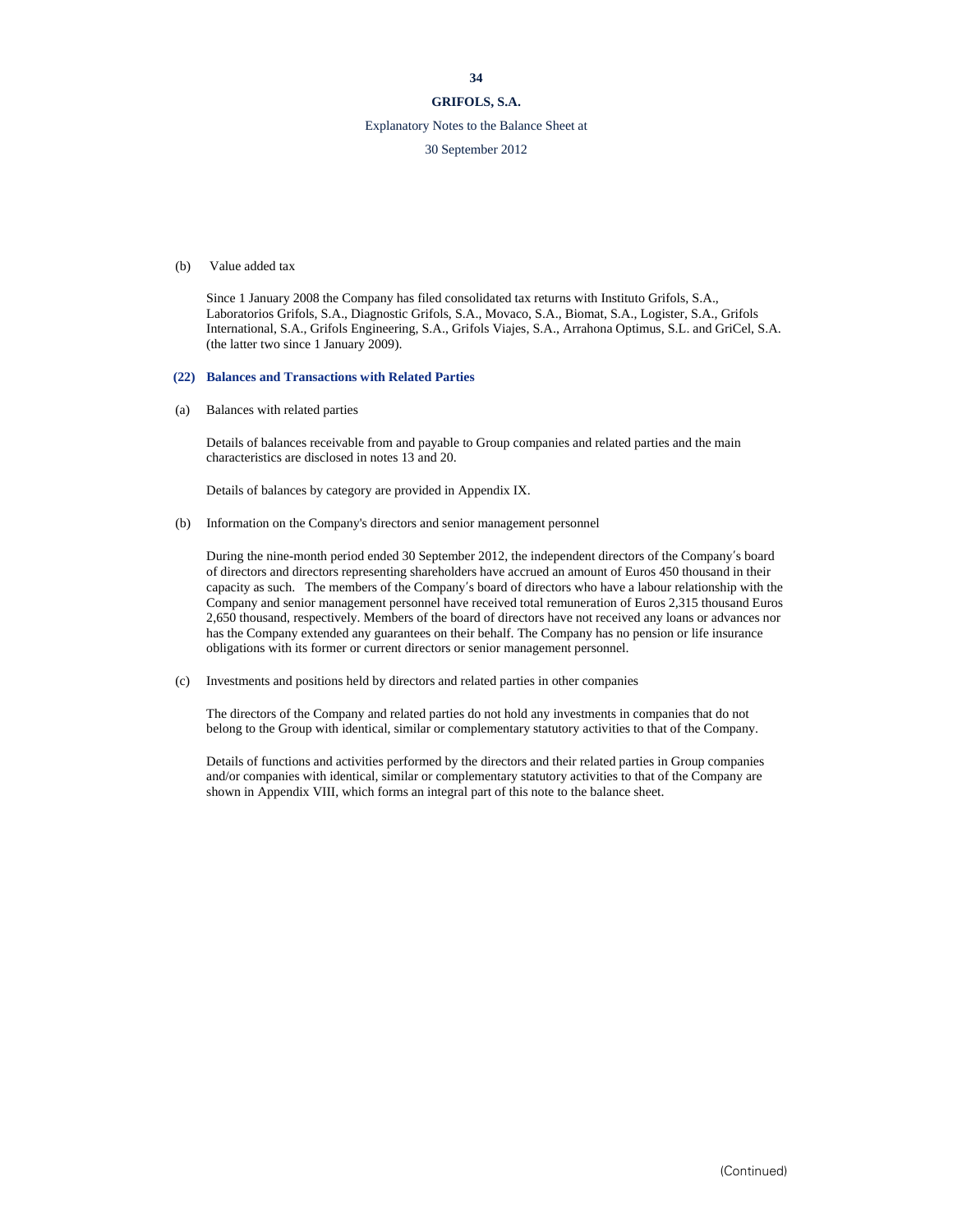## Explanatory Notes to the Balance Sheet at

## 30 September 2012

#### **(23) Audit Fees**

KPMG Auditores, S.L., the auditors of the annual accounts of the Company and other individuals and companies related to the auditors as defined by Audit Law 19 of 12 July 1988 have invoiced the Company the following fees and expenses for professional services during the nine-month period ended 30 September 2012:

|                          | <b>Euros</b> |
|--------------------------|--------------|
|                          |              |
| Audit services           | 101,010      |
| Other assurance services | 431,600      |
| Other services           | 38,500       |
|                          |              |
|                          | 571,110      |

Services detailed in the above table include the total fees for services rendered during the nine-month period ended 30 September 2012, irrespective of the date of invoice.

#### **(24) Events After the Balance Sheet Date**

No significant events have occurred after the balance sheet date.

#### **35**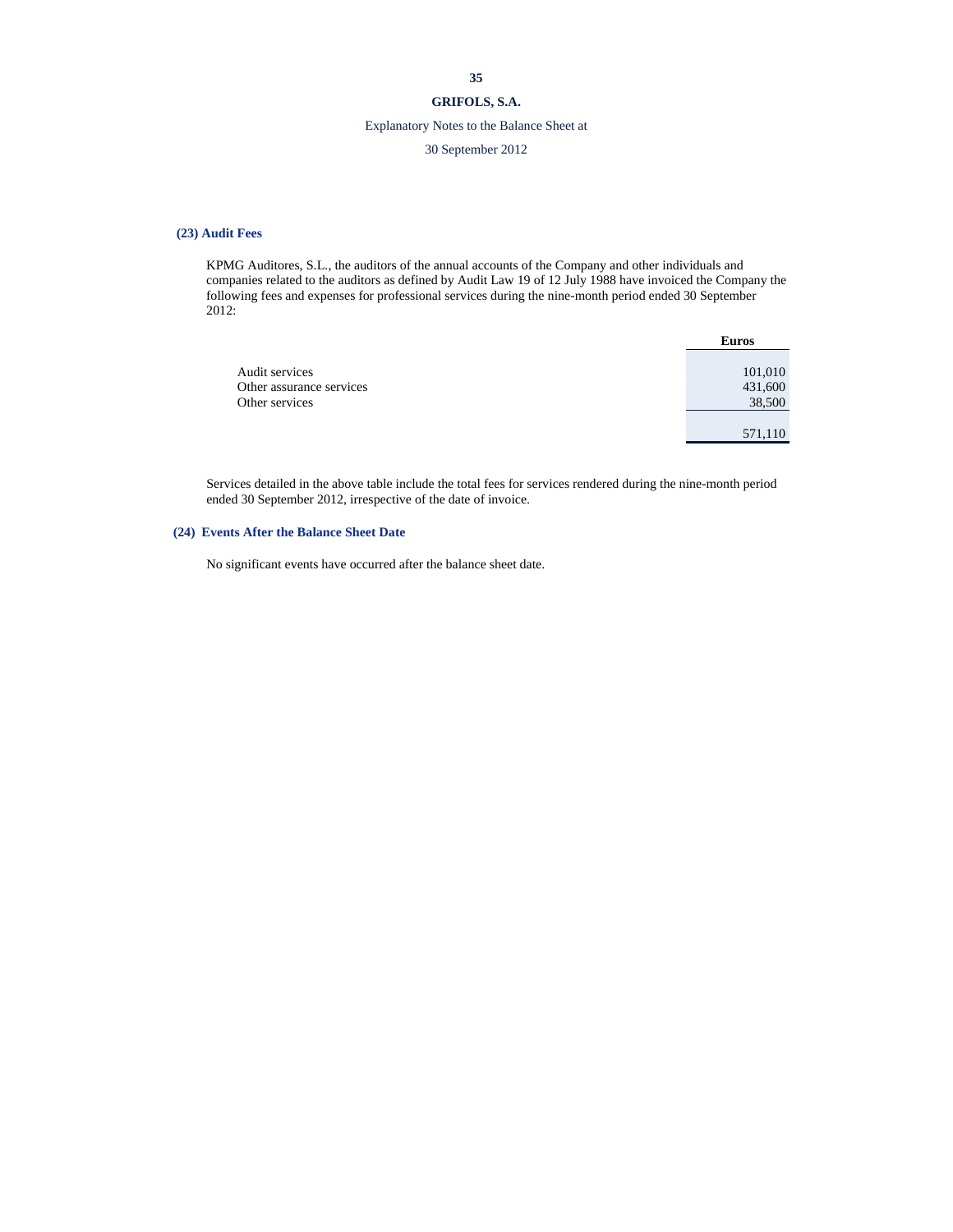#### **Details and Movement in Property, Plant and Equipment at 30 September 2012**

## (Free translation from the original in Spanish. In the event of discrepancy, the Spanish-language version prevails)

|                                               |                          |                                                    | <b>Euros</b>                                       |                                           |                                           |              |
|-----------------------------------------------|--------------------------|----------------------------------------------------|----------------------------------------------------|-------------------------------------------|-------------------------------------------|--------------|
|                                               | Land                     | <b>Technical</b><br>installations and<br>machinery | Other installations,<br>equipment and<br>furniture | <b>Under construction</b><br>and advances | Other property,<br>plant and<br>equipment | <b>Total</b> |
| Cost at 1 January 2012                        | 305,550                  | 6,000,397                                          | 10,383,054                                         | 1,557,550                                 | 5,115,987                                 | 23,362,538   |
| Additions                                     |                          | 588,629                                            | 82,391                                             | 1,915,482                                 | 961,967                                   | 3,548,469    |
| Disposals                                     |                          |                                                    | (41,026)                                           |                                           | (11, 123)                                 | (52, 149)    |
| Transfers (note 6)                            | (305, 550)               | 11,024                                             | 13,874                                             | (15,370)                                  |                                           | (296, 022)   |
| Cost at 30 September 2012                     |                          | 6,600,050                                          | 10,438,293                                         | 3,457,662                                 | 6,066,831                                 | 26,562,836   |
| Accumulated depreciation at 1 January 2012    |                          | (2,740,146)                                        | (5,164,131)                                        |                                           | (4,062,668)                               | (11,966,945) |
| Depreciation                                  |                          | (736, 216)                                         | (620,088)                                          |                                           | (348, 422)                                | (1,704,726)  |
| Disposals                                     | $\overline{\phantom{a}}$ |                                                    | 40,721                                             |                                           | 11,123                                    | 51,844       |
| Accumulated depreciation at 30 September 2012 |                          | (3,476,362)                                        | (5,743,498)                                        |                                           | (4,399,967)                               | (13,619,827) |
| Carrying amount at 30 September 2012          |                          | 3,123,688                                          | 4,694,795                                          | 3,457,662                                 | 1,666,863                                 | 12,943,008   |

This appendix forms an integral part of explanatory note 5 to the Balance Sheet at 30 September 2012, in conjunction with which it should be read.

Appendix I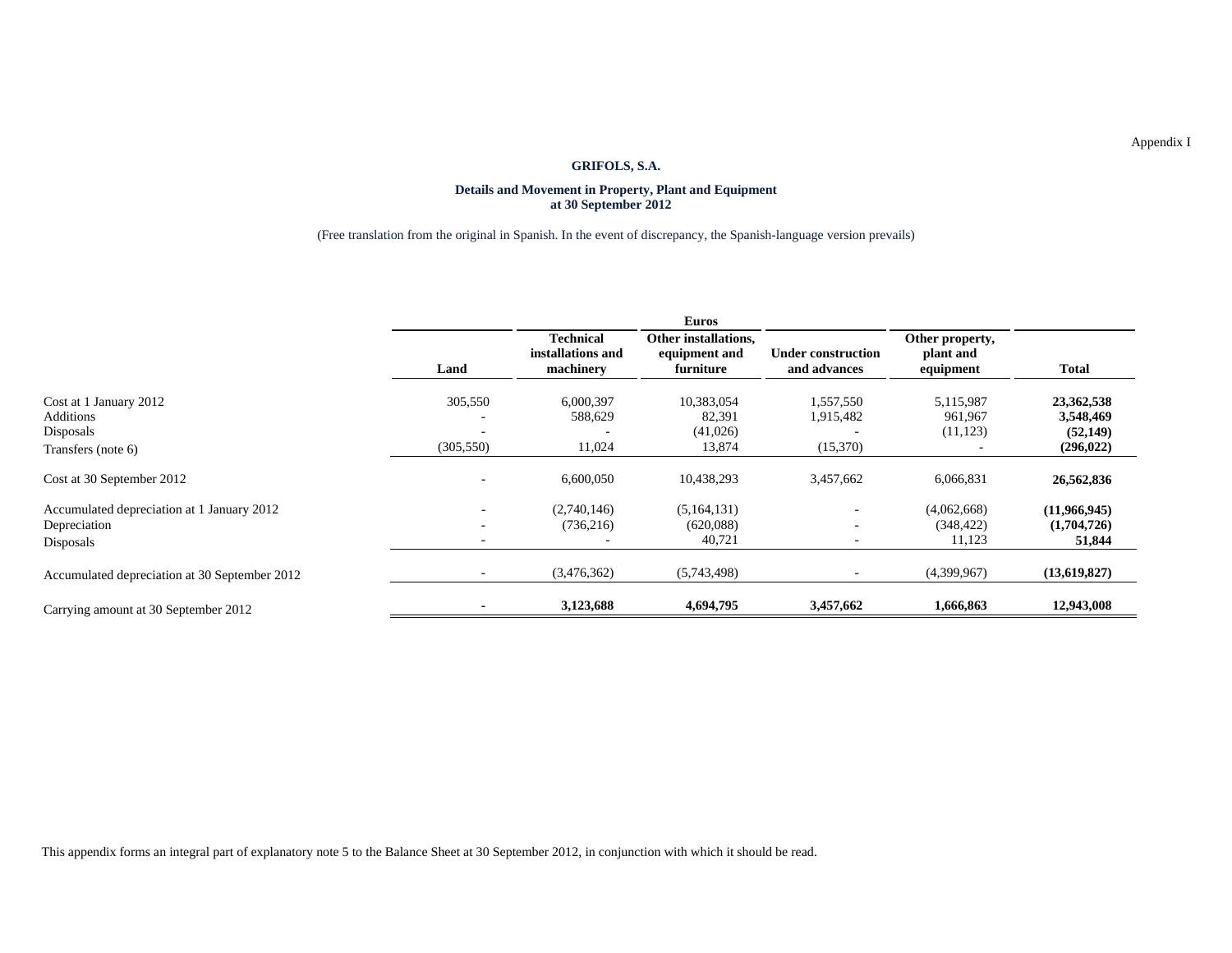# GRIFOLS, S.A.<br>Information on Group Companies<br>at 30 September 2012<br>(Eree translation from the original in Spanish. In the event of discrepancy, the Spanish-language version prevails)

|                                    |                    |                        |                                   | % ownership              |       |                 |                |                          | Profit/(loss) for    | Total capital and    | Carrying amount of                         | Dividend received        |
|------------------------------------|--------------------|------------------------|-----------------------------------|--------------------------|-------|-----------------|----------------|--------------------------|----------------------|----------------------|--------------------------------------------|--------------------------|
| Name                               | Registered offices | Activity               | Dir                               | Ind                      | Total | Capital         | Reserves       | Other equity items       | the year             | reserves             | investment                                 | 2012                     |
|                                    |                    |                        |                                   |                          |       |                 |                |                          |                      |                      |                                            |                          |
| Laboratorios Grifols, S.A.         | Spain              | Industrial             | 99.998                            | 0.002                    | 100   | 11,798,351      | 4,766,501      | $\sim$ $\sim$            | (5,474,841)          | 11,090,011           | 23,798,357                                 |                          |
| Instituto Grifols, S.A.            | Spain              | Industrial             | 99.998                            | 0.002                    | 100   | 1,537,989       | 79,370,266     | $\sim$                   | 50,611,451           | 131,519,706          | 1,537,990                                  | 54,998,925               |
| Movaco, S.A.                       | Spain              | Commercial             | 99.999                            | 0.001                    | 100   | 2,404,601       | 1,451,643      | $\sim$                   | 2,107,341            | 5,963,585            | 2,404,619                                  | 4,968,726                |
| Grifols Portugal Productos         |                    |                        |                                   |                          |       |                 |                |                          |                      |                      |                                            |                          |
| Farmacéutiocs e Hospitalares, Lda. | Portugal           | Commercial             | 0.015                             | 99.985                   | 100   | 478,255         | (173, 811)     | 33,551                   | (4,522,632)          | (4, 184, 637)        |                                            |                          |
| Diagnostic Grifols, s.A.           | Spain              | Industrial             | 99.998                            | 0.002                    | 100   | 336,560         | 10.886.345     | $\sim$                   | 5.104.165            | 16,327,070           | 336.561                                    | 999,982                  |
| Logister, S.A.                     | Spain              | Services               | $\sim$                            | 100.000                  | 100   | 105,325         | 261,173        | $\overline{\phantom{a}}$ | (161, 140)           | 205,358              |                                            |                          |
| Grifols Chile, S.A.                | Chile              | Commercial             | 99.000                            | $\sim$                   | 99    | 385,453         | 13,666,943     | 3,098,765                | 1,058,908            | 18,210,069           | 385,453                                    |                          |
| Biomat, S.A.                       | Spain              | Industrial             | 99.900                            | 0.100                    | 100   | 60,110          | 711,484        | $\sim$                   | 164,206              | 935,800              | 60,041                                     | 688,372                  |
| Grifols Argentina, S.A.            | Argentina          | Commercial             | 100,000                           | $\overline{\phantom{a}}$ | 100   | 955.675         | 7,935,831      | (2,493,984)              | 1,460,688            | 7,858,210            | 6,563,003                                  |                          |
| Grifols, s.r.o.                    | Czech Republic     | Commercial             | 100.000                           | $\overline{\phantom{a}}$ | 100   | 51,597          | 9,058,419      | 600,793                  | 322,456              | 10,033,265           | 51,600                                     | $\sim$ $\sim$            |
| Logística Grifols, S.A. de CV      | Mexico             | Services               | 100.000                           | $\sim$ $-$               | 100   | 92,279          | 1,736,295      | 382,899                  | 207,936              | 2,419,409            | 235,258                                    | $\sim$                   |
| Grifols Viajes, S.A.               | Spain              | Services               | 99.900                            | 0.100                    | 100   | 60,110          | 376,977        | $\sim$                   | 182,663              | 619,750              | 60,041                                     | $\overline{a}$           |
| Grifols USA, LLC                   | <b>USA</b>         | Commercial             | $\sim$                            | 100.000                  | 100   | 561,686         | (2,567,418)    | (1,333,757)              | 2,630,076            | (709, 413)           |                                            |                          |
| Grifols International, S.A.        | Spain              | Services               | 99.900                            | 0.100                    | 100   | 2,860,154       | 1,117,513      | $\sim$                   | 808.985              | 4,786,652            | 2,860,085                                  | 357,398                  |
| Grifols Deutschland, GmbH          | Germany            | Commercial             | 100.000                           | $\overline{\phantom{a}}$ | 100   | 15,000          | 15,069,064     | 5,409                    | (1,259,219)          | 13,830,254           | 12,664,559                                 |                          |
| Grifols Italia, S.p.A.             | Italy              | Commercial             | 100.000                           | $\overline{\phantom{a}}$ | 100   | 2,494,762       | 9,649,673      | 17,111                   | (1,384,730)          | 10,776,816           | 12,226,606                                 | ÷.                       |
| Grifols UK,Ltd.                    | United Kingdom     | Commercial             | 100.000                           | $\sim$                   | 100   | 4,285           | 9,080,446      | (86, 587)                | 1,135,383            | 10,133,527           | 21,167,620                                 | $\sim$                   |
| Grifols Brasil, Ltda.              | <b>Brazil</b>      | Commercial             | 100,000                           | $\sim$                   | 100   | 764,095         | (2,900,868)    | 474,802                  | (837, 242)           | (2,499,213)          | 764,095                                    | $\sim$ $\sim$            |
| Grifols France, S.A.R.L.           | France             | Commercial             | 99.000                            | 1.000                    | 100   | 7,700           | (11,946)       | (2)                      | (253, 108)           | (257, 356)           | 7,623                                      | $\sim$                   |
| Grifols Engineering, S.A.          | Spain              | Services               | 99.950                            | 0.050                    | 100   | 60,120          | 585,437        |                          | 285,205              | 930,762              | 60,090                                     | 1,976,879                |
| Biomat USA, Inc.                   | <b>USA</b>         | Industrial             | $\sim$                            | 100.000                  | 100   | $\Omega$        | 110,199,736    | (11, 199, 564)           | 9,678,132            | 108,678,305          |                                            |                          |
| Squadron Reinsurance Ltd.          | Ireland            | Services               | 99.999                            | 0.001                    | 100   | 1,000,000       | 20,375,442     | (8)                      | 2,433,358            | 23,808,792           | 1,000,000                                  | $\sim$                   |
| Grifols.Inc.                       | <b>USA</b>         | Services               | 100.000                           | $\sim$                   | 100   | $\sim$          | 960,830,449    | 117,143,674              | (286, 562, 001)      | 791,412,122          | 1,026,005,280                              | $\overline{a}$           |
| Grifols Asia Pacific Pte. Ltd.     | Singapore          | Commercial             | 100.000                           | $\sim$ $\sim$            | 100   | 362,387         | 10,187,658     | (241, 011)               | 5,612,363            | 15,921,398           | 714,769                                    | $\overline{a}$           |
| Grifols Biologicals, Inc.          | <b>USA</b>         | Industrial             | $-1$                              | 100.000                  | 100   | $\sim$          | 182,477,777    | 1,954,479                | 39,056,177           | 223,488,433          | ÷.                                         | ÷.                       |
| Grifols (Thailand), Ltd.           | Thailand           | Commercial             | $\sim$                            | 48,000                   | 48    | 61,198          | 2.959.183      | 370,687                  | (20, 116)            | 3,370,952            | $\sim$                                     | $\sim$                   |
| Alpha Therapeutic Italia, S.p.A.   | Italy              | Commercial             | 100.000                           | $\sim$ $\sim$            | 100   | 500,000         | 2,426,425      | (47, 522)                | 216,334              | 3,095,237            | 635,934                                    | $\overline{\phantom{a}}$ |
| Grifols Polska, Sp.z.o.o.          | Poland             | Commercial             | 100.000                           | $\overline{\phantom{a}}$ | 100   | 10,714          | 1,489,032      | 211,290                  | 452,011              | 2,163,047            | 10,714                                     | $\overline{a}$           |
| Grifols Malaysia Sdn Bhd           | Malaysia           | Commercial             | $\sim$                            | 30,000                   | 30    | 30,283          | 905,426        | 123,600                  | (93,770)             | 965,539              | ÷.                                         | $\overline{a}$           |
| Plasmacare, Inc.                   | <b>USA</b>         | Industrial             | $\sim$                            | 100.000                  | 100   | 15,241          | 17,358,049     | 284,807                  | 424,179              | 18,082,276           | $\sim$                                     | $\sim$ $-$               |
| Grifols México, S.A. de CV         | Mexico             | Industrial             | 100.000                           | $\sim$                   | 100   | 461.397         | 4,088,617      | 234,609                  | 887,547              | 5,672,170            | 461.225                                    | $\overline{a}$           |
| Arrahona Optimus, S.L.             | Spain              | Services               | 100.000                           | $\sim$                   | 100   | 1,925,100       | 1,465,779      |                          | 42,117               | 3,432,996            | 3,388,369                                  | $\sim$                   |
| Woolloomooloo Holding Pty Ltd      | Australia          | Services               | 100,000                           | $\sim$                   | 100   | 24,999,881      | (25, 147, 305) | 13,316,688               | 105,666              | 13,274,930           | 34,974,212                                 | $\overline{\phantom{a}}$ |
| Grifols Australia Pty Ltd          | Australia          | Industrial             | $\sim$                            | 100,000                  | 100   | 11,203,903      | (2,261,337)    | 481,541                  | 502,554              | 9,926,661            | $\sim$                                     | $\sim$                   |
| A.C.N. 073 272 830 Pty Ltd.        | Australia          | Commercial             | $\overline{\phantom{a}}$          | 100,000                  | 100   | 92,776          | (81,748)       | (11,258)                 | $\sim$               | (230)                | $\sim$                                     | $\sim$                   |
| Saturn Australia Pty Ltd           | Australia          | Investment             | Ξ.                                | 100,000                  | 100   | 8.957.626       | (5,970,216)    | 1,879,355                | (88, 604)            | 4,778,161            | $\overline{\phantom{a}}$                   | $\overline{\phantom{a}}$ |
| Saturn Investments AG              | Switzerland        | Investment             | $\overline{\phantom{a}}$          | 100.000                  | 100   | 66,981          | 2,403,939      | 587,998                  |                      | 3,058,918            | $\sim$                                     |                          |
| Medion Diagnostic Grifols AG       | Switzerland        | Industrial             | $\sim$                            | 80.000                   | 80    | 2,160,712       | (1,696,926)    | (178, 374)               | (423, 290)           | (137, 878)           | 1,989,720                                  | $\sim$                   |
| Medion Diagnostic GmbH             |                    |                        |                                   | 80,000                   | 80    | 1,500,000       | (1,005,873)    |                          |                      | 487,284              |                                            |                          |
| Gri-Cel, S.A.                      | Germany<br>Spain   | Commercial<br>Research | $\overline{\phantom{a}}$<br>0.001 | 99.999                   | 100   | 15,060,102      | 2,863,689      | (6, 843)<br>$\sim$       |                      | 16.429.899           | $\overline{\phantom{a}}$<br>$\overline{1}$ | $\overline{\phantom{a}}$ |
| Nanotherapix, S.L.                 |                    |                        |                                   | 51.000                   | 51    | 4,887           | 3,432,853      |                          | (1,493,892)          |                      | $\overline{a}$                             | $\overline{a}$           |
| Grifols Colombia, Ltda.            | Spain<br>Colombia  | Research<br>Commercial | $\sim$<br>99.000                  | 1.000                    | 100   | 8,234           | 107,222        | $\sim$                   | (436, 635)<br>45,318 | 3,001,105<br>168,098 | 7,852                                      | $\overline{a}$           |
|                                    |                    |                        |                                   |                          |       |                 |                | 7,324                    |                      |                      |                                            |                          |
| Grifols Nordic AB                  | Sweden             | Commercial             | 100.000                           | $\sim$                   | 100   | 10.392          | 116,225        | 534                      | (900, 769)           | (773, 618)           | 2,665,150                                  | $\sim$                   |
| Grifols Therapeutic Inc.           | <b>USA</b>         | Commercial             | $\sim$                            | 100,000                  | 100   | 12,686,461      | 658.810.682    | 71.145.431               | 379,276,486          | 1,121,919,060        |                                            |                          |
| Talecris Plasma Resources Inc.     | <b>USA</b>         | Industrial             | $\overline{\phantom{a}}$          | 100.000                  | 100   | $\overline{7}$  | 76,500,857     | 8,649,133                | 9,465,418            | 94,615,415           | $\overline{a}$                             |                          |
| Grifols Canadá, Ltd.               | Canada             | Industrial             | $\overline{\phantom{a}}$          | 100.000                  | 100   | 6               | 813,173        | 90,138                   | 122,900              | 1,026,217            | $\sim$                                     | $\sim$                   |
| Talecris Overseas Corp.            | <b>USA</b>         | Services               | $\overline{a}$                    | 100.000                  | 100   | $7\phantom{.0}$ | (1,092,971)    | (121, 475)               | (362,770)            | (1,577,209)          | $\overline{a}$                             | $\overline{a}$           |
| Araclon Biotech, S.L.              | Spain              | Research               | $\overline{\phantom{a}}$          | 51.000                   | 51    | 6,069           | 4,460,802      | $\sim$                   | (2,345,545)          | 2,121,326            |                                            |                          |
| PTR Solar, S.L.                    | Spain              | Services               | $\sim$                            | 100.000                  | 100   | 12,012,100      | (19,303)       | $\sim$                   | 27,774               | 12,020,571           | $-$                                        | $\overline{\phantom{a}}$ |
| GRI-CEI, S.A.- Producto transfusao | Brazil             | Industrial             | 60.000                            |                          | 60    | 1,698,027       |                | (102, 453)               | (41, 333)            | 1,554,241            | 1,018,914                                  | $\overline{\phantom{a}}$ |
| VCN Biosciences, S.L.              | Spain              | Research               | $\overline{a}$                    | 40.000                   | 40    | 47,407          | 1,080,483      |                          | (515, 550)           | 612,340              | $\sim$                                     | $\overline{\phantom{a}}$ |
|                                    |                    |                        |                                   |                          |       |                 |                |                          |                      |                      | 1,158,055,742                              | 63.990.282               |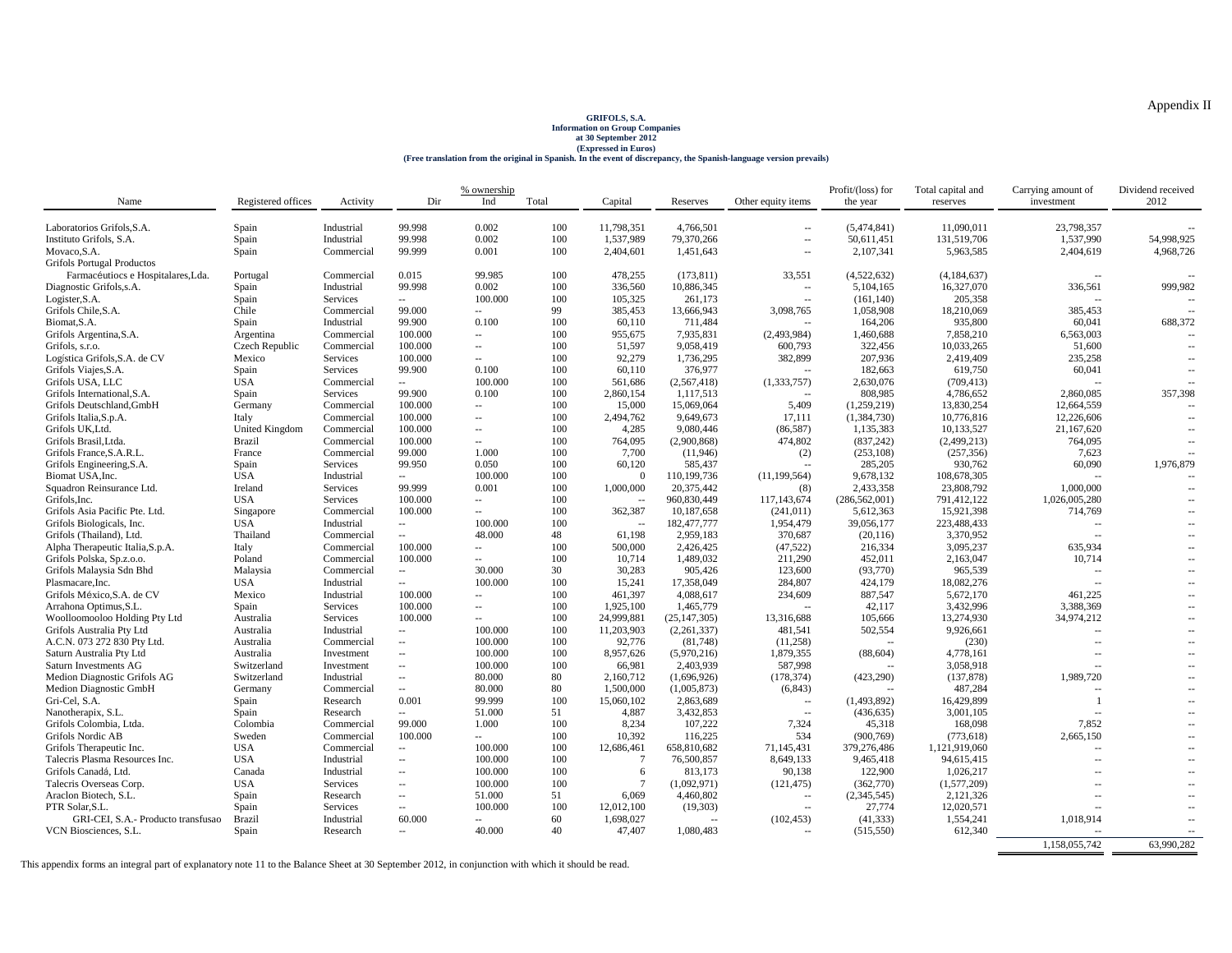#### **Classification of Financial Assets by Category at 30 September 2012**

## (Free translation from the original in Spanish. In the event of discrepancy, the Spanish-language version prevails)

|                             |                          | <b>Euros</b>          |              |                |                       |              |  |  |  |
|-----------------------------|--------------------------|-----------------------|--------------|----------------|-----------------------|--------------|--|--|--|
|                             |                          | <b>Non-current</b>    |              | <b>Current</b> |                       |              |  |  |  |
|                             |                          | At cost or fair value |              |                | At cost or fair value |              |  |  |  |
|                             | Carrying                 |                       |              | Carrying       |                       |              |  |  |  |
|                             | amount                   | <b>Fair value</b>     | <b>Total</b> | amount         | <b>Fair value</b>     | <b>Total</b> |  |  |  |
| Loans and receivables       |                          |                       |              |                |                       |              |  |  |  |
| Loans                       |                          |                       |              |                |                       |              |  |  |  |
| Variable rate               | 3,306,058                | 3,306,058             | 3,306,058    | 246,835,045    | 246,835,045           | 246,835,045  |  |  |  |
| Loans, tax effect           | $\overline{\phantom{0}}$ | ٠                     |              | 25,124,982     | 25,124,982            | 25,124,982   |  |  |  |
| Deposits and guarantees     | 741,430                  | 741,430               | 741,430      | 4.016          | 4,016                 | 4,016        |  |  |  |
| Trade and other receivables |                          | -                     |              | 26,866         | 26,866                | 26,866       |  |  |  |
| Trade receivables           |                          |                       |              | 9.940.627      | 9,940,627             | 9,940,627    |  |  |  |
| Other receivables           | 2,786,729                | 2,786,729             | 2,786,729    | 83,236         | 83,236                | 83,236       |  |  |  |
| Total financial assets      | 6,834,213                | 6,834,213             | 6,834,213    | 282,014,772    | 282,014,772           | 282,014,772  |  |  |  |

This appendix forms an integral part of explanatory note 12 to the Balance Sheet at 30 September 2012, in conjunction with which it should be read.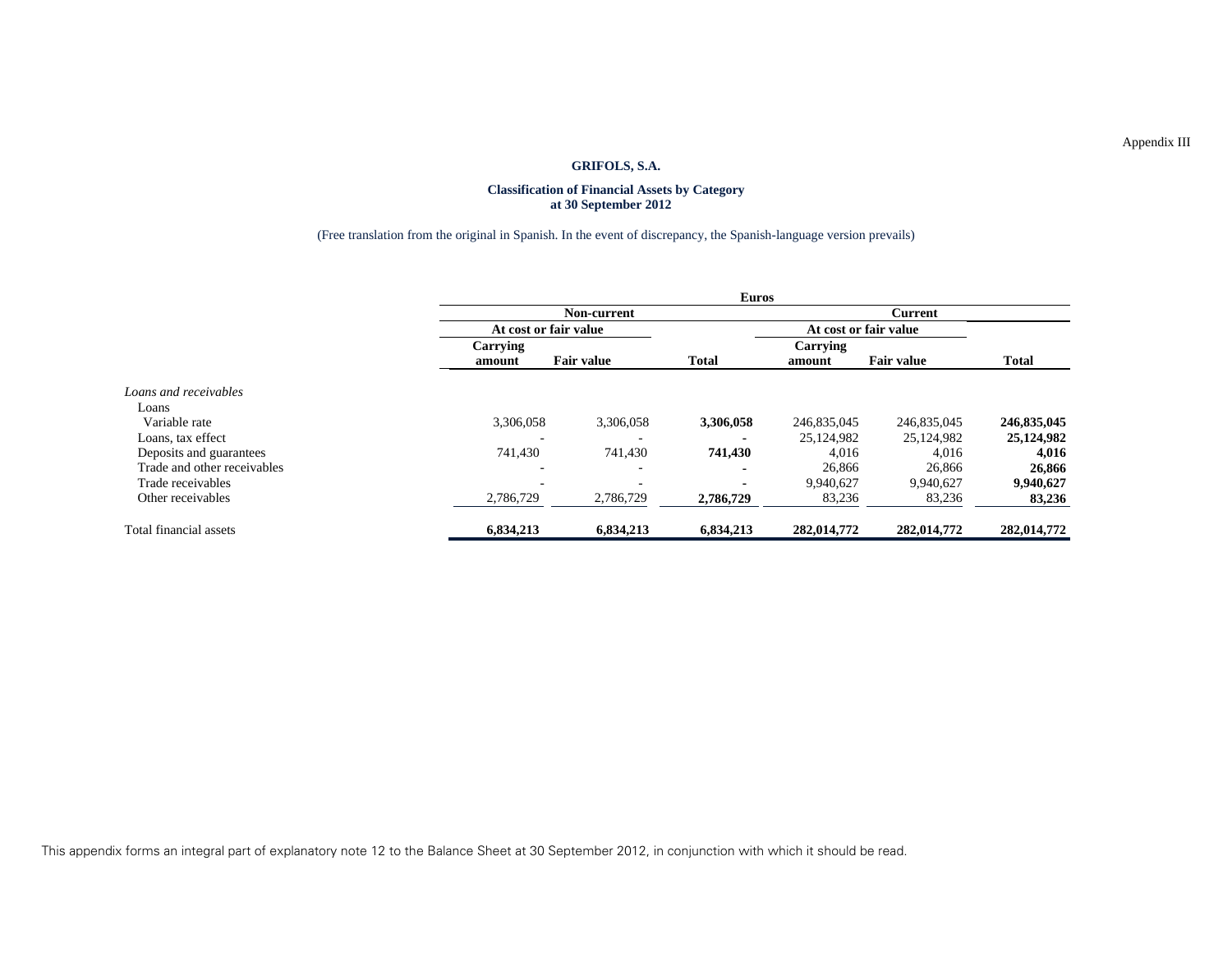#### **Details of Movement in Reserves and corresponding Profit at 30 September 2012**

**(Expressed in Euros)** 

(Free translation from the original in Spanish. In the event of discrepancy, the Spanish-language version prevails)

|                                                                  | Legal and<br>statutory reserve | Differences on<br>translation of<br>share capital to<br>Euros | <b>Voluntary reserves</b> | Profit for the year | <b>Total</b> |
|------------------------------------------------------------------|--------------------------------|---------------------------------------------------------------|---------------------------|---------------------|--------------|
| Balance at 31 December 2011                                      | 21,306,490                     | 3,020                                                         | 86,196,391                | 167,286             | 107,673,187  |
| Recognised income and expense<br>Distribution of profit for 2011 | $\overline{\phantom{0}}$       | $\overline{a}$                                                | $\overline{\phantom{a}}$  | 56,787,582          | 56,787,582   |
| Reserves                                                         | $\overline{\phantom{a}}$       | $\overline{\phantom{0}}$                                      | 167,286                   | (167, 286)          |              |
| Other movements                                                  |                                |                                                               | (13,899)                  |                     | (13,899)     |
| Balance at 30 September 2012                                     | 21,306,490                     | 3,020                                                         | 86, 349, 778              | 56,787,582          | 164,446,870  |

This appendix forms an integral part of explanatory note 17 to the Balance Sheet at 30 September 2012, in conjunction with which it should be read.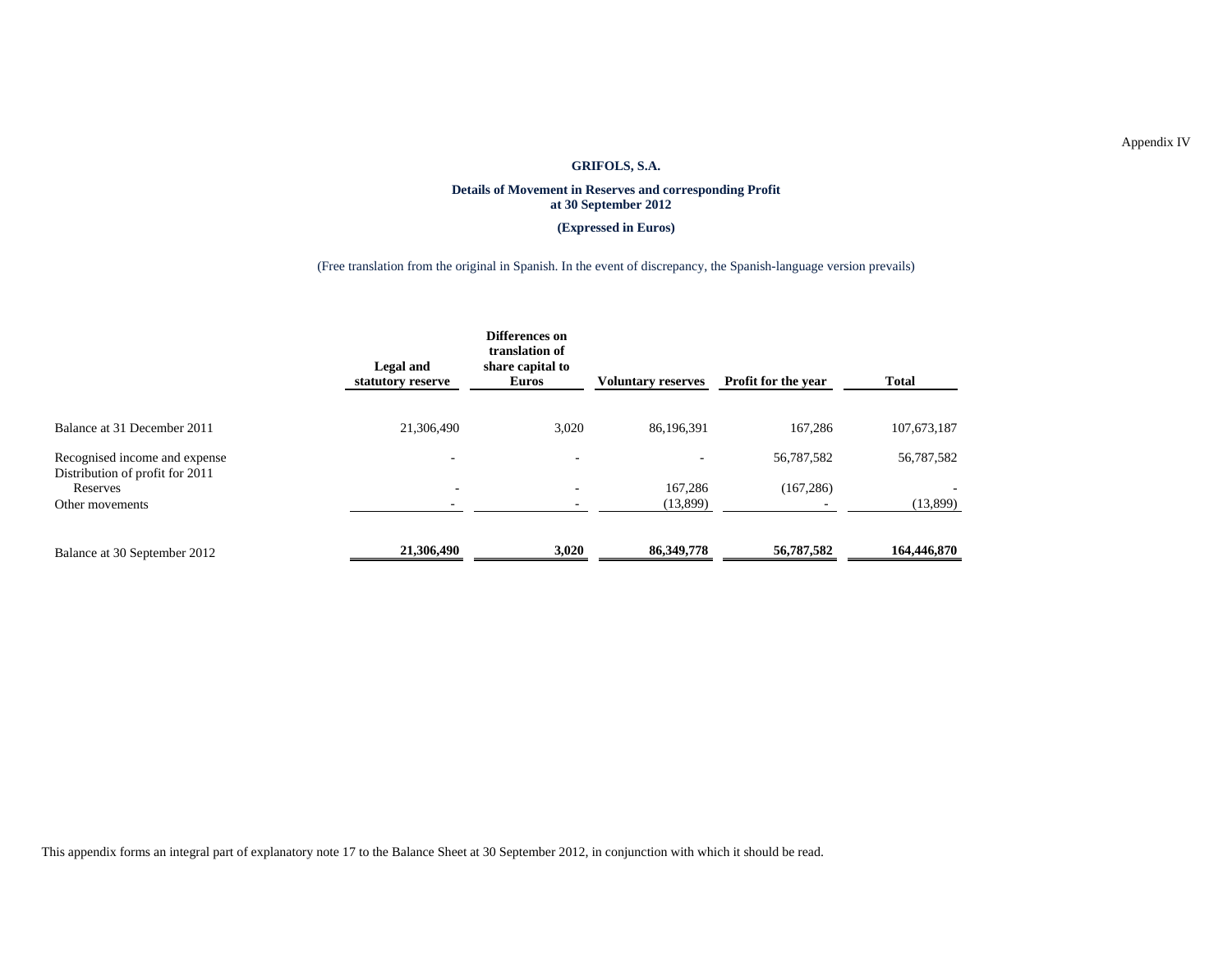#### **Details of Financial Liabilities by Category at 30 September 2012**  (Free translation from the original in Spanish. In the event of discrepancy, the Spanish-language version prevails)

|                                            | Euros                 |                   |                          |                       |                   |            |
|--------------------------------------------|-----------------------|-------------------|--------------------------|-----------------------|-------------------|------------|
|                                            |                       | Non-current       |                          |                       |                   |            |
|                                            | At cost or fair value |                   |                          | At cost or fair value |                   |            |
|                                            | Carrying<br>amount    | <b>Fair value</b> | <b>Total</b>             | Carrying<br>amount    | <b>Fair value</b> | Total      |
| Derivative financial instruments (note 14) |                       | 11,129,075        | 11,129,075               |                       |                   |            |
|                                            |                       | 11,129,075        | 11,129,075               |                       |                   |            |
| Debts and payables                         |                       |                   |                          |                       |                   |            |
| Group companies                            |                       |                   |                          |                       |                   |            |
| Variable rate                              |                       |                   | ٠                        | 18,599,452            | 18,599,452        | 18,599,452 |
| Loans and borrowings                       |                       |                   |                          |                       |                   |            |
| Variable rate                              | 362,169,752           | 362,169,752       | 362,169,752              | 27,288,457            | 27,288,457        | 27,288,457 |
| Finance lease payables                     | 1,029,064             | 1,029,064         | 1,029,064                | 708,191               | 708,191           | 708,191    |
| Other financial liabilities                | 465,426               | 465,426           | 465,426                  | 166,605               | 166,605           | 166,605    |
| Trade and other payables                   |                       |                   |                          |                       |                   |            |
| <b>Suppliers</b>                           |                       |                   | $\sim$                   | 19,876,777            | 19,876,777        | 19,876,777 |
| Suppliers, Group companies                 |                       | $\overline{a}$    | $\sim$                   | 5,961,752             | 5,961,752         | 5,961,752  |
| Other payables                             |                       |                   | $\overline{\phantom{a}}$ | 5,009,506             | 5,009,506         | 5,009,506  |
| Total financial liabilities                | 363,664,242           | 374,793,317       | 374,793,317              | 77,610,740            | 77,610,740        | 77,610,740 |

This appendix forms an integral part of explanatory note 19 to the Balance Sheet at 30 September 2012, in conjunction with which it should be read.

Appendix V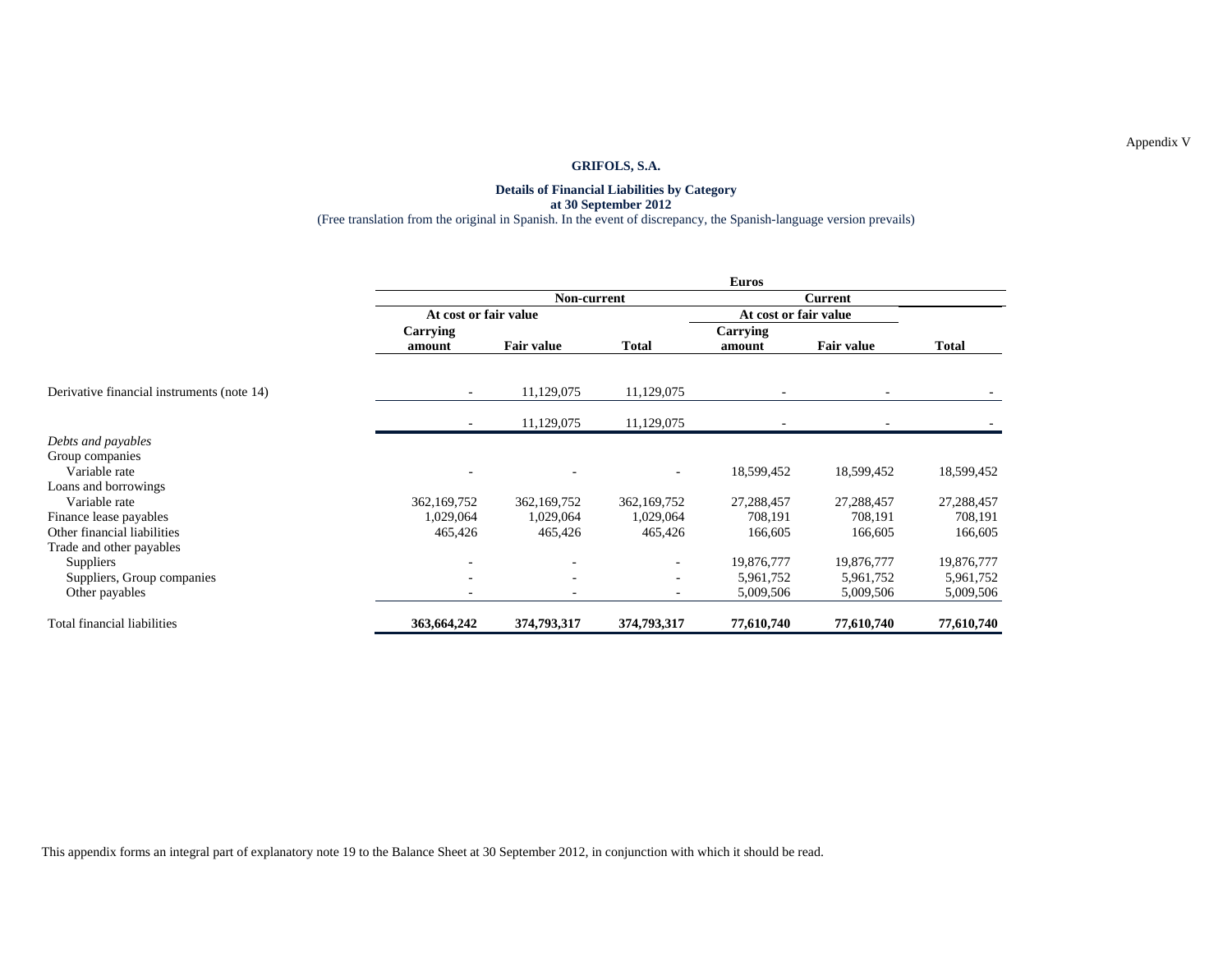#### **Classification of Financial Liabilities by Maturity at 30 September 2012**  (Free translation from the original in Spanish. In the event of discrepancy, the Spanish-language version prevails)

|                                  | <b>Euros</b>             |                          |                          |                          |               |                                |                              |  |
|----------------------------------|--------------------------|--------------------------|--------------------------|--------------------------|---------------|--------------------------------|------------------------------|--|
|                                  | 2013                     | 2014                     | 2015                     | 2016                     | 2017          | <b>Less current</b><br>portion | <b>Total non-</b><br>current |  |
| Payables                         |                          |                          |                          |                          |               |                                |                              |  |
| Loans and borrowings             | 27,288,457               | 32,471,221               | 115,329,376              | 37,816,908               | 176,552,247   | (27, 288, 457)                 | 362,169,752                  |  |
| Finance lease payables           | 708,191                  | 650,235                  | 377,121                  | 1.708                    |               | (708.191)                      | 1,029,064                    |  |
| Derivative financial instruments | $\overline{\phantom{0}}$ | 3,965,104                |                          | 1,563,971                | 5,600,000     |                                | 11,129,075                   |  |
| Other financial liabilities      | 166,605                  | 368,429                  | 96,997                   |                          |               | (166, 605)                     | 465,426                      |  |
| Group companies and associates   | 18,599,452               |                          | $\overline{\phantom{0}}$ |                          | $\sim$        | (18, 599, 452)                 |                              |  |
| Trade and other payables         |                          |                          |                          |                          |               |                                |                              |  |
| Suppliers                        | 14,000,080               |                          |                          |                          |               | (14,000,080)                   |                              |  |
| Suppliers, Group companies       | 5,961,752                | $\overline{\phantom{0}}$ | $\overline{\phantom{0}}$ | $\overline{\phantom{0}}$ |               | (5,961,752)                    |                              |  |
| Other payables                   | 5,876,697                | $\overline{\phantom{0}}$ | $\overline{\phantom{a}}$ | $\overline{\phantom{0}}$ |               | (5,876,697)                    |                              |  |
| Personnel                        | 5,009,506                |                          |                          |                          |               | (5,009,506)                    |                              |  |
| Total financial liabilities      | 77,610,740               | 37,454,989               | 115,803,494              | 39,382,587               | 182, 152, 247 | (77,610,740)                   | 374,793,317                  |  |

This appendix forms an integral part of explanatory note 20 to the Balance Sheet at 30 September 2012, in conjunction with which it should be read.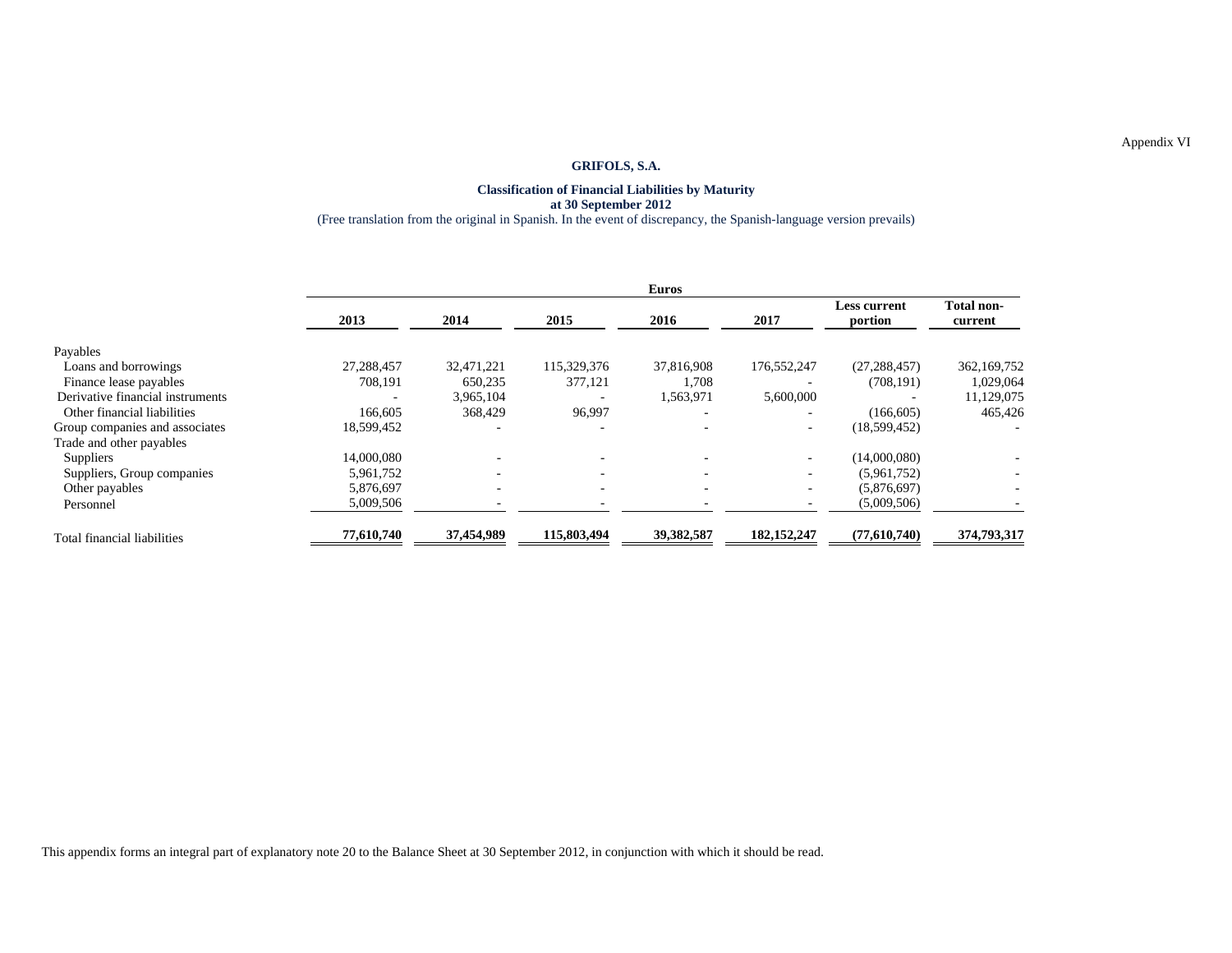#### **Main characteristics of payables at 30 September 2012**

## (Free translation from the original in Spanish. In the event of discrepancy, the Spanish-language version prevails)

|                              |                    |              |                     |          |                    | <b>Euros</b>           |             |
|------------------------------|--------------------|--------------|---------------------|----------|--------------------|------------------------|-------------|
|                              |                    |              |                     |          |                    | <b>Carrying amount</b> |             |
|                              |                    | Limit in     |                     |          |                    |                        |             |
| <b>Type</b>                  | Currency           | currency     | <b>Nominal rate</b> | Maturity | <b>Total value</b> | <b>Current</b>         | Non-current |
| Group                        |                    |              |                     |          |                    |                        |             |
| Credit facilities (note 20)  | <b>EUR</b>         |              |                     |          |                    |                        |             |
| Cash-pooling (note 20)       | <b>EUR</b>         |              | Euribor + $1\%$     | 2013     | 6,526,721          | 6,526,721              |             |
|                              |                    |              |                     |          | 6,526,721          | 6,526,721              |             |
| Unrelated parties            |                    |              |                     |          |                    |                        |             |
| Senior debt revolving credit | <b>EUR</b>         |              |                     |          |                    |                        |             |
| Tranche A senior debt        | <b>EUR</b>         | 220,000,000  | 5,75-3,617%         | 2016     | 199,699,363        | 24,055,593             | 175,643,770 |
| Tranche B senior debt        | <b>EUR</b>         | 185,591,511  | 6,25-4,5%           | 2017     | 184,795,922        | 1,869,940              | 182,925,982 |
| Santander                    | <b>EUR</b>         | 6.000.000.00 | 4,204-3,396%        | 2016     | 4,800,000          | 1,200,000              | 3,600,000   |
| <b>BBVA</b> master           | <b>EUR</b>         | 8,000,000.00 | 3,23-2,635%         | 2014     |                    |                        |             |
| <b>BBVA USD</b>              | <b>USD</b>         | 5,000,000.00 | 2,271-2,24%         | 2014     |                    |                        |             |
| <b>Banesto Master</b>        | <b>EUR</b>         | 7,000,000.00 | 3,29-2,423%         | 2013     |                    |                        |             |
| Banco de Sabadell Master     | ${\rm EUR}$        | 5,300,000.00 | 4,625-3,5%          | 2013     |                    |                        |             |
| <b>BANCO POPULAR</b>         | <b>EUR</b>         | 6,000,000.00 | 4.80%               | 2015     |                    |                        |             |
| <b>Bankia</b> Master         | <b>EUR</b>         | 6,000,000.00 | 5.809%              | 2012     | 27,934             | 27,934                 |             |
| <b>SCH Master</b>            | <b>EUR</b>         | 7,000,000.00 | 4,64-4,1%           | 2013     |                    |                        |             |
| <b>UNICAJA MASTER</b>        | <b>EUR</b>         | 3,000,000.00 |                     | 2015     |                    |                        |             |
| Deutsche bank                | <b>EUR</b>         | 10,000,000   | 2.376%              | 2014     |                    |                        |             |
| Lloyds Master                |                    |              |                     |          |                    |                        |             |
| <b>Banca March</b>           | <b>EUR</b>         | 2,000,000.00 | 4.084%              | 2012     |                    |                        |             |
|                              | <b>MULTIDIVISA</b> |              |                     |          |                    |                        |             |
| <b>HSBC</b>                  |                    | 15,000,000   | 2,425-2,257%        | 2015     |                    |                        |             |
| <b>BNP MASTER</b>            | <b>EUR</b>         | 2,000,000.00 | 2,447-1,822%        | 2012     |                    |                        |             |
| <b>BANCO PASTOR</b>          |                    |              |                     |          |                    |                        |             |
| <b>BANKINTER MASTER</b>      | <b>EUR</b>         | 3,000,000.00 | 3,57-2,78%          | 2012     |                    |                        |             |
|                              |                    |              |                     |          | 389,323,219        | 27,153,467             | 362,169,752 |
| Total                        |                    |              |                     |          | 395,849,940        | 33,680,188             | 362,169,752 |

This appendix forms an integral part of explanatory note 20 to the Balance Sheet at 30 September 2012, in conjunction with which it should be read.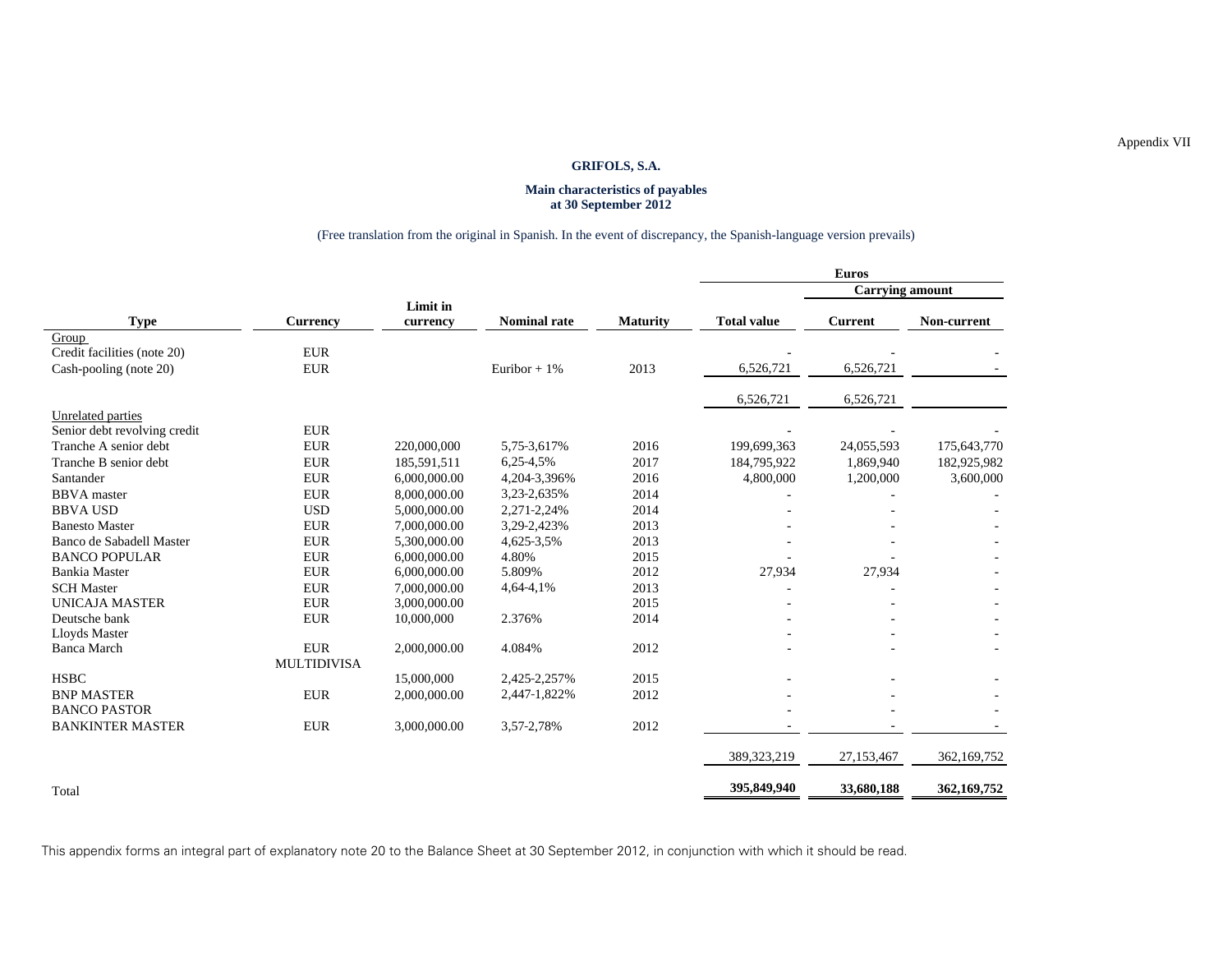# **Details of investments and positions held by directors and their related parties in other companies at 30 September 2012**

#### (Free translation from the original in Spanish. In the event of discrepancy, the Spanish-language version prevails)

| Director/related<br>parties |                                          | <b>Companies</b>                         |                               |                          | <b>Positions and functions</b>         |
|-----------------------------|------------------------------------------|------------------------------------------|-------------------------------|--------------------------|----------------------------------------|
| Dagà Gelabert, T.           | Medion Grifols Diagnostics AG            |                                          |                               |                          | Chairman                               |
|                             | Arrahona Optimus, S.L.                   | Grifols.Inc.                             | Biomat USA, Inc.              | PlasmaCare, Inc.         | Board member                           |
|                             | <b>Medion Diagnostics GmbH</b>           | Saturn investments AG                    |                               |                          | Board member                           |
|                             | Araclon Biotech, S.L.                    |                                          |                               |                          | Non-executive secretary                |
| Glanzmann, T.               | Grifols, Inc.                            |                                          |                               |                          | Chairman                               |
|                             | Instituto Grifols, S.A.                  |                                          |                               |                          | Board member                           |
| Grifols Gras, J.A.          | Instituto Grifols, S.A.                  |                                          |                               |                          | Board member                           |
| Grifols Roura, V.           | Arrahona Optimus, S.L.                   | Instituto Grifols, S.A.                  |                               |                          | Chairman                               |
|                             | Biomat <sub>.S.A.</sub>                  | Grifols Engineering, S.A.                | Laboratorios Grifols, S.A.    |                          | Director                               |
|                             | Diagnostic Grifols, S.A.                 | Grifols International, S.A.              | Logister, S.A.                |                          | Director                               |
|                             | Gri-Cel, S.A.                            | Grifols Viajes, S.A.                     | Movaco, S.A.                  |                          | Director                               |
|                             | Grifols, Inc.                            | Biomat USA, Inc.                         | PlasmaCare, Inc.              |                          | Board member                           |
| Janotta, E.D.               | Instituto Grifols, S.A.                  |                                          |                               |                          | Board member                           |
| Riera Roca, R.              | Alpha Therapeutic Italia, S.p.A.         | Grifols Italia, S.p.A.                   | <b>Grifols Nordic AB</b>      | Grifols Polska Sp.z.o.o. | Chairman                               |
|                             | Grifols Argentina, S.A.                  | Grifols México, S.A. de CV               | Logística Grifols, S.A. de CV | Grifols Malaysia Sdn Bhd | Chairman                               |
|                             | Instituto Grifols, S.A.                  | Grifols Brasil, Ltda.                    | Biomat USA, Inc.              | Saturn investments AG    | Board member                           |
|                             | <b>Grifols Deutschland GmbH</b>          | Grifols Colombia, Ltda.                  | PlasmaCare, Inc.              |                          | Board member                           |
|                             | Grifols Portugal Productos Farmacéutiocs | Grifols Chile, S.A.                      | Woolloomooloo Pty Ltd.        |                          | Board member                           |
|                             | e Hospitalares, Lda                      | Grifols Asia Pacific Pte Ltd             | A.C.N. 073 272 830 Pty Ltd.   |                          | Board member                           |
|                             | Grifols, s.r.o.                          | Grifols (Thailand) Ltd.                  | Grifols Australia Pty Ltd.    |                          | Board member                           |
|                             | Grifols UK Ltd.                          | Grifols, Inc.                            | Saturn Australia Pty Ltd.     |                          | Board member                           |
|                             | Grifols France, S.A.R.L.                 |                                          |                               |                          | Co-manager                             |
|                             | Grifols International, S.A.              |                                          |                               |                          | Director                               |
| Twose Roura, J.I.           | Arrahona Optimus, S.L.                   | Grifols, Inc.                            | PlasmaCare, Inc.              | Biomat USA, Inc.         | Board member                           |
|                             | Instituto Grifols, S.A.                  |                                          |                               |                          | Board member                           |
|                             | Grifols Colombia, Ltda.                  |                                          |                               |                          | Substitute board member                |
| Grifols Deu, V.             | Araclon Biotech, S.L.                    | GRI-CEI, S.A. - Producto para Transfusao |                               |                          | Board member                           |
| Grifols Roura, A.           | Instituto Grifols.S.A.                   |                                          |                               |                          | Co-Chairman                            |
| Grifols Roura, R.           | Medion Grifols Diagnostics AG            | Squadron Reinsurance Ltd.                | Medion Diagnostics GmbH       |                          | Board member                           |
|                             | Arrahona Optimus, S.L.                   | Instituto Grifols, S.A.                  | Nanotherapix, S.L.            | VCN Biosciences, S.L.    | Non-executive secretary                |
| Jorba Ribes, J.             | Biomat USA, Inc.                         | PlasmaCare, Inc.                         | Araclon Biotech, S.L.         |                          | Board member                           |
|                             | Instituto Grifols.S.A.                   |                                          |                               |                          | Board member representative            |
|                             | Gri-Cel, S.A.                            |                                          |                               |                          | Director                               |
| Ribas Batalla, N.           | Grifols International, S.A.              |                                          |                               |                          | Transfusion medicine market<br>manager |

This appendix forms an integral part of explanatory note 22 to the Balance Sheet at 30 September 2012, in conjunction with which it should be read.

Appendix VIII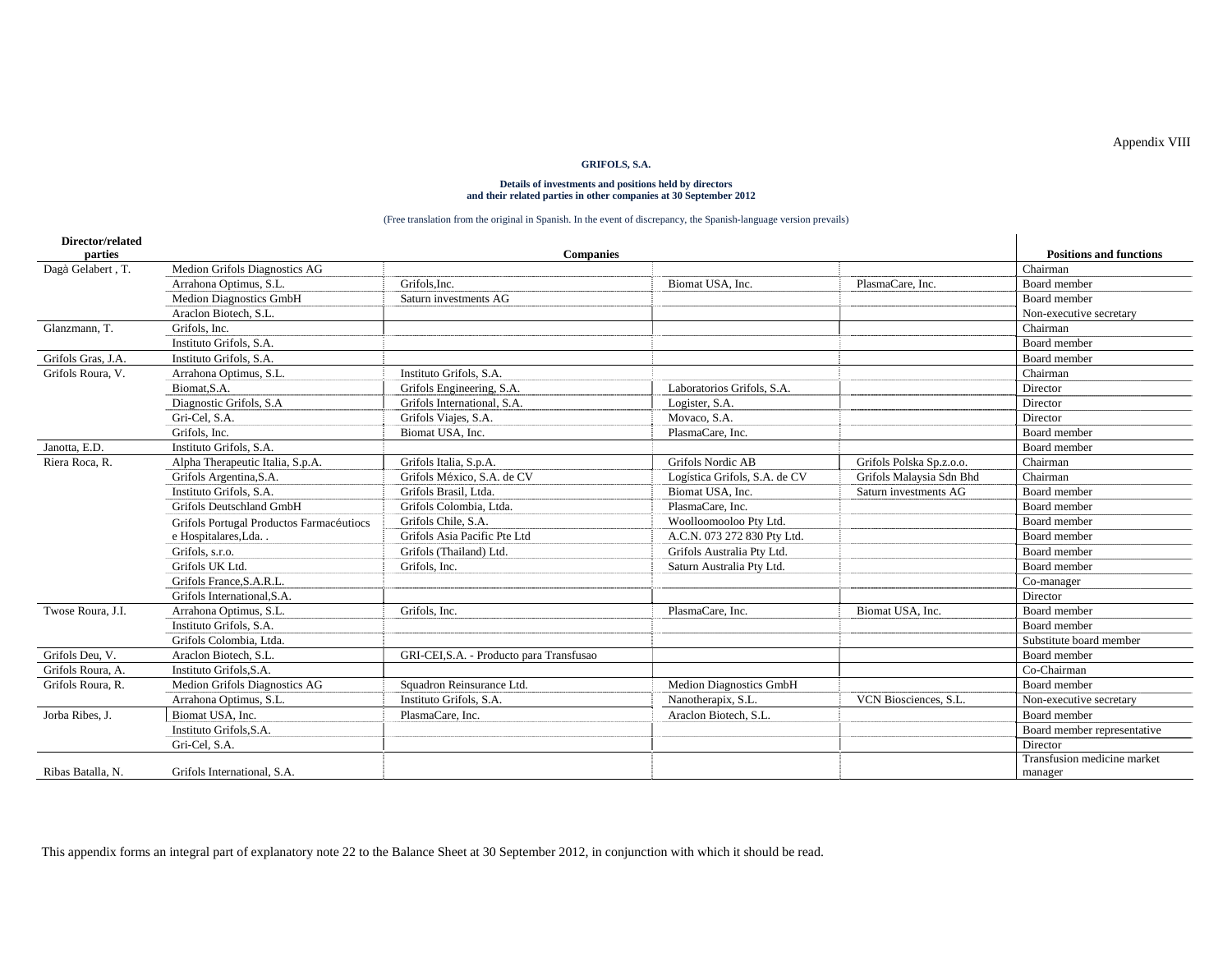#### **Balances with related parties at 30 September 2012**

## (Free translation from the original in Spanish. In the event of discrepancy, the Spanish-language version prevails)

|                                            | <b>Euros</b>           |                  |               |               |  |  |  |
|--------------------------------------------|------------------------|------------------|---------------|---------------|--|--|--|
|                                            |                        |                  | Other related |               |  |  |  |
|                                            | <b>Group companies</b> | <b>Directors</b> | parties       | <b>Total</b>  |  |  |  |
| Non-current investments in Group companies |                        |                  |               |               |  |  |  |
| Equity instruments                         | 1,158,055,743          |                  |               | 1,158,055,743 |  |  |  |
| Loans to companies                         | 3,306,058              |                  |               | 3,306,058     |  |  |  |
| Deposits and guarantees                    |                        |                  | 580,151       | 580,151       |  |  |  |
| Other financial assets                     |                        |                  | 2,786,729     | 2,786,729     |  |  |  |
| Total non-current assets                   | 1,161,361,801          |                  | 3,366,880     | 1,164,728,681 |  |  |  |
| Trade receivables - current                | 9,406,656              |                  | 2,495         | 9,409,151     |  |  |  |
| Loans to companies                         | 271,960,027            |                  |               | 271,960,027   |  |  |  |
| Total current assets                       | 281,366,683            |                  | 2,495         | 281, 369, 178 |  |  |  |
| <b>Total assets</b>                        | 1,442,728,484          |                  | 582,646       | 1,446,097,859 |  |  |  |
|                                            |                        |                  |               |               |  |  |  |
| Current payables                           |                        |                  |               |               |  |  |  |
| Payables                                   | 18,599,452             |                  |               | 18,599,452    |  |  |  |
| Suppliers                                  | 5,961,752              | 300,000          | 5,055,232     | 11,316,984    |  |  |  |
| Total current liabilities                  | 24,561,204             | 300,000          | 5,055,232     | 29,916,436    |  |  |  |
| <b>Total liabilities</b>                   | 24,561,204             | 300,000          | 5,055,232     | 29,916,436    |  |  |  |

This appendix forms an integral part of explanatory note 22 to the Balance Sheet at 30 September 2012, in conjunction with which it should be read.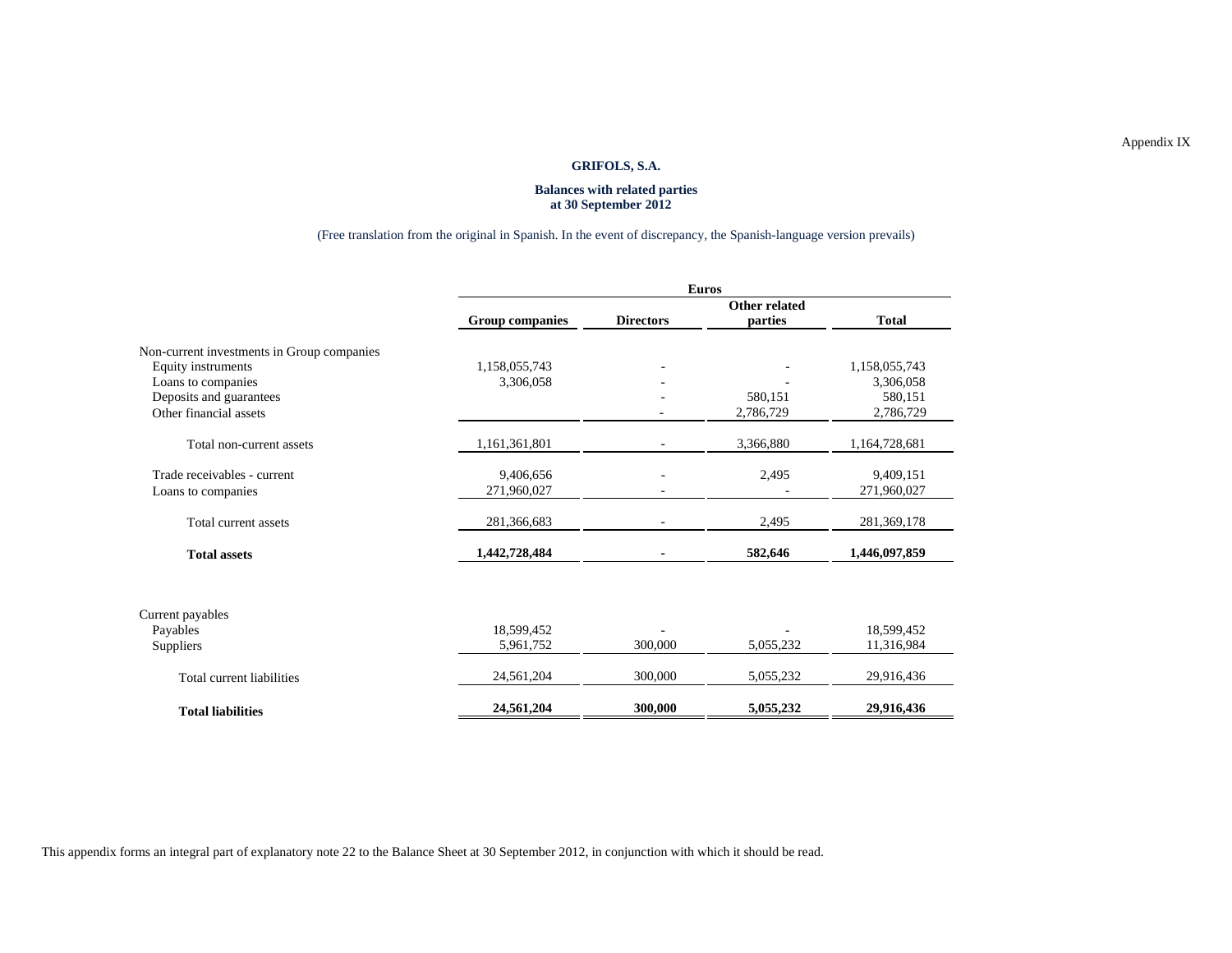## **Statement of Changes in Equity for the nine-month period ended 30 September 2012 (Expressed in Euros)**

(Free translation from the original in Spanish. In the event of discrepancy, the Spanish-language version prevails)

|                                                                                                               | <b>Registered</b><br>capital | <b>Share premium</b> | <b>Reserves</b> | Own shares and<br>equity holdings   | <b>Profit for the</b><br>year | Valuation<br>adjustments | Grants,<br>donations and<br>bequests<br>received | Total             |
|---------------------------------------------------------------------------------------------------------------|------------------------------|----------------------|-----------------|-------------------------------------|-------------------------------|--------------------------|--------------------------------------------------|-------------------|
| <b>Balance at 31 December 2011</b>                                                                            | 117,882,384                  | 890,354,988          | 107.505.901     | (1,927,038)                         | 167,286                       | (1,233,459)              | 111,498                                          | 1,112,861,560     |
| Recognised income and expense                                                                                 | $\overline{\phantom{a}}$     |                      |                 | $\overline{\phantom{a}}$            | 56,787,582                    | (1,434,475)              | (52, 138)                                        | 55,300,969        |
| Transactions with equity holders or owners<br>Other movements<br>Distribution of profit/(loss) for the period |                              |                      | (13,899)        |                                     |                               |                          |                                                  | (13,899)          |
| Reserves<br>Acquisition of own shares                                                                         | ٠                            |                      | 167,286         | $\overline{\phantom{a}}$<br>(2,123) | (167, 286)                    | $\overline{\phantom{0}}$ |                                                  | $\sim$<br>(2,123) |
| <b>Balance at 30 September 2012</b>                                                                           | 117,882,384                  | 890.354.988          | 107,659,288     | (1,929,161)                         | 56,787,582                    | (2,667,934)              | 59,360                                           | 1,168,146,507     |

This appendix forms an integral part of explanatory note 17 to the Balance Sheet at 30 September 2012, in conjunction with which it should be read.

Appendix X